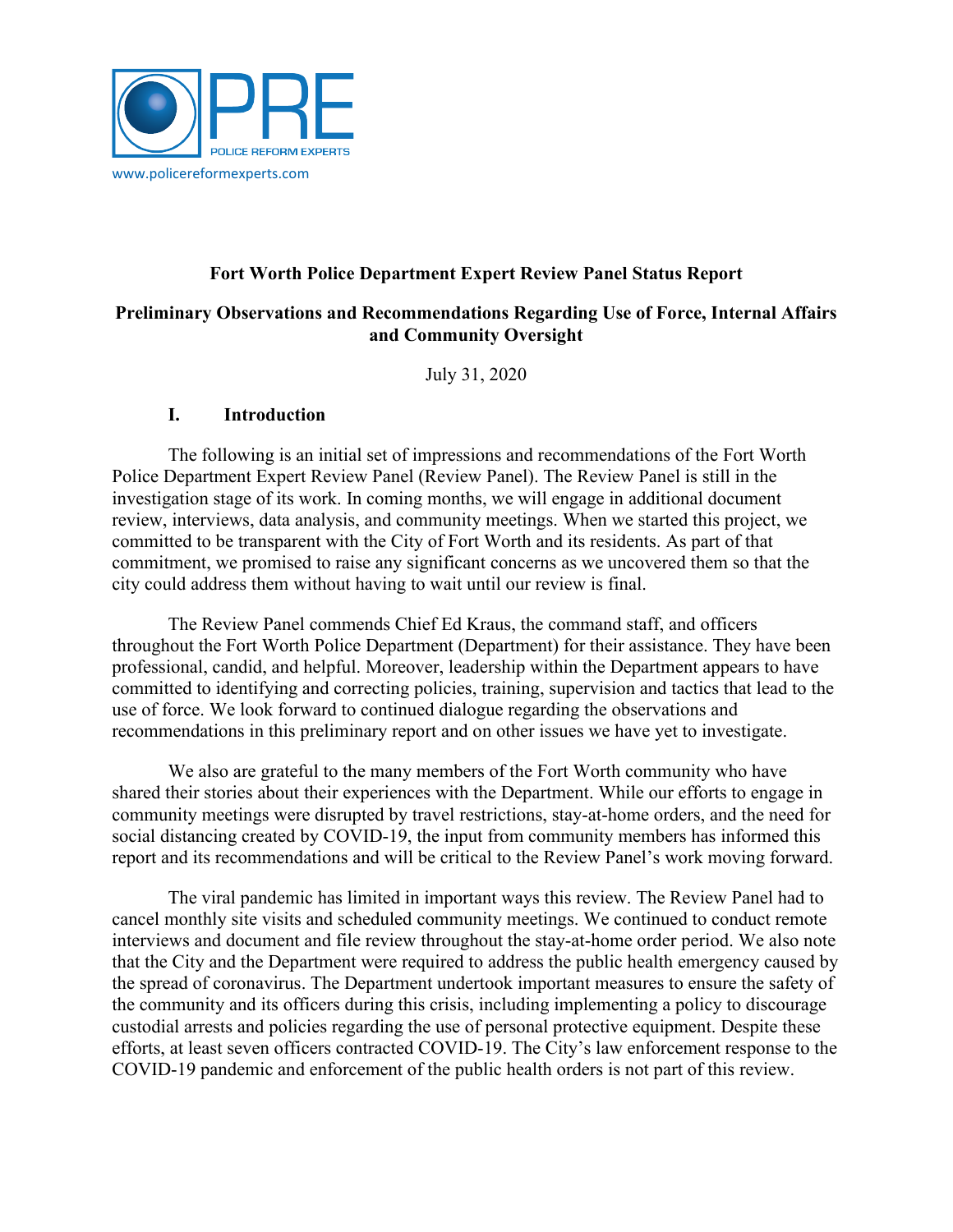Page 2

 Finally, in the wake of the deaths of George Floyd, Breonna Taylor, and other African Americans in police custody, communities across the nation have mobilized, seeking reforms to policing practices. Thousands of people took to the streets in Fort Worth to protest police violence. There were confrontations between Fort Worth police officers and demonstrators and several dozen people were arrested. The Review Panel has not assessed concerns that have been raised in the community about the Department's actions during the demonstrations or concerning the arrests.

 This moment in history has also brought a new level of importance to this work. As communities across this country share in their collective grief, people are rethinking how policing should work and how it can work so that Black, Latinx, and other people of color feel and *are* safe. This poses difficult questions for law enforcement officials as they are forced to grapple with the systemic problems that give rise to police violence. This review is intended to identify and offer remedies for policy or constitutional violations. We note, however, that it is only one piece of the puzzle. The City and the Department will have to engage with the communities it serves to have hard conversations about what real public safety means and how Fort Worth can achieve it.

#### **II. Background**

On October 12, 2019, Atatiana Jefferson was shot and killed by a Fort Worth police officer. Ms. Jefferson was in her home playing video games with her nephew at the time of the shooting. She was shot through the back window of her house. The officer involved in the shooting resigned and has been charged with murder. Ms. Jefferson's death was the seventh officer involved shooting between June 1 and October 12, 2019. Of those, she was the sixth death; only one person survived. This series of officer involved deaths over a short period led to calls for an independent investigation by members of the Fort Worth community.

The Fort Worth Police Department has jurisdiction over a diverse and rapidly growing population. The City has nearly one million residents. Forty percent of the residents are white, 35 percent Latinx, and nearly 20 percent Black. Sixteen percent live in poverty and a third speak a language other than English in the home.<sup>[1](#page-1-0)</sup> Common to many cities, the legacy of residential housing segregation<sup>[2](#page-1-1)</sup> still divides Fort Worth.<sup>[3](#page-1-2)</sup>

<span id="page-1-0"></span><sup>&</sup>lt;sup>1</sup> Census Quickfacts, Fort Worth (TX), https://www.census.gov/quickfacts/fact/table/fortworthcitytexas/PST045219.

<span id="page-1-1"></span><sup>2</sup> Richard Selcer, Fort Worth, Texas, Where The West And The South Meet: A Brief History Of The City's African American Community, 1849-2012, Black Past, August 1, 2012, [https://www.blackpast.org/african-american](https://www.blackpast.org/african-american-history/fort-worth-texas-where-west-and-south-meet-brief-history-citys-african-american-communi/)[history/fort-worth-texas-where-west-and-south-meet-brief-history-citys-african-american-communi/](https://www.blackpast.org/african-american-history/fort-worth-texas-where-west-and-south-meet-brief-history-citys-african-american-communi/)

<span id="page-1-2"></span><sup>&</sup>lt;sup>3</sup> Fort Worth Housing Solutions, North Texas Regional Housing Assessment, 2018[, https://www.fwhs.org/wp](https://www.fwhs.org/wp-content/uploads/2015/12/FWHS-AFH-Report-Draft-10-4b-18.pdf)[content/uploads/2015/12/FWHS-AFH-Report-Draft-10-4b-18.pdf.](https://www.fwhs.org/wp-content/uploads/2015/12/FWHS-AFH-Report-Draft-10-4b-18.pdf)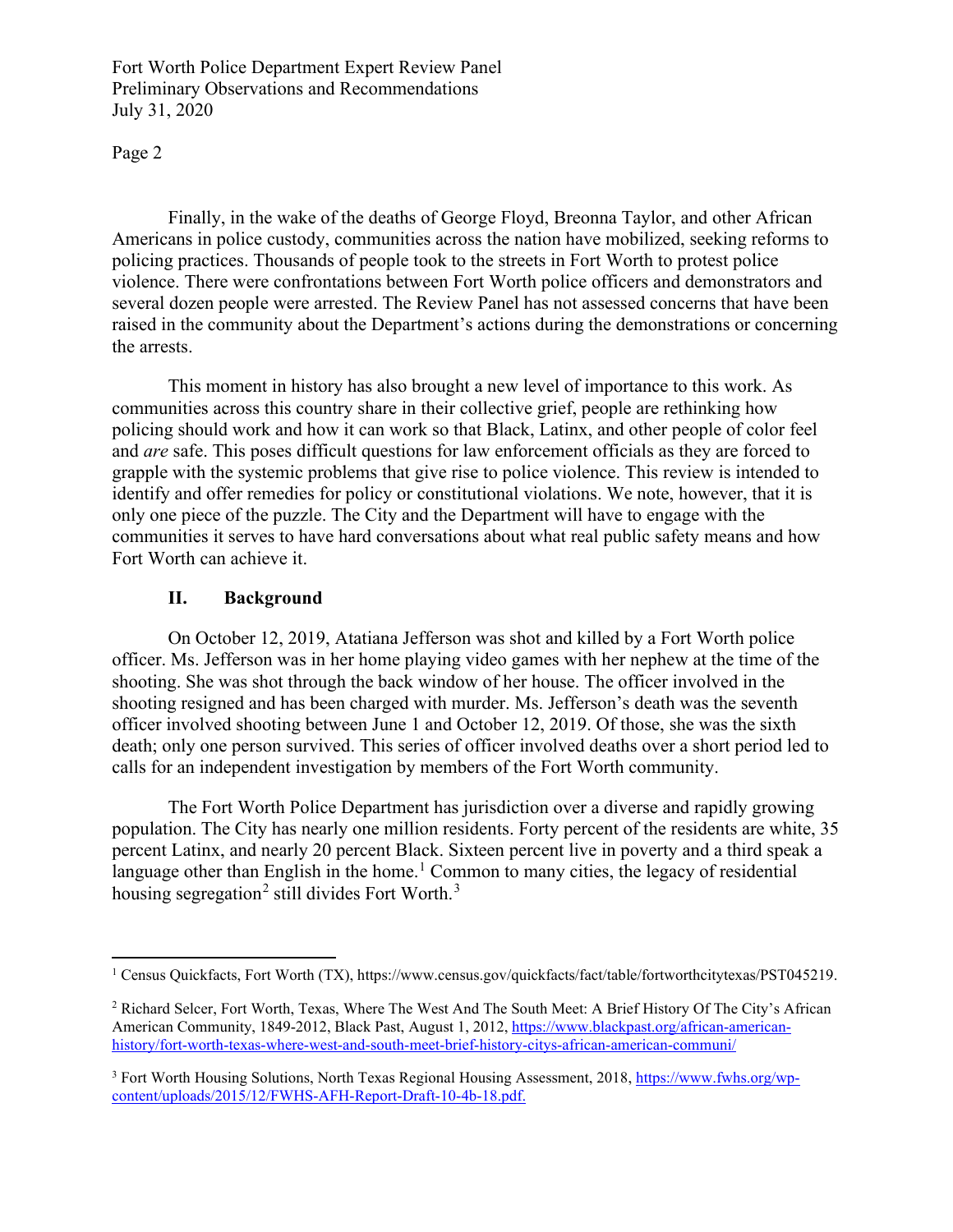Page 3

Public safety concerns are also not evenly distributed across the City. Low-income communities and communities of color experience the highest rates of crime in the City and have more encounters with Fort Worth officers.<sup>[4](#page-2-0)</sup> The need for the Department to have credibility among, and the trust of, all communities is critical to ensuring a safe and healthy Fort Worth.

The 2019 fatal shootings occurred against the backdrop of a series of high-profile incidents involving Fort Worth police officers and members of the Black and Latinx community. Following a series of incidents in 2016 and 2017 and protests by community members, in June of 2017, the City Council created the Fort Worth Task Force on Race and Culture (Task Force). The Task Force completed its work and issued a final report on December 4, 2018. The report contained a broad range of recommendations, including around criminal justice reform. Among the recommendations was the creation of community oversight bodies and increasing diversity on the police force.<sup>[5](#page-2-1)</sup>

The Task Force was not the first initiative the Department had undertaken to address police-community tensions. In 2014, under the tenure of Chief Rhonda Robertson, Fort Worth was chosen as one of six pilot sites for the Department of Justice's National Initiative for Building Community Trust and Justice (National Initiative).[6](#page-2-2) The National Initiative's goal for the project was "to develop and implement intervention strategies aimed at enhancing procedural justice, reducing implicit bias, and encouraging reconciliation processes, as well as to test the impact of these strategies in Ft. Worth to determine whether this combined approach yields measurable changes in metrics relevant to community trust, public safety, and criminal justice practice."<sup>[7](#page-2-3)</sup>

The Department received a detailed three-year implementation plan for reforms in 2015. By this time, Joel Fitzgerald had become the Department's first African American chief. As part of the National Initiative, the Department established a Chief's Advisory Board (CAB) to "provide a public forum for police-community engagement around public safety."<sup>[8](#page-2-4)</sup> It is unclear how long the CAB was in existence, but it was reestablished in 2017 as a forum to hear

<span id="page-2-0"></span><sup>4</sup> Fort Worth Police Department, First Quarter Crime Report, January – March 2020, [https://online.flippingbook.com/view/529863/.](https://online.flippingbook.com/view/529863/)

<span id="page-2-1"></span><sup>5</sup> Fort Worth Task Force on Race and Culture (December 4, 2018), [http://fortworthtexas.gov/files/7a533a57-d2d0-](http://fortworthtexas.gov/files/7a533a57-d2d0-4427-a1ee-8951ac7e0fc1.pdf) [4427-a1ee-8951ac7e0fc1.pdf.](http://fortworthtexas.gov/files/7a533a57-d2d0-4427-a1ee-8951ac7e0fc1.pdf)

<span id="page-2-2"></span><sup>&</sup>lt;sup>6</sup> National Initiative for Building Community Trust and Justice, [https://trustandjustice.org/pilot-sites/info/fort-worth](https://trustandjustice.org/pilot-sites/info/fort-worth-texas)[texas.](https://trustandjustice.org/pilot-sites/info/fort-worth-texas)

<span id="page-2-3"></span><sup>7</sup> National Initiative for Building Community Trust and Justice Implementation Plan 3 (2015), [https://uploads.trustandjustice.org/misc/Ft\\_Worth\\_Implementation2015.pdf.](https://uploads.trustandjustice.org/misc/Ft_Worth_Implementation2015.pdf)

<span id="page-2-4"></span><sup>&</sup>lt;sup>8</sup> National Initiative for Building Community Trust and Justice, [https://trustandjustice.org/pilot-sites/info/fort-worth](https://trustandjustice.org/pilot-sites/info/fort-worth-texas)[texas.](https://trustandjustice.org/pilot-sites/info/fort-worth-texas)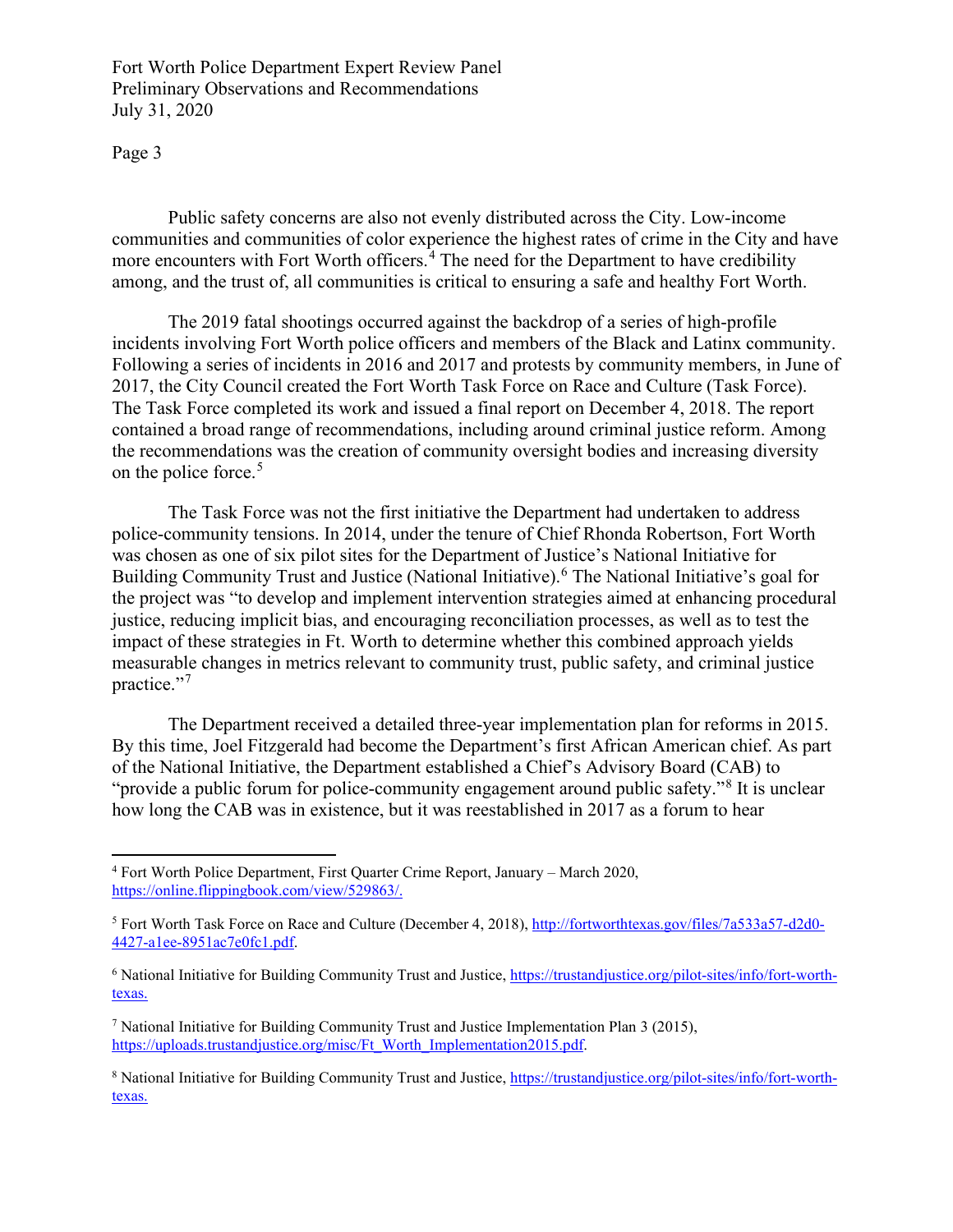Page 4

community concerns.<sup>[9](#page-3-0)</sup> The Department also trained officers in procedural justice and implicit bias and began the reconciliation process with communities historically impacted by police misconduct. $10$ 

Following Ms. Jefferson's death, community members renewed their calls for reform. In response, City Manager David Cook appointed this panel. He gave the panel the following mandate:

> The purpose for this review is to identify patterns and practices related to police interactions with the public during investigative stops, searches, arrests, de-escalation and use of force incidents. The panel will examine police policies, operational practices, training, documentation, accountability systems, corrective and reporting procedures, and technology applications. The review will include substantial interaction and listening sessions with community members, groups, and police personnel. Other areas the panel is expected to review include community policing and engagement, Internal Affairs complaints, recruiting, hiring, and promotions, critical incident interactions within the mental health community and interactions with youth. $11$

The panel is chaired by Dr. Alex del Carmen, criminologist, and former Arlington, Texas police chief and deputy city manager Dr. Theron L. Bowman. Both Dr. del Carmen and Dr. Bowman have extensive experience in police pattern or practice investigations and consent decree monitoring.

Other members of the panel are:

- Lynda Garcia Policing Campaign Director, The Leadership Conference on Civil and Human Rights
- Emily Gunston Deputy Legal Director, Washington Lawyers' Committee for Civil Rights and Urban Affairs and former Deputy

<span id="page-3-0"></span><sup>&</sup>lt;sup>9</sup> Fort Worth Police Department, Chief's Advisory Board, [https://police.fortworthtexas.gov/About/Chief-Advisory-](https://police.fortworthtexas.gov/About/Chief-Advisory-Board#:%7E:text=The%20%E2%80%9CNew%E2%80%9D%20Police%20Chief)[Board#:~:text=The%20%E2%80%9CNew%E2%80%9D%20Police%20Chief's%20Advisory,concepts%20and%20i](https://police.fortworthtexas.gov/About/Chief-Advisory-Board#:%7E:text=The%20%E2%80%9CNew%E2%80%9D%20Police%20Chief) [ncreasing%20public%20awareness.](https://police.fortworthtexas.gov/About/Chief-Advisory-Board#:%7E:text=The%20%E2%80%9CNew%E2%80%9D%20Police%20Chief)

<span id="page-3-1"></span><sup>&</sup>lt;sup>10</sup> National Initiative for Building Community Trust and Justice, Fort Worth 2018 Interim Status Report, [https://s3.trustandjustice.org/misc/National\\_Initiative\\_2018\\_Interim\\_Status\\_Report\\_Fort\\_Worth.pdf.](https://s3.trustandjustice.org/misc/National_Initiative_2018_Interim_Status_Report_Fort_Worth.pdf)

<span id="page-3-2"></span><sup>&</sup>lt;sup>11</sup> Fort Worth City Manager's Office[, https://fortworthtexas.gov/FWPDReview/.](https://fortworthtexas.gov/FWPDReview/) See the Review Panel's scope of work at [https://fortworthtexas.gov/files/b3de01df-de2f-497b-aef6-c5c3b4ccbd66.pdf.](https://fortworthtexas.gov/files/b3de01df-de2f-497b-aef6-c5c3b4ccbd66.pdf)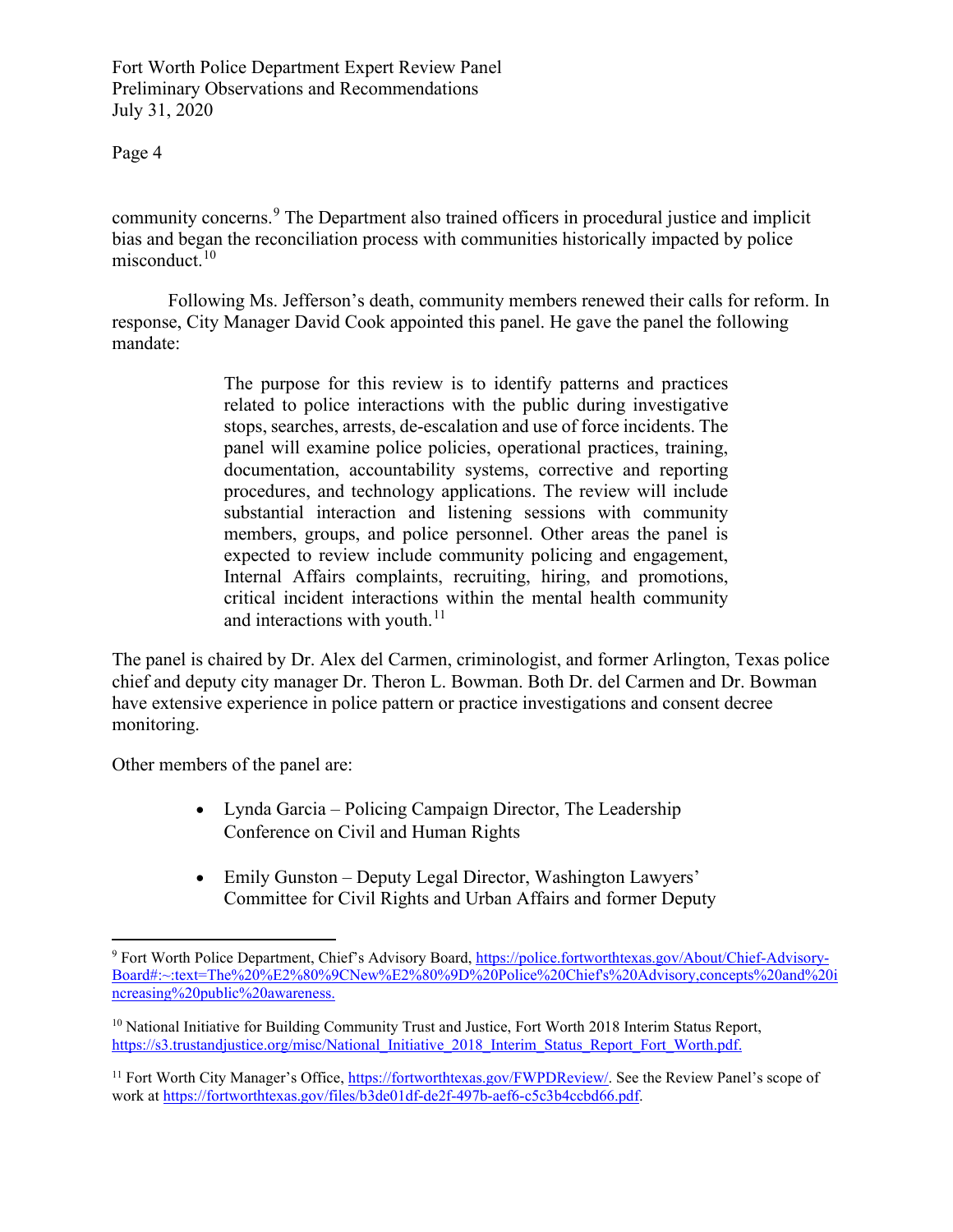Page 5

Chief of the Special Litigation Section of the United States Department of Justice Civil Rights Division

- Thomas Petrowski Assistant Professor, Criminal Justice Program, Tarleton State University, former Legal Counsel for the Federal Bureau of Investigation
- Jonathan M. Smith Executive Director, Washington Lawyers' Committee for Civil Rights and Urban Affairs and former Chief of the Special Litigation Section of the United States Department of Justice Civil Rights Division
- Marcia K. Thompson- Vice President, Law Enforcement Consulting, Hillard Heintze, civil rights attorney, consent decree monitor and consultant
- Dr. Rita Watkins Executive Director of the Law Enforcement Management Institute of Texas<sup>[12](#page-4-0)</sup>

# **III. Preliminary Observations**

There is broad recognition in the top levels of the Department that policies and practices that encourage community trust are necessary and that the need for police services and how they are provided is evolving. It is our observation that leadership's vision and the implementation of policies they have promulgated to address legitimacy and trust are lagging and not reflected in most of the police encounters that were reviewed by the Panel. This appears to be an ongoing issue that National Initiative experts raised in 2018.<sup>[13](#page-4-1)</sup> The mismatch between the Department's expressed values and the experience of many members of low-income communities and communities of color creates tension and mistrust that interferes with the Department's ability to achieve its mission.

<span id="page-4-0"></span><sup>&</sup>lt;sup>12</sup> Biographies of the Expert Panel Members are available a[t https://fortworthtexas.gov/files/14b9f66f-95aa-4675](https://fortworthtexas.gov/files/14b9f66f-95aa-4675-acdc-dd10e7bdc407.pdf) [acdc-dd10e7bdc407.pdf.](https://fortworthtexas.gov/files/14b9f66f-95aa-4675-acdc-dd10e7bdc407.pdf)

<span id="page-4-1"></span><sup>&</sup>lt;sup>13</sup> Center for Policing Equity, National Justice Database, Policy Review 6 (July 8, 2018).

Fort Worth's policy language does not provide a clear picture of what community trust-building activities the department is engaged in. The department provided examples of initiatives and units that were working toward this objective, but policy-level descriptions related to specific unit activities, how officers are expected to build community relationships, trainings, or ongoing evaluations of public sentiment do not offer a clear picture of how the department is advancing this objective.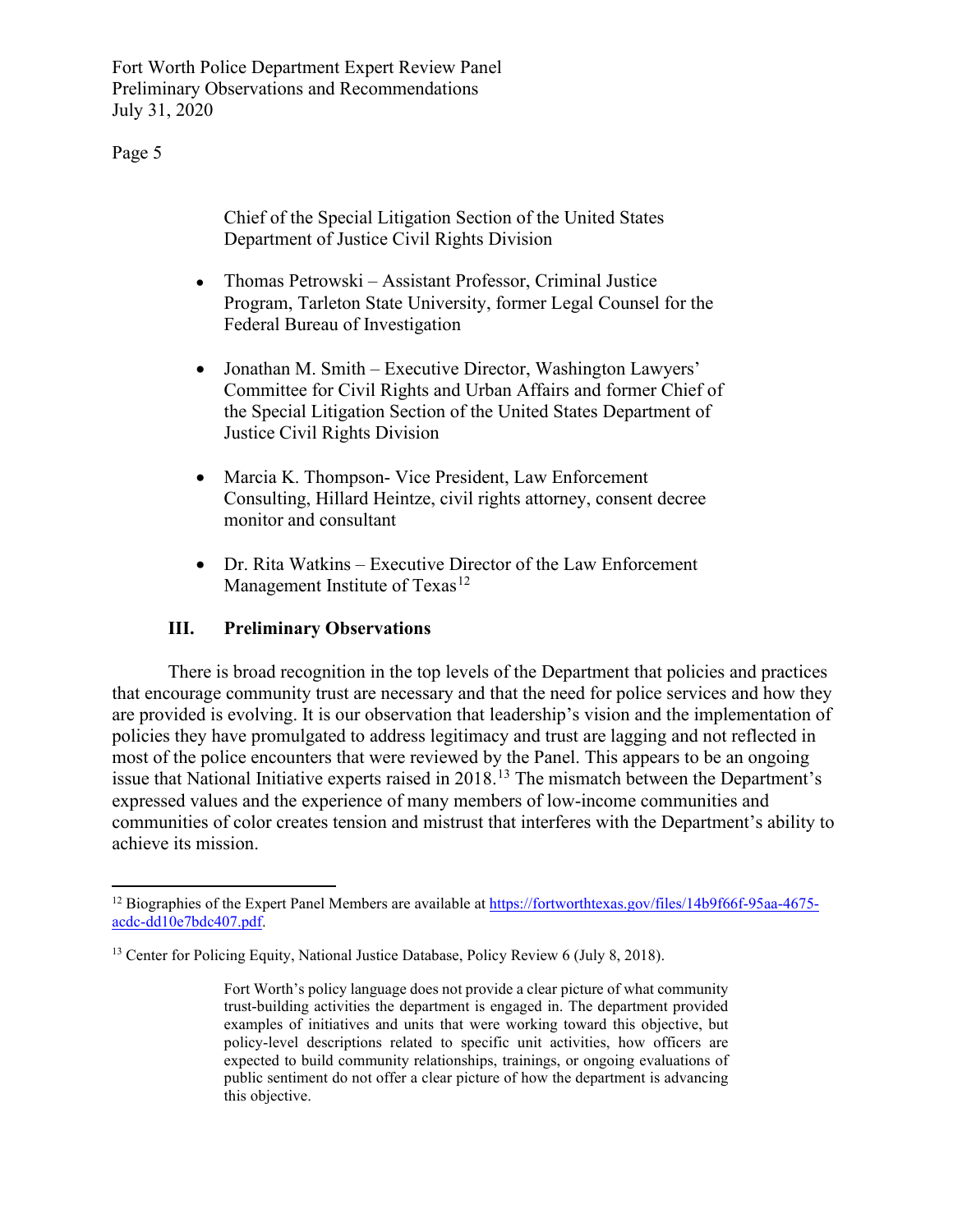Page 6

The Review Panel's observations and recommendations concerning specific policies and procedures are described in greater detail below. The following summarize our areas of concern based on the review to date. Further explanation is provided in Section IV below:

*First, we have reviewed encounters that raise concerns that officers are not consistently adhering to policies and training to avoid force during encounters with community members and these policies are not enforced by the Department.* Department policies emphasize the sanctity of human life, procedural justice, and de-escalation. Based on our review to date it appears that officers' conduct in the community does not uniformly adhere to these policies. This issue manifests in a variety of ways: failure to de-escalate or conduct that actually escalated the confrontation; failure to wait for back-up or other tactical decisions that placed officers at heightened risk or that create the need to use force; inadequate investment in crisis intervention and lack of city-funded community-based services to serve at-risk populations; and the failure of accountability systems to correct conduct that increases the need for use of force.

*Second, the Department needs to build trust with all communities and develop stronger partnerships to co-create public safety*. The Department values, but has struggled with, its relationship with communities of color and low-income communities in Fort Worth. In part, this is because of highly publicized officer involved shootings or other use of force incidents. But the lack of trust runs much deeper and often stems from unnecessarily negative individual interactions between officers and community members. Indeed, in a 2016 community survey, 49 percent of the respondents said they believed that police treat people differently based on their race or ethnicity and only 38 percent thought that police are held accountable for misconduct.<sup>[14](#page-5-0)</sup>

Policy and training are not translating into office conduct in a uniform way and this is interfering with the part of the Department's mission "to enhance public safety through partnering and building trust with our community."[15](#page-5-1) Moreover, the role of "community policing" is assigned to certain officers and is not considered an essential role for all officers or part of the Department's culture. Developing community relationships is essential to providing police services that reflect the values of communities and should be a core value of every officer's job. Fostering community trust is not only more effective, it also promotes just outcomes, is safer, less stressful, and more rewarding for officers. While the panel will provide additional recommendations in subsequent reports, if the steps recommended in this Preliminary Report are essential to community trust.

<span id="page-5-0"></span><sup>&</sup>lt;sup>14</sup> National Initiative for Building Community Trust and Justice, Fort Worth 2016 Community Survey Results 2 (Sept. 2016).

<span id="page-5-1"></span><sup>&</sup>lt;sup>15</sup> General Order 220.03.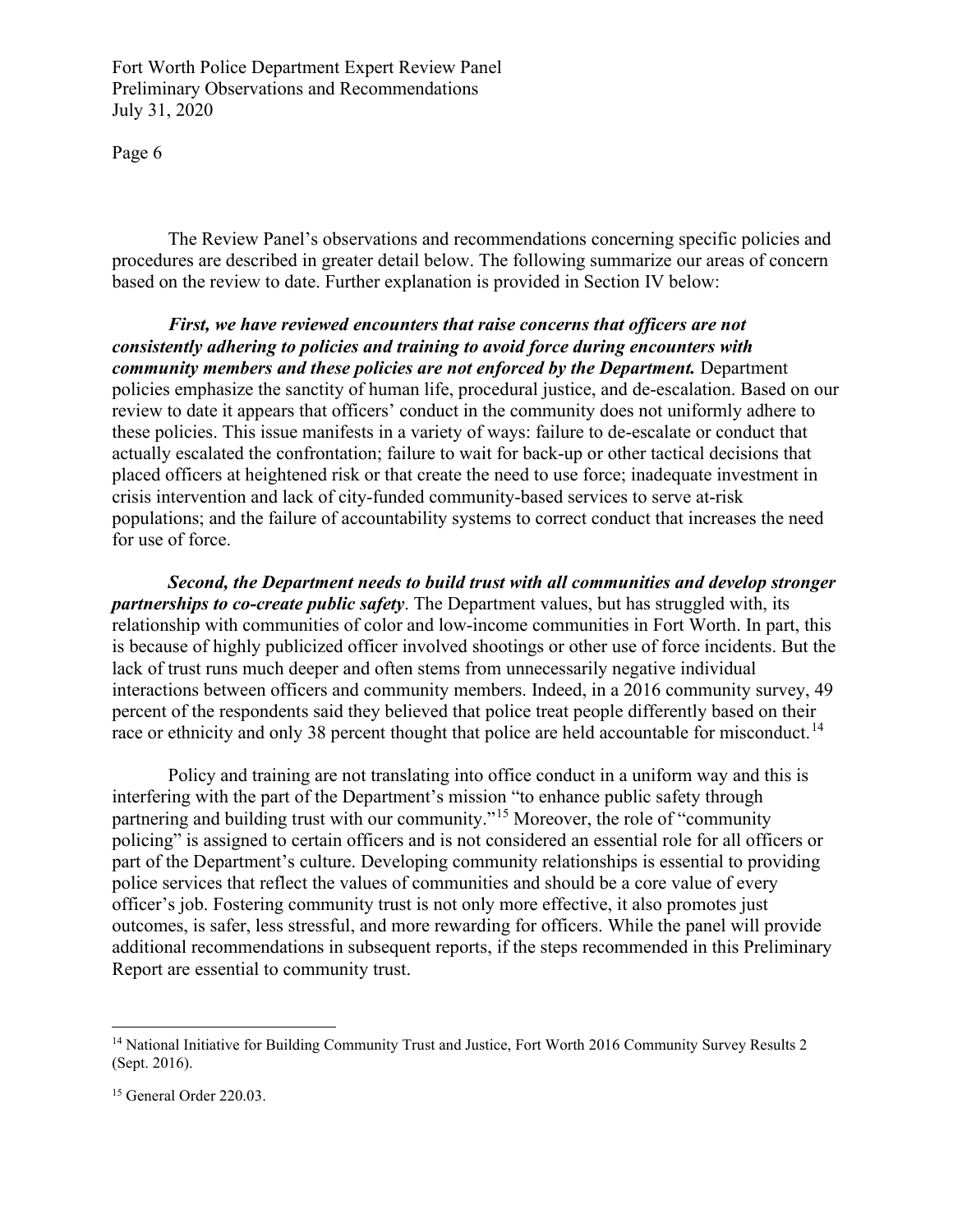Page 7

*Third, the Department lacks functioning crisis intervention services.* The Department does not have a functioning Crisis Intervention Unit. While officers respond to a high volume of calls for services with people experiencing homelessness or with substance use disorders, there are no protocols for adequate referrals to service providers. Many of the encounters with the unhoused population or people with substance use disorders also appear to be self-initiated, although officers do not have the adequate tools or resources to assist these individuals. The Homeless Outreach Program Enforcement Unit (HOPE Unit), implemented in 2019, is an important innovation, but not a complete solution to this problem.[16](#page-6-0) The City and the Department should explore increased investments in alternative services and programs similar to the HOPE Unit to better assist these populations and reduce the reliance on individual officers. Alternative services will also avoid the criminalization of community members who would be better served through coordinated response and referrals to professional services.

*Fourth, increased integration of accountability structures would facilitate consistency in accountability and promote compliance with policy.* The Department's Internal Affairs and other accountability systems are fractured and spread across multiple chains of command. While an effective accountability system requires the engagement of a broad range of disciplines and decision-makers throughout the Department, the diffusion of responsibility makes accountability disjointed and reduces its effectiveness. Existing accountability systems do not share information or report to a single member of the command staff. As a result, the Department has no mechanism to ensure discipline is applied in a consistent manner or that aggregate information concerning officer behavior is analyzed for organizational purposes. A senior member of the command staff should have overall responsibility to address individual misconduct and to make recommendations for changes to address policy, training, and supervision issues that emerge from the various departmental reviews and committees.

*Fifth, Fort Worth has made important investments in policy development, training, technology, and facilities.* The Review Panel commends the City and Department leadership on their forward-thinking approach to improving critical infrastructure. The Department has adopted and is frequently updating its policies, is committed to scenario-based training, and provides officers with important resources. While we make recommendations to address important concerns, the Department has demonstrated the capacity and culture to address them.

*Sixth, the Department should more effectively use the data it collects and strengthen its systems to learn as an organization.* The Fort Worth Police Department has modern and effective systems to collect data, comprehensive policies, and persons in leadership positions that seek to lead through evidence-based best practices. However, in many cases, the data collected, especially regarding officer conduct, is not effectively used to identify strengths and weaknesses in training, supervision, policy, tactics, or accountability. For example, the Department does not have an Early Intervention System in place to analyze data and identify potential issues with

<span id="page-6-0"></span><sup>&</sup>lt;sup>16</sup> Homeless Outreach Program & Enforcement Unit, Standard Operating Procedures (June 18, 2020).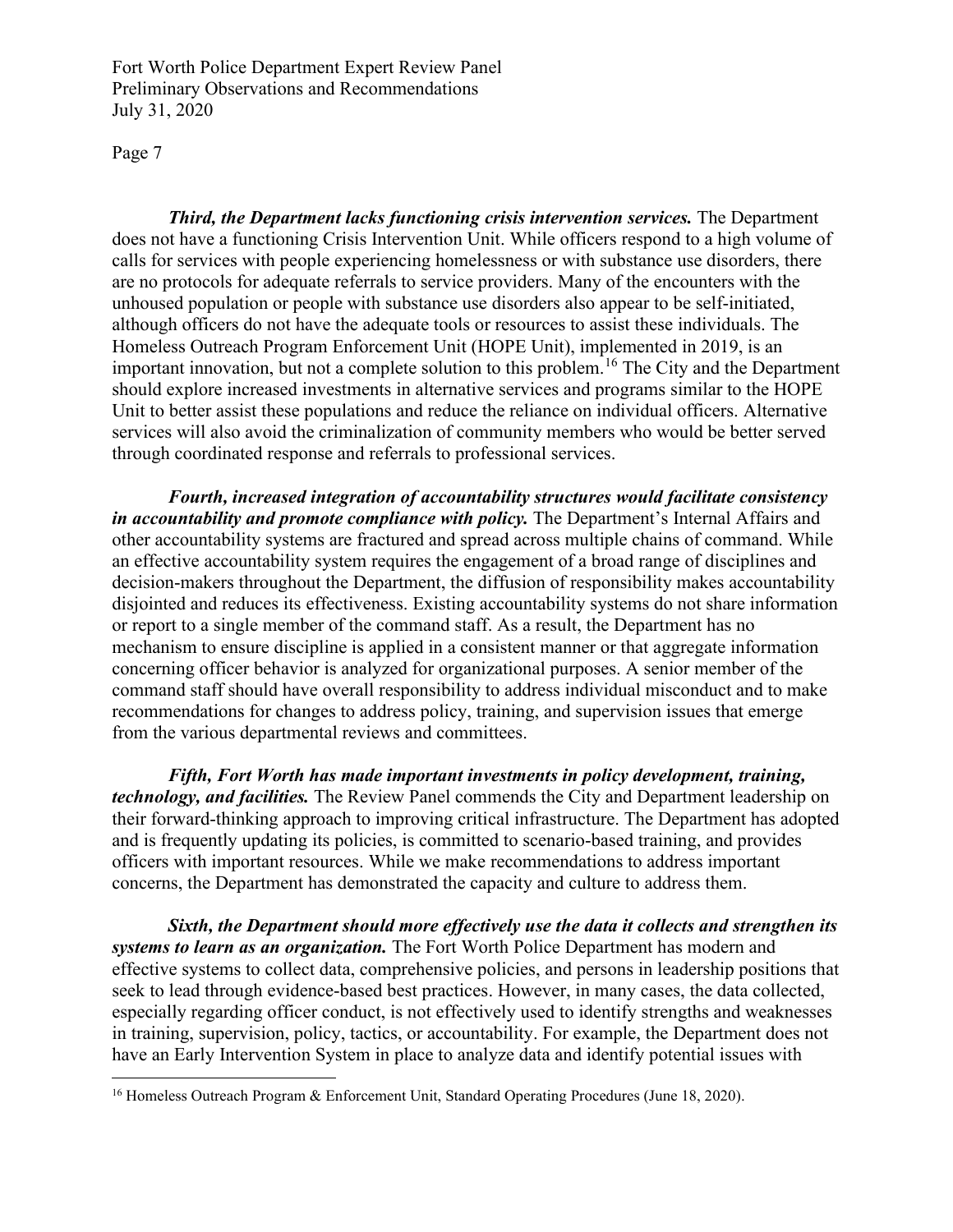Page 8

officer performance or conduct. While the Department is taking important steps to implement review systems to improve policies and practices, such as the re-establishment of the Use of Force Review Board, there are insufficient mechanisms in place to ensure that the issues identified result in systems change. As a result, practices that are leading to undesirable outcomes or creating tension between officers and the community are often not addressed. The Review Panel recommends a much greater focus on the development of practices to collect and analyze data so that the Department can use it to improve organizationally.

Finally, it is important to note that there are key areas of Phase I and Phase II of the Panel's review<sup>[17](#page-7-0)</sup> that are incomplete and on which we cannot opine at this time. We note that the

Phase I Goal:

- Identify patterns and practices related to police interactions with the public during investigative stops, searches, arrests, and use of force incidents.
- A review and report of the evolution/changes of Police policies related to Stops, searches, arrests, Use of Force, Implicit Bias, De-escalation and Procedural Justice from 2014 to 2019.
- Detailed review of current Stops, searches, arrests, and Use of Force related policies and practices to include training, documentation, accountability, audit, corrective and reporting procedures and technology applications with recommendations on potential improvements.
- Detailed review of policies, training and accountability systems related to achieving biased free policing with recommendations on potential improvements.
- Detailed review of current De-escalation policies, practices and training with recommendations on potential improvements.
- Initiation of community engagement program, conduct community listening sessions, engage community leaders from diverse communities.

Phase II Goal:

- Review overall other police policies, general orders and practices related to interactions with the public and citizens to identify opportunities to improve trust and confidence in the police department. These should include Community Policing and Engagement, Misconduct complaints (The apparatus for receiving and acting on internal and external police complaints), Recruitment, Hiring, and Promotions, Critical Incident Interactions (Mental Health) and Interactions with Youths.
- A review of training associated with traffic stops and other more routine policecommunity interactions. Provide recommendations for improvement.
- A review of accountability and discipline related procedures.
- Outreach throughout the Ft. Worth community to engage diverse community members and develop confidence in the recommendations and reform process.
- Publish report of conclusions and recommendations.

<span id="page-7-0"></span><sup>&</sup>lt;sup>17</sup> The Expert Review Panel project was designed to be completed in two phases, available at [https://fortworthtexas.gov/files/b3de01df-de2f-497b-aef6-c5c3b4ccbd66.pdf:](https://fortworthtexas.gov/files/b3de01df-de2f-497b-aef6-c5c3b4ccbd66.pdf)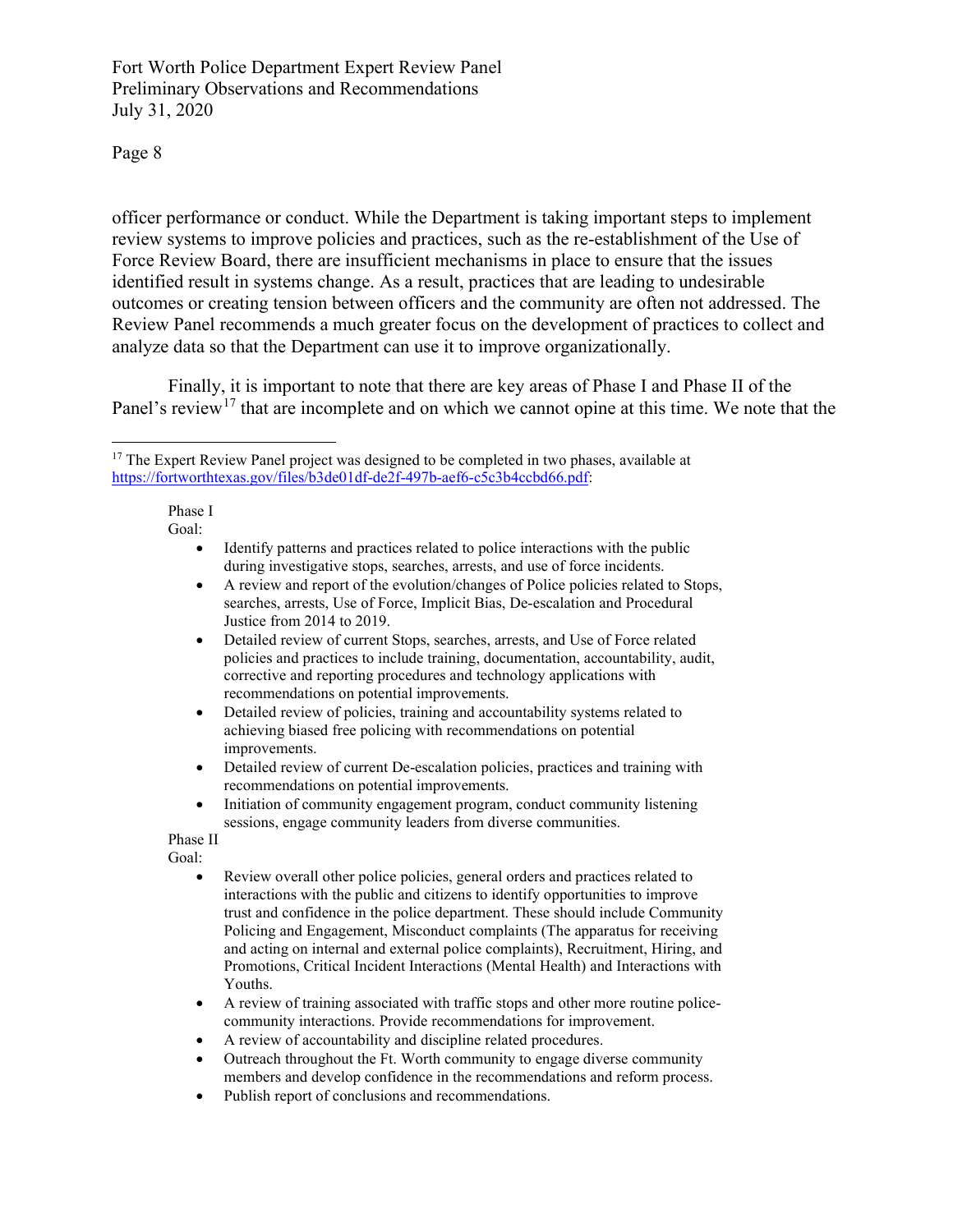Page 9

use of force review is still underway, and our recommendations will not be limited to the ones in this preliminary report as we have yet to reach final conclusions. Importantly, our assessment of the Department's deadly force incidents will be included in the final report. When the Review Panel undertook this project, we committed to the City, the Department, and the community to be transparent in our process and to provide our observations and recommendations as we were able to develop them. As we work toward our final findings and review of additional topics, we will provide additional status reports.

# **IV. Observations and Recommendations**

The following are the preliminary observations and initial recommendations of the Review Panel on key areas of the investigation.

# **A. Use of Force**

Police officers are among the few public officials authorized to use force, including deadly force, in their official capacity. The execution of stops and arrests "necessarily carries with it the right to use some degree of physical coercion or threat thereof to affect it."<sup>[18](#page-8-0)</sup> The authority to use force, while broad, is not unlimited. The Fourth Amendment establishes the right of "people to be secure in their persons" and to be protected from "unreasonable searches and seizures."<sup>19</sup> It has long been understood that the Fourth Amendment places limits on the use of force by law enforcement.

Force, to be constitutional, must be objectively reasonable.<sup>[20](#page-8-2)</sup> Objective reasonableness is determined by a series of factors, including: "the severity of the crime at issue, whether the suspect poses an immediate threat to the safety of the officers or others, and whether he is actively resisting arrest or attempting to evade arrest by flight."<sup>21</sup> Any use of force is "judged from the perspective of a reasonable officer on the scene, rather than with the 20/20 vision of hindsight." $^{22}$ 

The use of force is also among the most controversial areas of policing and understandably is a flash point in community relations. Even when the force used is constitutional, it can be contrary to the values of the community or the policies of a department, and even a small percentage of unnecessary or excessive uses of force can undermine trust and

<span id="page-8-3"></span><sup>21</sup> Id. at 396.

<span id="page-8-4"></span> $22$  Id.

<span id="page-8-0"></span><sup>18</sup> *Terry v. Ohio*, 392 U.S. 1, 22 (1968).

<span id="page-8-1"></span><sup>19</sup> U.S. Const. amend. IV.

<span id="page-8-2"></span><sup>20</sup> *Graham v. Connor*, 490 US 386 (1989).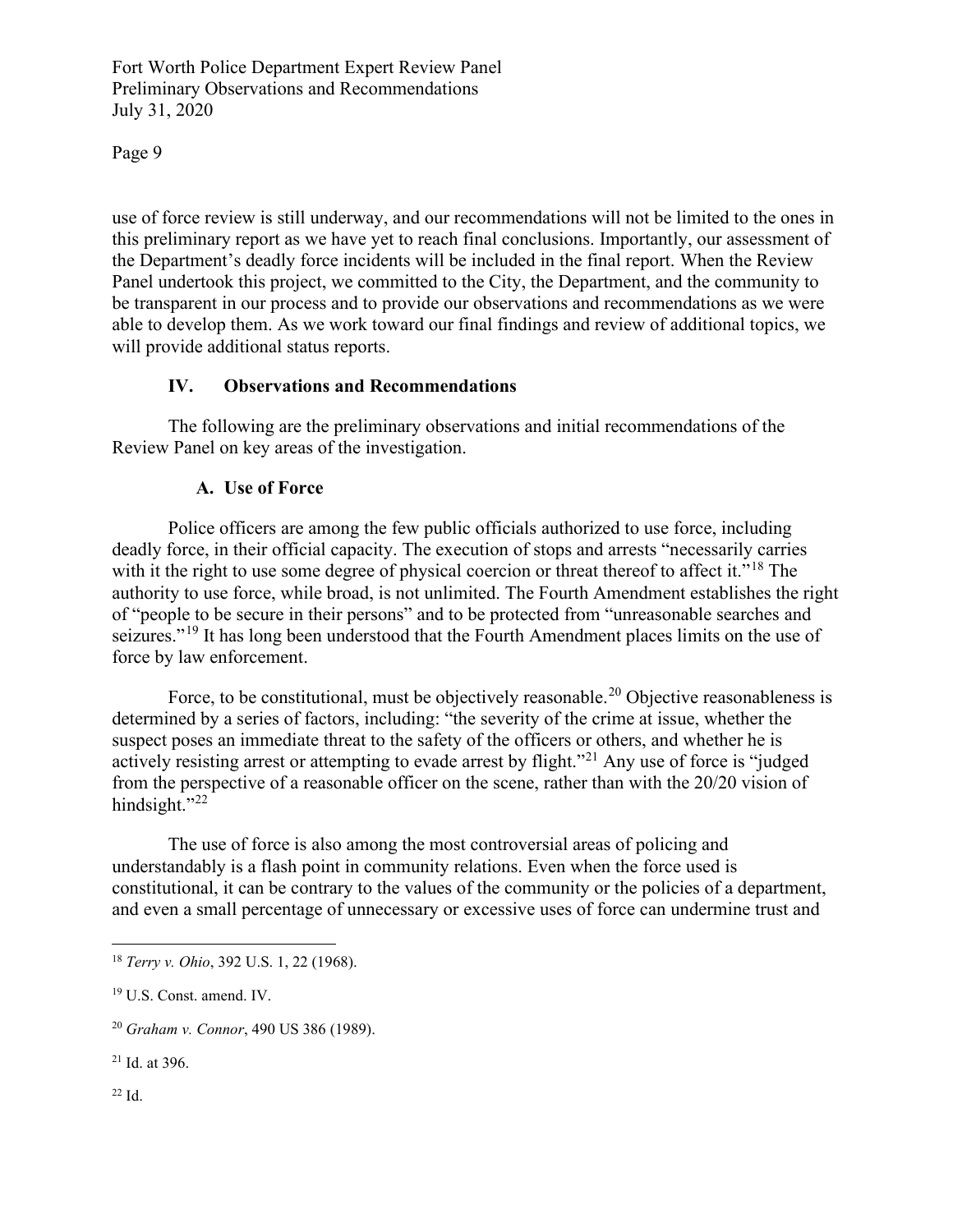Page 10

legitimacy in an entire department. Moreover, force that may be legally authorized may not be appropriate and may well be viewed as illegitimate by members of the community. Indeed, many police policies or uses of force are "lawful but awful" practices that disserve police and the public – in 2015, the President's Task Force on 21st Century Policing discussed the negative effect of inappropriate uses of force on community perceptions.<sup>[23](#page-9-0)</sup> The President's Task Force recommended policies and trainings on use of force that emphasize de-escalation.<sup>[24](#page-9-1)</sup> Likewise, community members expect that police officers will make concerted efforts to avoid and minimize the use of force and that force will be limited to those circumstances in which alternatives to force cannot be safely applied.<sup>[25](#page-9-2)</sup>

The Department provides its officers policy guidance and training on the appropriateness of the use of force.<sup>[26](#page-9-3)</sup> The policies and training recognize that the constitutional standard of objective reasonableness is the legal foundation when deciding whether to use force, but that officers' authority to use force is more limited. The sole question under the Department's police should not only be is use of force lawfully authorized, but it should include an assessment of whether it was appropriate under the circumstances and whether it could have been avoided through de-escalation or changes in tactics..

. Among the guiding principles articulated by the Department for policy and training are the following:

> A reverence and respect for the dignity of all persons and the sanctity of all human life shall guide all training, leadership, and direction as well as guide officers in the use of force. Members of law enforcement derive their authority from the public; and therefore, must be ever mindful that they are not only the guardians, but also the servants of the public.<sup>[27](#page-9-4)</sup>

<span id="page-9-0"></span><sup>&</sup>lt;sup>23</sup> Final Report of The President's Task Force on 21st Century Policing 36 (May 2015) ("Use of force, even when lawful and appropriate, can negatively influence public perception and trust of police."), [https://cops.usdoj.gov/pdf/taskforce/taskforce\\_finalreport.pdf.](https://cops.usdoj.gov/pdf/taskforce/taskforce_finalreport.pdf)

<span id="page-9-1"></span><sup>24</sup> Id. at 20.

<span id="page-9-2"></span><sup>&</sup>lt;sup>25</sup> See e.g., Mourtgos & Adams, Assessing Public Perception of Police Use-of-Force: Legal Reasonableness and Community Standards, Justice Quarterly (October 2019), [https://www.tandfonline.com/doi/abs/10.1080/07418825.2019.1679864.](https://www.tandfonline.com/doi/abs/10.1080/07418825.2019.1679864)

<span id="page-9-3"></span><sup>26</sup> General Orders 306.00 et seq.

<span id="page-9-4"></span><sup>27</sup> General Order 306.06 B.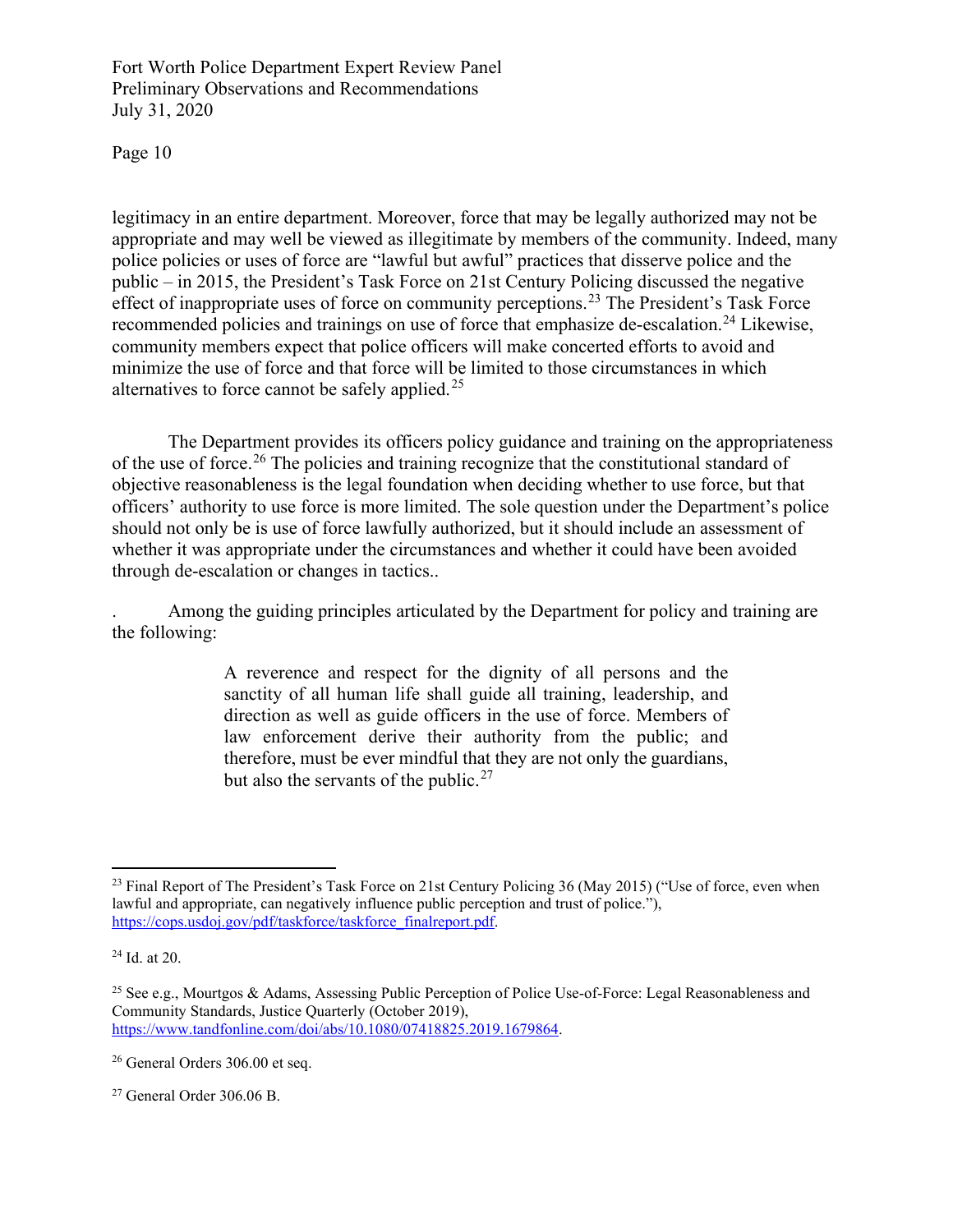Page 11

The Review Panel has made observations and has recommendations regarding deescalation and the use of Tasers. Review of these and other force, including deadly force, is ongoing.

#### **1. Failure to De-Escalate**

The policies of the Fort Worth Police Department require offices to "use de-escalation techniques consistent with department training whenever possible and appropriate before resorting to force and to reduce the need for force."<sup>[28](#page-10-0)</sup> The policy requires officers to use "advisements, warnings, verbal persuasion, and other tactics and alternatives to higher levels of force" and to "withdraw to a position that is tactically more secure or allows them greater distance in order to consider or deploy a greater variety of force options."<sup>[29](#page-10-1)</sup> Elsewhere in the General Orders, officers are instructed that "[u]nder no circumstances will the force used by an officer be greater than is necessary  $\ldots$  or longer than is necessary."<sup>[30](#page-10-2)</sup>

The Review Panel's examination of a sample of use of force files, interviews with officers and members of Internal Affairs, and reports from community members, found that the de-escalation policy is not uniformly followed and is inadequately enforced. The failure to deescalate is more dangerous for officers and residents, contrary to departmental policy, and contributes to a sense of mistrust between officers and community members.

The Review Panel's observations are based on a broad range of sources. There was a high degree of consistency in the information reported to us by members of the Department, members of the community, and in the documents that we reviewed. Among the sources upon which we rely are the following:

- Community members reported to the Review Panel that encounters are often hostile and threatening and that officers are often aggressive from the initiation of any encounter and shout and curse at them. Community members also report that there is often little or no effort to engage or to de-escalate. The Review Panel will continue its outreach when community gatherings and travel are permitted to hear additional reports from a broader swath of the community, including both concerns and success stories.
- Characterizations we heard from some officers that the general approach to achieve compliance is to use escalating steps, which require they first "ask," followed by a "command," and then "make" the individual comply if they do not

<span id="page-10-0"></span><sup>28</sup> General Order 306.04 A.

<span id="page-10-1"></span><sup>29</sup> General Order 306.04 A 1 & 2.

<span id="page-10-2"></span><sup>30</sup> General Order 306.05.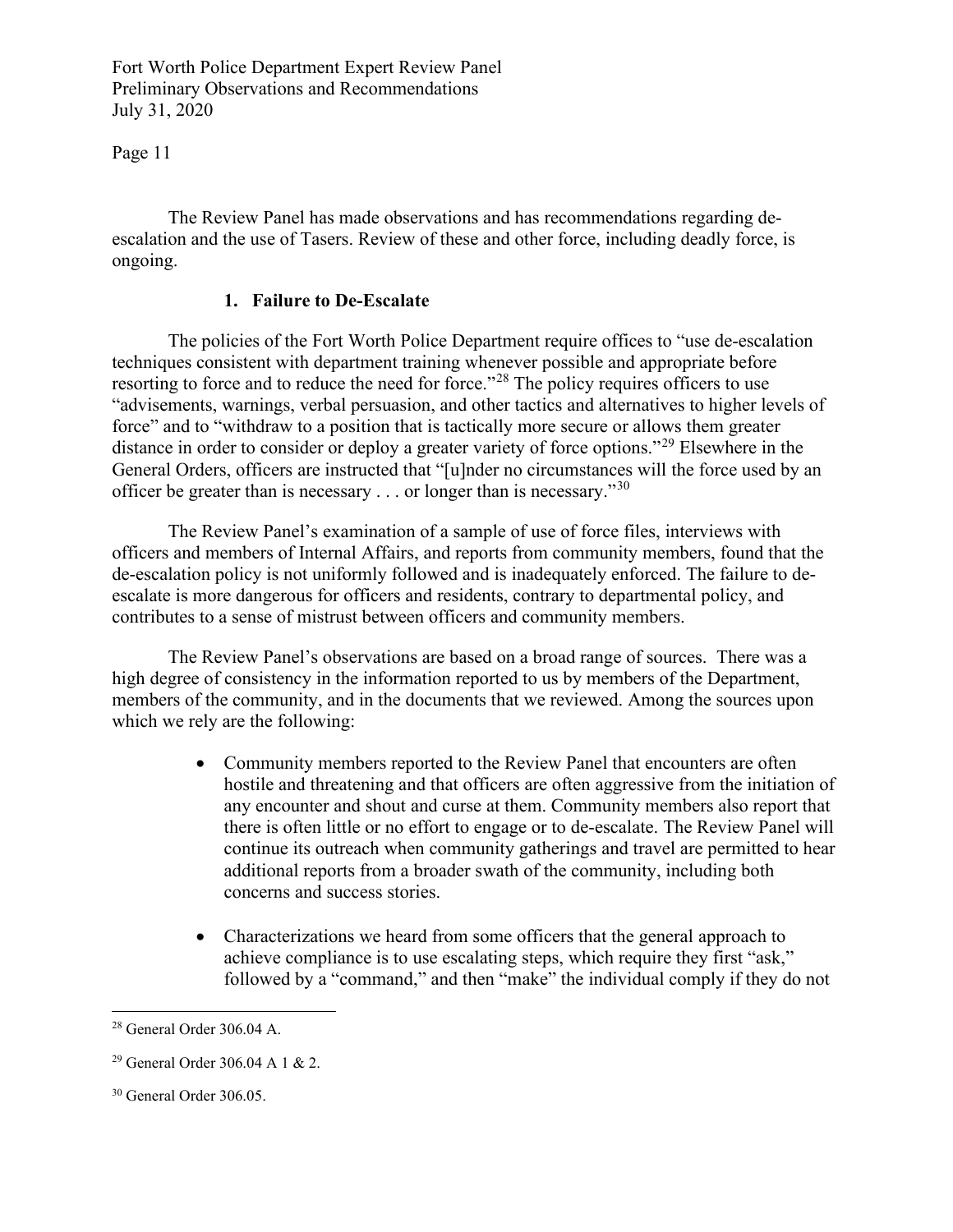Page 12

follow the command. Several officers told Review Panel members that they considered their presence alone to be a de-escalation tactic. Video footage that we reviewed confirmed this approach, with several examples in which officers immediately resorted to aggressive, profane language in interactions where the person did not pose an immediate danger and was not offered adequate explanation of the basis for the detention.

- Review of case files, including body-worn camera video, of interactions in which officers failed to employ de-escalation techniques that may have avoided the need to use force. Many of the cases reviewed involved a person in mental health crisis but there was no indication that a Critical Incident Team (CIT) officer was called or consulted to assist the person that had been recognized as experiencing mental health crisis.
- Similarly, there was no indication that these incidents were analyzed after the fact to determine whether a different course of action may have avoided the need to use force against a person in mental health crisis. Rather, every review we observed was limited to whether force was "lawful" and did not extend to whether it was avoidable, necessary, or appropriate. For example, one case reviewed involved a person who was potentially suicidal. Officers were able to handcuff the person and place them in the police vehicle. The person then became agitated and officers deployed Oleoresin Capsicum (OC) spray against them while still inside the car. Afterwards, officers did not render aid or rinse the person's eyes, and instead waited for EMS to arrive. In another instance, officers responded to a report of a suicidal teenager. The young woman refused to get out of a parked car to speak with the officers. The officers immediately began to forcibly remove her from the car and slammed her to the ground. After they handcuffed her, one officer dragged her across the sidewalk and street by her hands. The officer then aggressively pushed her into the car as she begged to speak to her mother. As she resisted, the officer grabbed her by her legs and shoved her in; she had urinated on herself and her shirt fell off exposing her breasts. The officers made no attempt to de-escalate and did not call or consult with a CIT officer. When she stepped outside of the car again nude from the waist up, an officer sprayed her with pepper spray 4 times directly in the face.
- Review of files also revealed encounters that start with officers yelling a command, often with weapons drawn, under circumstances where no apparent threat is present. In other cases, officers failed to take the time to permit a subject to calm down or comply, take advantage of distance, or wait for backup that might have had a calming effect. Officers frequently curse at arrestees, use what the officers perceive to be slang in a racially offensive way, or mock or humiliate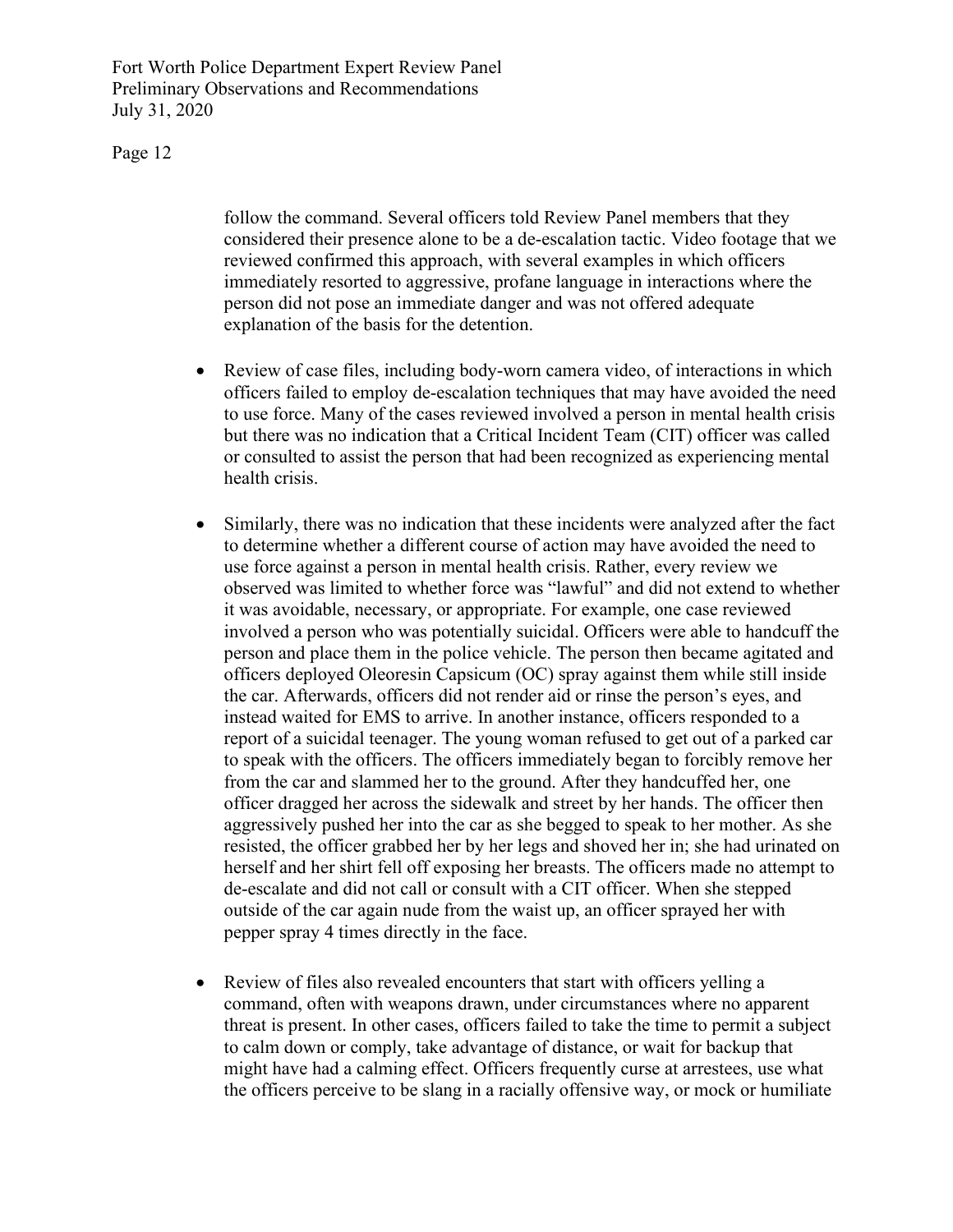Page 13

arrestees. For example, in one Taser case review, an officer had stopped a man who they suspected was intoxicated, although it is not clear how or why the interaction began. When the officers asked the man for his identification, the man said it was in his car and started to go back to it to retrieve it when the officer grabbed him to arrest him. A second officer ran up and immediately told the man "you need to relax or I'm going to bust your face." In several other reviews, we observed similar use of language at the outset of the encounters when the individuals appeared to be confused as to why they were being arrested. Rather than take the time to apply procedural justice principles and calmly explain why they were being stopped or arrested, officers simply expected people to do as told. In the Taser incident described above, when the man asked why he was being arrested, the officers told him he did not need to understand. There were some encounters in which officers did not activate their cameras, and we recommend that the Department reissue department-wide guidance on the requirements for activating cameras when engaging with community members

• We heard consistent reports from members of Internal Affairs and from more senior officers in the Department that there has been an increase in recent years of complaints by members of the public that officers have been "discourteous." Generally, supervisors noted the policy violation in their administrative review but responded by "talking to" the officers. Because of the seemingly frequent nature of the use of foul or profane language, the Department should consider retraining on policies prohibiting this conduct. The Department could also consider more discipline beyond a "talking to" to better deter this seemingly wide-spread conduct. Throughout our interviews we heard that the level of tension and mistrust between officers and the community has increased in recent years. Some senior officers attributed the increased incidents to the rushed hiring and training of the last four academy classes.<sup>[31](#page-12-0)</sup> We also heard from several

https://law.yale.edu/sites/default/files/area/center/justice/principles of procedurally just policing report.pdf:

#### Principle 30:

De-escalation tactics—whether verbal or physical—should be used where possible.

• **Verbal de-escalation**:

<span id="page-12-0"></span> $31$  Many of the confrontational tactics that we observed on body-worn camera video are inconsistent with the very notion of de-escalation. We strongly recommend that all officers be trained and held accountable to the LEED Model (Listen and Explain with Equity and Dignity). See e.g., Principles of Procedurally Just Policing, the Justice Collaborative at Yale Law School,

In order to de-escalate a situation, officers should attempt to use one or more of the following techniques, in addition to any other techniques, words, or actions reasonably intended to slow down an encounter and engage the individual(s) in the encounter:

Use the Listen and Explain with Equity and Dignity (LEED) framework:

o *Listen*—allow people to give their side of the story; give them voice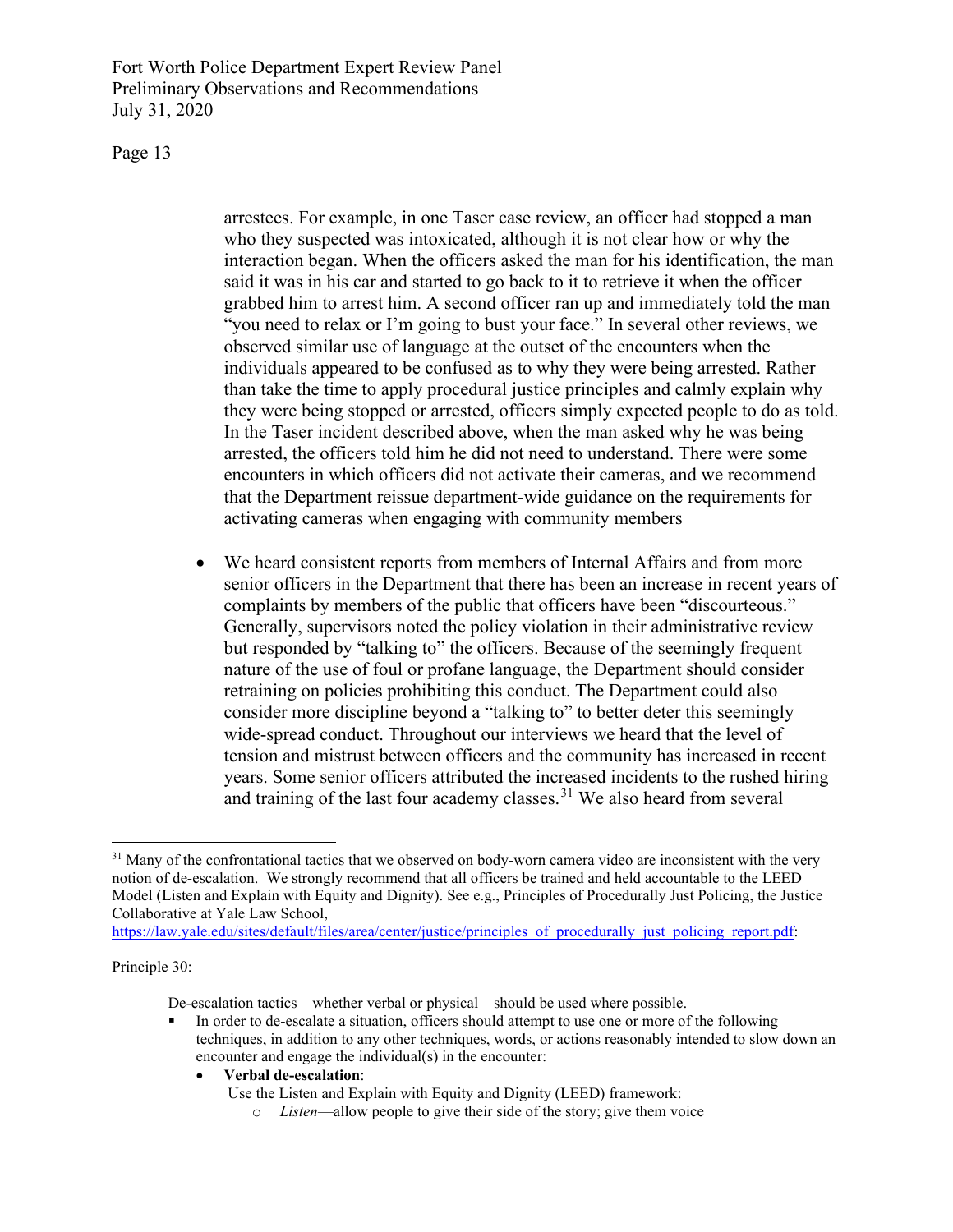Page 14

Department officials that the Department or its officers have a "para-military" mindset, which would involve more aggressive tactics when interacting with community members.

• In our interview with the Use of Force Coordinator he advised the Review Panel that de-escalation had only recently been emphasized in the training curriculum. He stated that the Department in "in transition" on the issue.

It is important to note that the Department's Control Tactics Manual, which the policy references as the primary source on de-escalation, contains a discussion of de-escalation that emphasizes the importance of avoiding the use of force. However, the associated use of force training does not include a de-escalation component. Instead, the training focuses on the increasing "phases" of use of force. The Review Panel has not yet observed the scenario-based de-escalation training, which we understand is the core module on the topic. Nevertheless, it is concerning that the core training materials on use of force are limited to the question of "how" an officer should use force and do not meaningfully address the question of "when" an officer should use force or does not need to use force. De-escalation and problem-solving skills should be emphasized in every component of training.

De-escalation should be a core value for the Department and be uniformly applied by officers. While use of force may be necessary in some circumstances, unnecessary or avoidable use of force places the individual and the officer at risk and erodes confidence in the legitimacy of the Department in the eyes of the public.

# **2. Conducted Electrical Weapon (CEW or Taser)**

- o *Equity*—officers should explain why they are taking action; the reason should be fair and how that the individual's statements and input were taken into account
- o *Dignity*—officers should act with dignity and leave the individual with their dignity
- Echo back the individual's statements to show that the officer is listening
- Communicate using verbal persuasion, including advisements
- **Physical de-escalation**:
- Avoid physical confrontation, unless immediately necessary to prevent direct harm to others or to stop behavior that may result in serious harm to others
- Use physical de-escalation techniques, including:
	- o moving temporarily to a safer position
	- o communicating from a safe position
	- o decreasing exposure to potential threat using distance or cover

o *Explain*—officers should explain what they are doing, what the individual can do, and what will happen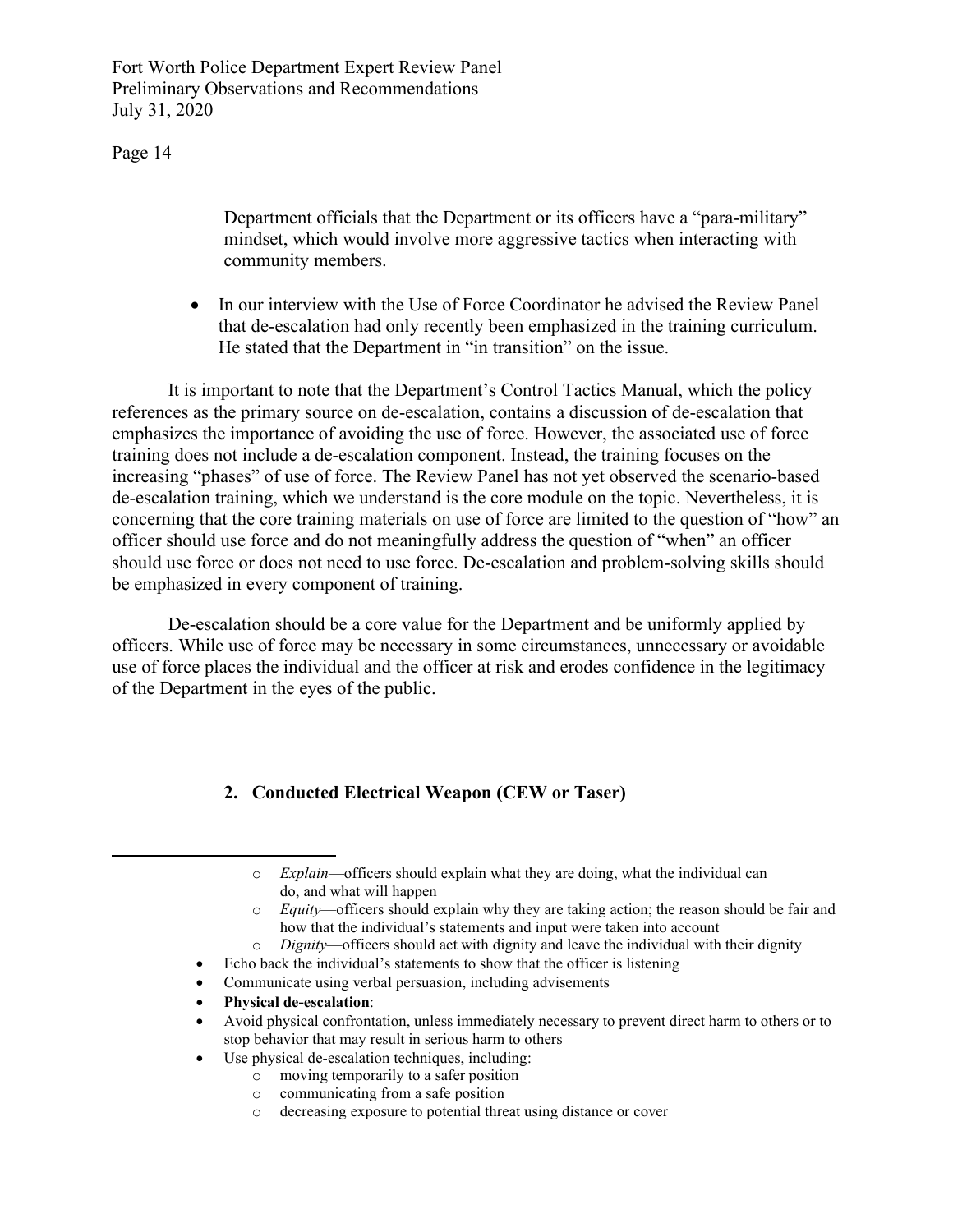Page 15

The Review Team is currently in the process of analyzing use of force incidents, including Tasers. Accordingly, our observations on the Department's use of force are limited as this part of the investigation is underway. In our preliminary work, however, we did see serious indicators of problematic conduct regarding the use of Tasers that we did not want to delay bringing to the City's attention because of the seriousness of the issues raised. In our next report, we will be able to address this issue in more depth at a systemic level, but encourage the City to begin to internally address these observations.

Department officers are authorized to carry a department-issued Taser. The use of the Taser must be consistent with Fort Worth Police Control Tactics Training Manual, and the Taser Training Guidelines.<sup>[32](#page-14-0)</sup> Tasers are defined by the Department as "intermediate force" or "A level of force that has the potential to cause injury or substantial pain and is greater than low level force."[33](#page-14-1) The Department's General Orders establish that:

Officers shall only draw or exhibit a Taser when:

(1) Conducting the department-approved spark test to ensure the proper operation of the Taser, or

(2) There is articulable belief that use of the Taser is in conformance with the General Orders, the Fort Worth Police Control Tactics Training Manual, and the Taser Training Guidelines.

It is important to note that all of the training materials made available to the Review Panel focus on how to use Tasers, but none discuss when their use is authorized or appropriate.<sup>[34](#page-14-2)</sup> This is a significant gap in training and policy; every force instrument should have specific policies guidelines to ensure officers use them appropriately and only when necessary. The failure to meaningfully define in policy the limits on Taser use make it impossible for the Department to hold officers accountable for the unnecessary or inappropriate display of a Taser.

The only limitation in policy or training is contained in the General Orders:

Officers shall consider the physical condition of the subject and the subject's surroundings which could potentially result in a high-risk danger such as, but not limited to, a fall from a great distance or into the path of a moving vehicle when determining whether the CEW is an appropriate option. CEWs are prohibited on the following high-

<span id="page-14-0"></span><sup>32</sup> General Order 306.05(3)(2).

<span id="page-14-1"></span><sup>&</sup>lt;sup>33</sup> Fort Worth Police Department Control Tactics Manual at 14.

<span id="page-14-2"></span><sup>34</sup> General Orders 306.05 3.B.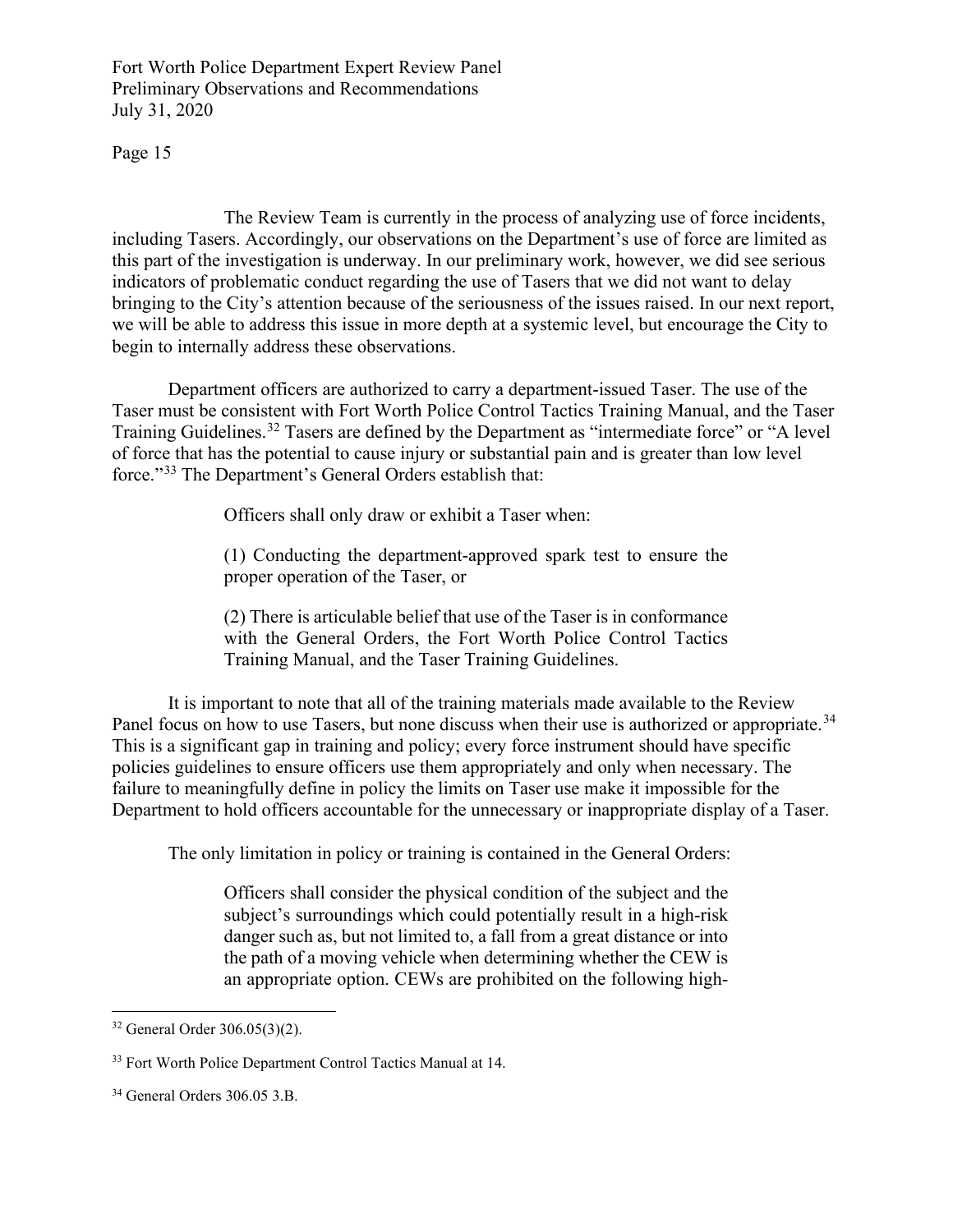Page 16

risk population unless exigent circumstances exist or to prevent serious bodily injury or death to the subject, the officer, or a third person:

- (1) Infirm (frail, weak)
- (2) Elderly
- (3) Low body-mass index (BMI)
- (4) Pregnant
- (5) Small child
- (6) Person in water (drowning risk)  $35$

Tasers are a valuable less-lethal weapon and can be used in some circumstances to avoid the use of deadly force or more significant less-lethal force options. However, Tasers exert a significant amount of force and should not be used in a retaliatory or punitive manner or without adequate justification. "The impact is as powerful as it is swift. The electrical impulse instantly overrides the victim's central nervous system, paralyzing the muscles throughout the body, rendering the target limp and helpless. . . . The tasered person also experiences an excruciating pain that radiates throughout the body."[36](#page-15-1) The Review Panel observed that Fort Worth officers use Tasers as a weapon of first resort, often pulling them at the very beginning of an encounter. We observed situations where officers immediately resorted to a Tasers without attempting deescalation techniques that might have proved more effective than threatening to use a Taser.

The Review Panel is also concerned about the Department's training on the use of Taser in drive-stun mode. Tasers have two forms of use: firing darts that remain connected to the Taser and conduct an electronic charge by pressing the Taser on the body and delivering the charge through probes. This method temporarily incapacitates the person. Drive-stun mode does not incapacitate but causes pain, and in some circumstances exacerbates the situation, placing the officer at greater risk. Drive-stun should be reserved for circumstances when no other lesser force is available. [37W](#page-15-2)hile we did not observe any instance of the drive-stun mode being used improperly in the files we reviewed, this gap in policy should be corrected.

<span id="page-15-0"></span><sup>35</sup> General Orders 306.05 3.G.

<span id="page-15-1"></span><sup>36</sup> *Bryan v. McPherson*, 590 F.3d 767, 773 (9th Cir. 2009).

<span id="page-15-2"></span><sup>37</sup>See, e.g., Electronic Control Weapons Guidelines, Community Oriented Policing Service, United States Department of Justice

<sup>(1011)</sup>https://www.policeforum.org/assets/docs/Free\_Online\_Documents/Use\_of\_Force/electronic%20control%20w eapon%20guidelines%202011.pdf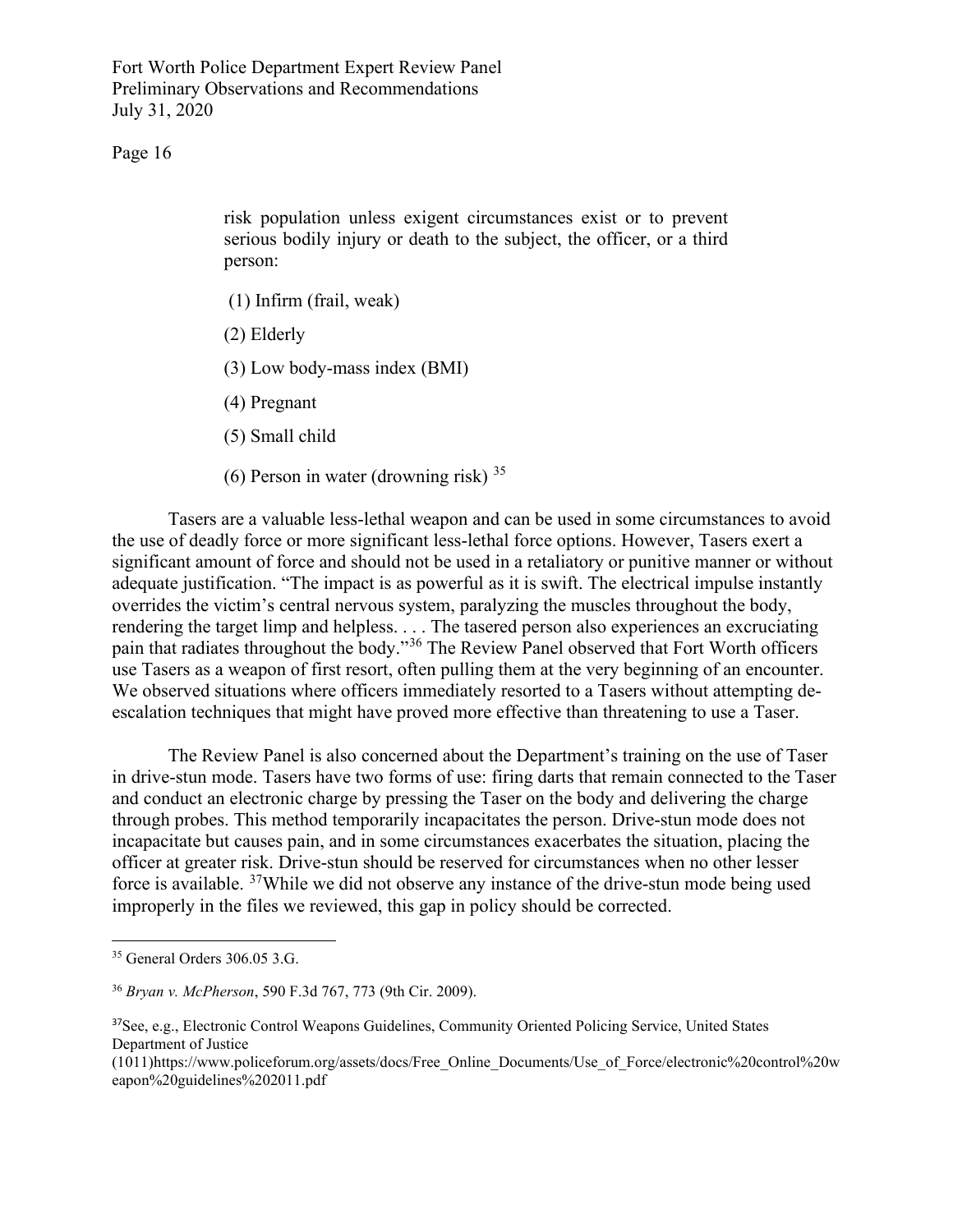Page 17

We heard from a few officers that Tasers are their "primary" form of de-escalation and that they will display a Taser during virtually every encounter. Tasers are an important less-lethal force option, but the overuse of Tasers is inconsistent with de-escalation or LEED principles (Listen and Explain with Equity and Dignity). By displaying a Taser at the initiation of an encounter, officers create an implied threat of force that makes verbal compliance strategies more difficult and limit options and control because officers have only one free hand. Moreover, by displaying Tasers in circumstances in which its use is not justified, officers present an image to the individuals and any bystanders of over-reaction and a militarized presence. Displaying a Taser when not necessary may also breed hostility between members of the community and the Department because they feel unnecessarily threatened or simply harassed.

# **3. Deadly Force**

The Review Panel has not completed a sufficient review of the use of deadly force policy, training, or practices to provide meaningful observations or recommendations at this time.

#### **4. Recommendations Concerning Use of Force**

The Review Panel's review of use of force policies, training, and practices is ongoing. The following are recommendations that address de-escalation and use of Tasers.

#### **a. Officers need additional policy guidance on when force is permitted and how to de-escalate.**

We recognize that the Department has included de-escalation in its General Orders. The policy provides, in general terms, strategies that officers can take to de-escalate interactions with residents. According to a National Initiative report, the Department instituted revisions in 2017 to emphasize de-escalation, add a duty-to-intervene,<sup>[38](#page-16-0)</sup> and require officers to warn individuals before using force or making a stop, search, or arrest.<sup>[39](#page-16-1)</sup> The current de-escalation policy requires that:

(C) If not already known by the subject to be detained, arrested, or searched, officers should, if reasonable, make clear their intent to detain, arrest or search the subject. When practicable, officers will identify themselves as a peace officer before using force.

<span id="page-16-0"></span><sup>38</sup> General Orders 306.02 Stipulations:

<sup>(</sup>D) Officers have the duty to intervene when observing another officer using force that is beyond that which is objectively reasonable under the circumstances.

<span id="page-16-1"></span><sup>&</sup>lt;sup>39</sup> Center for Policing Equity, National Justice Database, Policy Review 7 (July 8, 2018). These recommendations are in General Orders 306.02 Stipulations: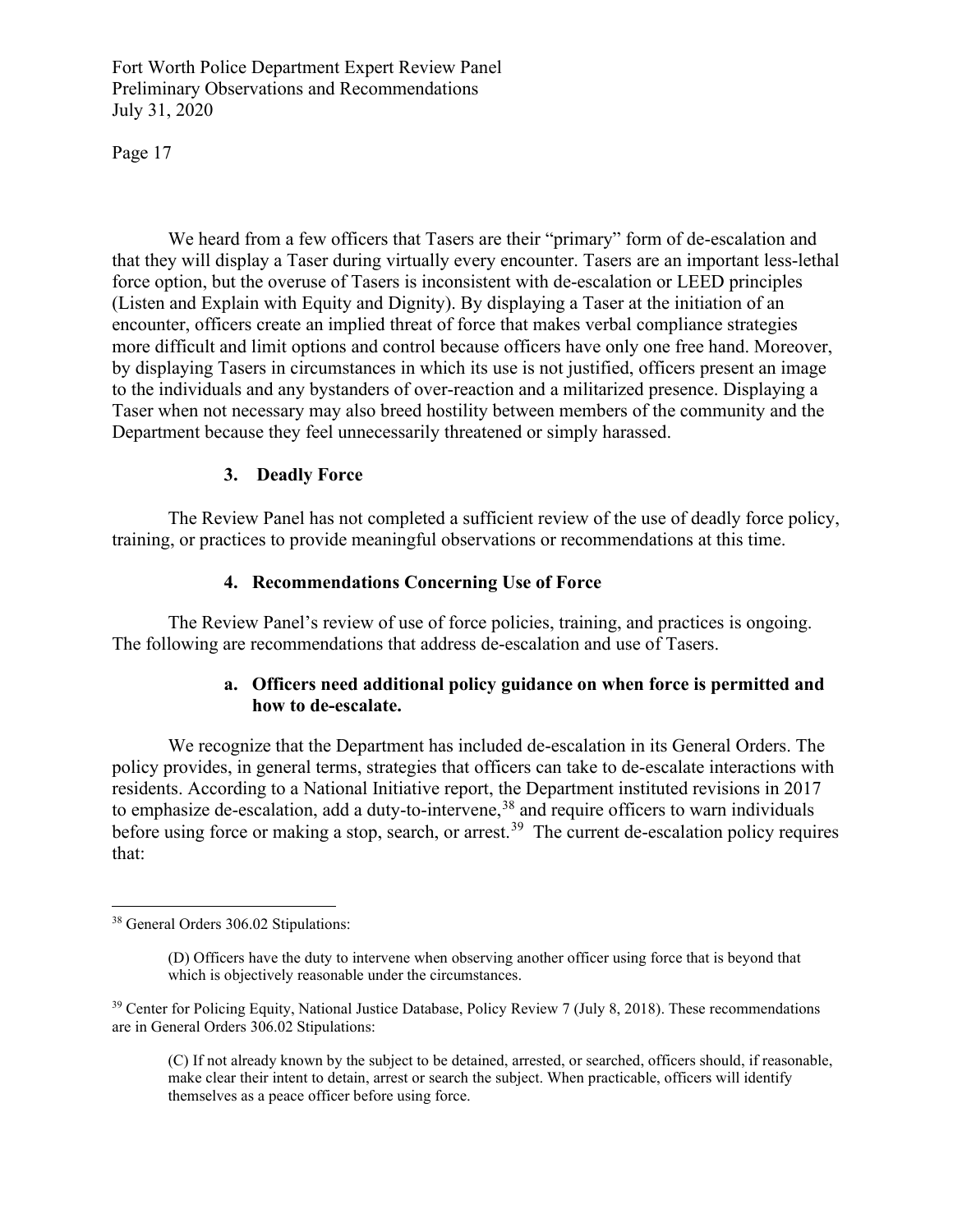Page 18

1. Officers should use advisements, warnings, verbal persuasion, and other tactics and alternatives to higher levels of force.

2. Officers may withdraw to a position that is tactically more secure or allows them greater distance in order to consider or deploy a greater variety of force options.

3. Officers shall perform their duties in a manner that avoids unduly jeopardizing their own safety or the safety of others.<sup>[40](#page-17-0)</sup>

In addition, as part of the de-escalation policy "[s]upervisors shall respond to incidents in a timely manner when a potential violent confrontation may exist."<sup>[41](#page-17-1)</sup>

We recognize that the Department's policy is consistent with that of other large urban police departments,[42](#page-17-2) and reflects the best practices advanced by the National Initiative. However, given the observed failures of officers to de-escalate, additional policy guidance is necessary to ensure that officers employ the required practices. The policy would be significantly strengthened if it included more specific explanation that de-escalation is required in every encounter where possible, and how verbal techniques, positional withdrawal, and the use of delay can help control situations to avoid the need to use force. Techniques such as "tactical pause" or "distance, cover and time" should be explicitly discussed in the policy.<sup>[43](#page-17-3)</sup> Moreover, while officers must be given discretion to make decisions in real time as to their own safety and the safety of others, making clear that de-escalation is mandatory and expected is critical. Training them how to do this will, over time, make it ingrained and a natural default.

 In addition, officers should be given significantly more guidance on when and how to exercise discretion not to engage in an enforcement action. There are occasions when an officer may have the authority to take someone into custody, but circumstances dictate that there is little or no public safety benefit to doing so and the safer and better course is to withdraw. This is

<span id="page-17-1"></span><sup>41</sup> Id.

<span id="page-17-2"></span> $42$  For example, the Fort Worth policy is nearly word-for-word the policy of the City of Chicago[:http://directives.chicagopolice.org/directives/data/a7a57be2-128ff3f0-ae912-8fff-](http://directives.chicagopolice.org/directives/data/a7a57be2-128ff3f0-ae912-8fff-44306f3da7b28a19.pdf?hl=true)[44306f3da7b28a19.pdf?hl=true.](http://directives.chicagopolice.org/directives/data/a7a57be2-128ff3f0-ae912-8fff-44306f3da7b28a19.pdf?hl=true) See also, e.g., NATIONAL CONSENSUS POLICY AND DISCUSSION PAPER ON USE OF FORCE. [https://www.theiacp.org/sites/default/files/all/n](https://www.theiacp.org/sites/default/files/all/n-o/National_Consensus_Policy_On_Use_Of_Force.pdf)[o/National\\_Consensus\\_Policy\\_On\\_Use\\_Of\\_Force.pdf.](https://www.theiacp.org/sites/default/files/all/n-o/National_Consensus_Policy_On_Use_Of_Force.pdf)

<span id="page-17-0"></span><sup>40</sup> General Order 306.04 (A).

<span id="page-17-3"></span><sup>&</sup>lt;sup>43</sup> The de-escalation policy of the Seattle Police Department is an example of the kind of detail that we urge the Fort Worth Police Department to consider adding to its General Orders. [https://www.seattle.gov/police-manual/title-8--](https://www.seattle.gov/police-manual/title-8---use-of-force/8100---de-escalation) [use-of-force/8100---de-escalation.](https://www.seattle.gov/police-manual/title-8---use-of-force/8100---de-escalation)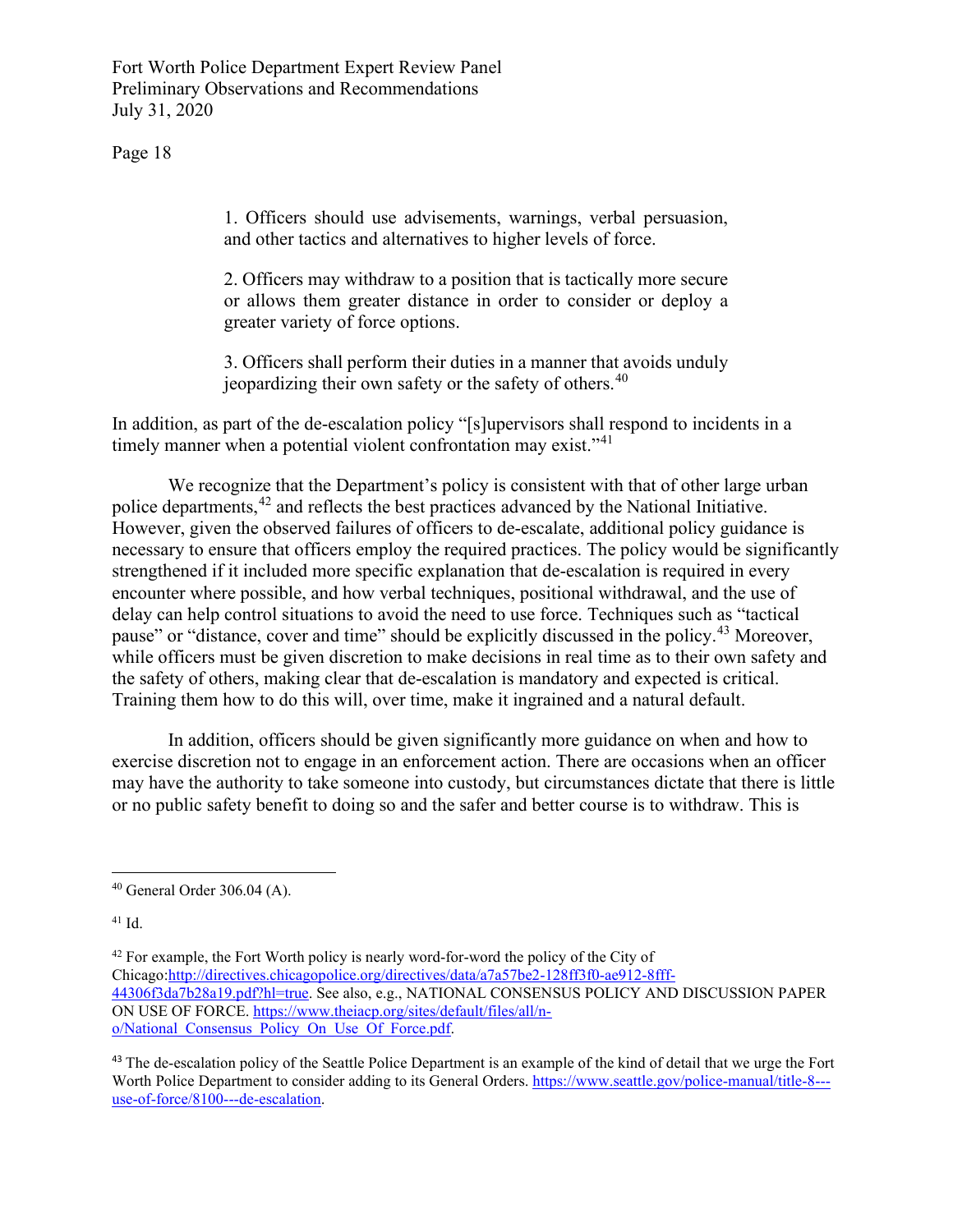Page 19

especially true in the context of minor offenses that do not threaten public safety.<sup>[44](#page-18-0)</sup> Officers should be mandated to report options and efforts to de-escalate in every use of force encounter. The use of force report form should include a mandatory field for officers to report on deescalation efforts and whether CIT was used. Supervisors should actively review and assess each encounter and when appropriate refer personnel for corrective action.

 Finally, the Review Panel recommends that the policy requiring dispatch of a supervisor to the scene when there is a likelihood of a violent confrontation be strictly enforced. In our review of files, we observed use of force incidents in which it appeared that a single officer was forced to use a higher level of force because they were alone. Additional officers and the experience and judgment of a supervisor may well have made the use of force avoidable or unnecessary and changed the outcome.

#### **b. Accountability systems should include a review of force incidents to determine whether de-escalation was used and whether officers failed to use de-escalation techniques.**

While the de-escalation of force is the Department's policy, whether it was used is not consistently part of Internal Affairs' investigations. Internal Affairs only reviews whether force was authorized when it was applied and does not consider whether the conduct of the officer created or failed to avoid the conditions necessitating the use of force. This "final frame" review misses critical information necessary to holding the individual officer accountable to policy, but also to identify needed changes in policy and training.

Whether force was avoidable and whether de-escalation techniques could have been applied should be an explicit part of every Internal Affairs force review. Internal Affairs should determine (1) whether de-escalation was used, (2) whether de-escalation efforts were documented, and (3) whether the incident was reviewed by a supervisor. In interviews of members of Internal Affairs, none could identify a single case in which an officer was found to be in violation of policy for failing to de-escalate. To the extent the issue was ever considered, it was incidental to the inquiry of whether the force used was lawful. A review of whether deescalation was used is important to determine whether corrective action is necessary and to recognize officers who skillfully use strategies to avoid force. It is important to commend and reward officers for successful outcomes.

We recommend that the failure to de-escalate be added to the Disciplinary Guidelines matrix. Currently, "rudeness/discourtesy" and "violation of other general orders or standard operating procedures" are covered by the matrix. While these provisions could be used to

<span id="page-18-0"></span><sup>&</sup>lt;sup>44</sup> See, for example, the policy of the Saint Paul Minnesota Police Departmen[t.https://www.stpaul.gov/books/40400](https://www.stpaul.gov/books/40400-tactical-disengagement) [tactical-disengagement.](https://www.stpaul.gov/books/40400-tactical-disengagement)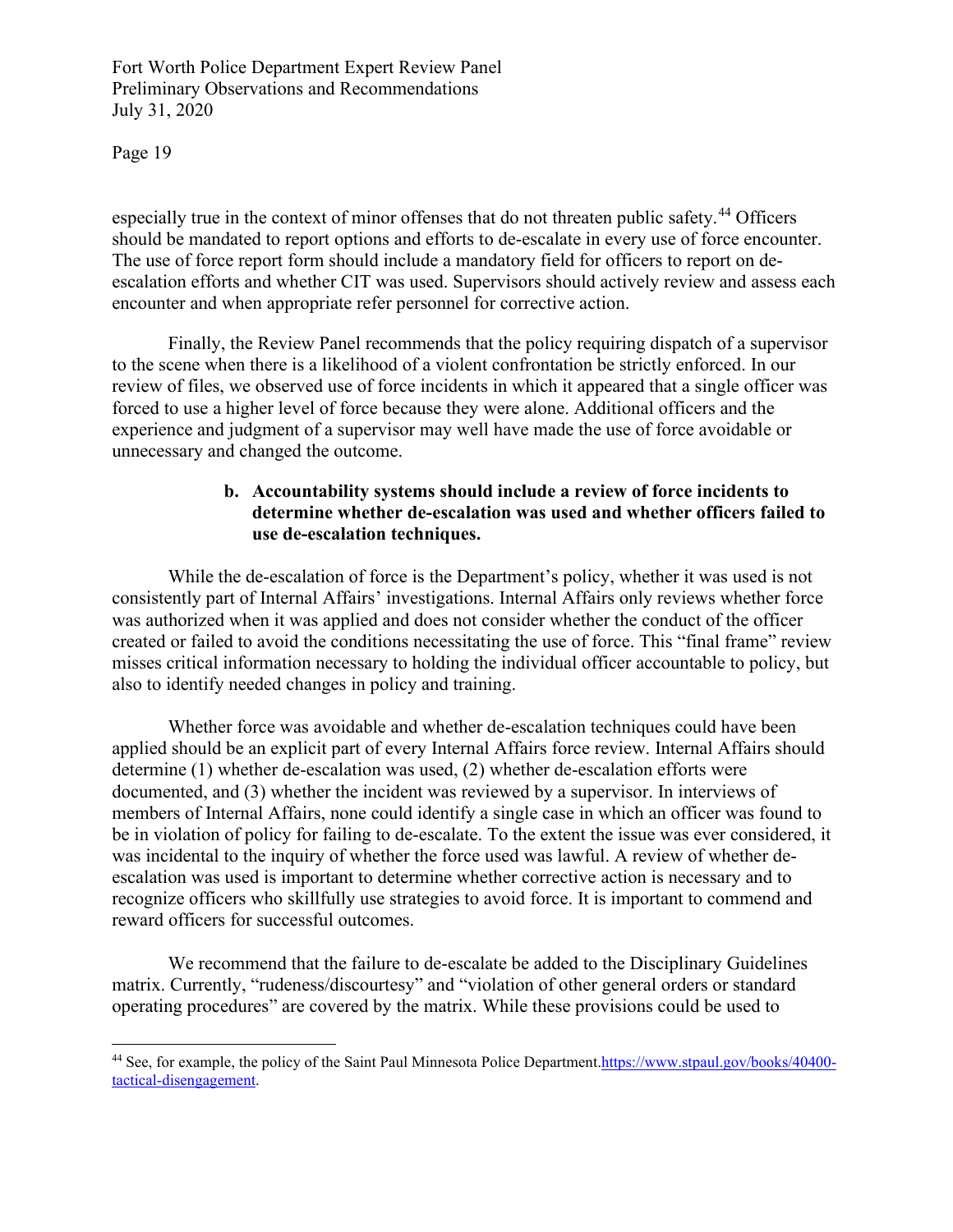Page 20

address the failure of an officer to apply de-escalation techniques as defined by General Order 303.04, it would be more effective to have a specific reference to that policy provision in the matrix. If de-escalation is the policy of the Department, the failure to have clear consequences for failing to follow the policy sends a message that it may be an aspiration but is not required.

Moreover, it appears that the reviews conducted by Internal Affairs focus exclusively on whether the force was authorized under *Graham v. Connor*, 490 U.S. 386 (1989), which defines the standard under the Fourth Amendment to the United States Constitution, as opposed to a review under the Department's use of force policies, which takes others factors into account in authorizing force. Whether the use of force was lawful is not the only consideration in the policy or values of the Department or the City. A review of policy to ensure that these values are clearly articulated and that officers have sufficient guidance may be necessary. In our discussions with Fort Worth community members, we repeatedly heard that they expect that officers be held to a higher standard than simply the legality of their actions.

 The focus on legality may be driven, in part, by the fact that the portion of the discipline matrix that addresses use of force proscribes discipline only for:

> Any use by a police officer of more force than is appropriate under the circumstances could constitute a violation of a person's civil rights and subject that officer and the City to liability and the officer to criminal penalties. [45](#page-19-0)

Conduct that violates policy but does not violate the Constitution is not expressly subject to discipline or other corrective action.

 The matrix and the Internal Affairs process should address whether the force was appropriate, within policy, and lawful. A review limited to legality may result in many uses of

<span id="page-19-0"></span><sup>&</sup>lt;sup>45</sup> Disciplinary Guidelines at 8. The Matrix provides additional helpful explanatory text, however, it does not make clear that the Internal Affairs review should determine whether there was a policy violation, as opposed to a review exclusively for legality. As written, the question of whether there was a policy violation only applies to the level of discipline, not whether corrective action is appropriate in the first instance:

This violation does not include the allegation of "Rough Handling" and should not be used in conjunction with any other violations listed herein to address a single action or inaction. This violation includes allegations of excessive force. Factors to be considered in determining appropriate discipline for this violation include: 1. Was any force necessary under the circumstances? (yes or no) 2. Has the officer used a particular level of force when, under Departmental policy a lesser degree of force should have been used (yes or no) 3. Are the tactic(s) that were used specifically prohibited by the Department (yes or no) 4. Did serious bodily injury or death result or was there a strong likelihood that either would result from the use of unreasonable force?(yes or no) 5. Would a reasonable police officer, on the scene, under the same circumstances, have taken the same action? (yes or no) *These questions are intended to aid supervisors in determining the appropriate disciplinary option.*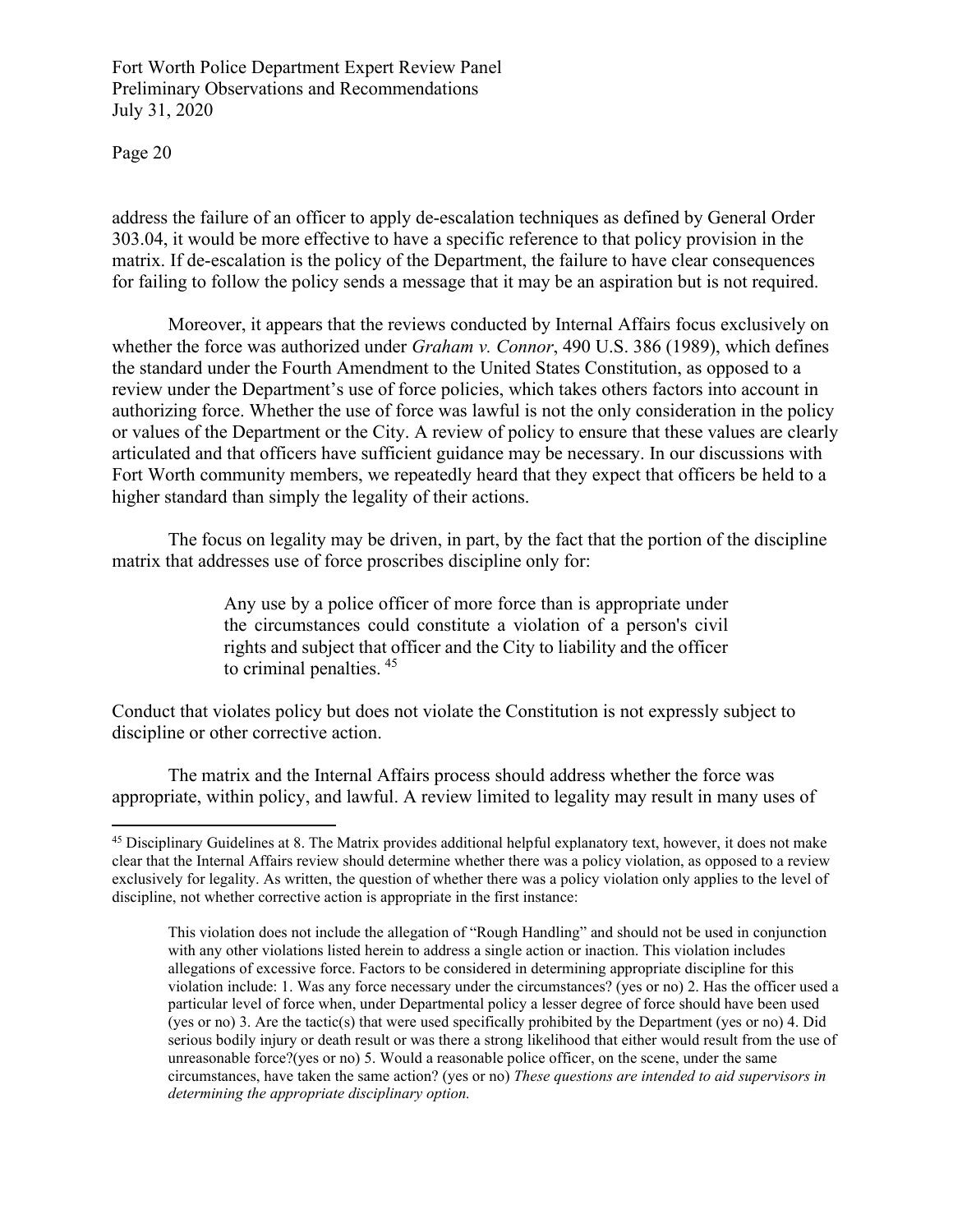Page 21

force that violate policy, are inconsistent with training, or that conflict with the Department's efforts to build trust in the community, going uncorrected.

#### **c. De-escalation principles should be fully integrated into all use of force trainings.**

The Review Panel requested all training information and documents on de-escalation. While the de-escalation specific materials appear to provide an adequate program on deescalation, de-escalation was not fully integrated into the use-of-force curriculum. Strategies to avoid force and to minimize the use of force should be part of every component of training on force and the use of force continuum and it should be emphasized in every aspect of force related training. We were also advised that de-escalation was a part of the curriculum during the scenario-based training that every cadet receives. The Review Panel has not had a chance to review the use of force scenario-based training.

The Review Panel does recommend changes to the Basic Peace Officer Course (BPOC) with respect to use of force and de-escalation training. The panel recognizes this training is largely defined by the Texas Commission on Law Enforcement (TCOLE) and may not be easily modified, but makes these recommendations, nonetheless.

BPOC cadets are provided 51 hours of instruction in legal/use of force judgement: Force Options (29 hours), Mechanics of Arrest (14 hours) and De-Escalation (8 hours). Thus, cadets receive the Force Options 29 hours and then receive the de-escalation training separately as a distinct concept. The "Force Options" instruction is based on a TCOLE 27-page outline that includes no reference to de-escalation (the term "de-escalation" never appears in the outline). On page 20 of the outline there is a discussion of "redirecting someone's behavior using verbal persuasion." But the training is clearly dated and should be updated to include de-escalation. As currently taught, BPOC presents de-escalation as an independent "add-on" block, which gives cadets the impression that de-escalation is a concept separate and apart from the legal justification to use force. A much better approach is to make de-escalation a cornerstone training concept in the cadet's understanding of what Fourth Amendment use of force reasonableness is. The panel recommends that, like General Order 306.00, the training should include de-escalation as an integral part of this basic legal instruction on the use of force.

 Next, all references to Texas Penal Codes 9.42 and 9.43, which address the use of deadly force to protect property and to prevent the escape of someone who has committed certain property crimes, should be removed from the "Force Options" outline. The United States Constitution does not permit an officer to use deadly force in all the circumstances included in these state statutes.<sup>[46](#page-20-0)</sup> While these statutes may be relevant to officers when investigating uses of

<span id="page-20-0"></span><sup>46</sup> In *Tennessee vs. Garner*, 471 U.S. 1 (1985), the U.S. Supreme Court ruled the use of deadly force by police officers to prevent the escape of an unarmed nighttime burglar was unconstitutional. Texas Penal Codes 9.42 and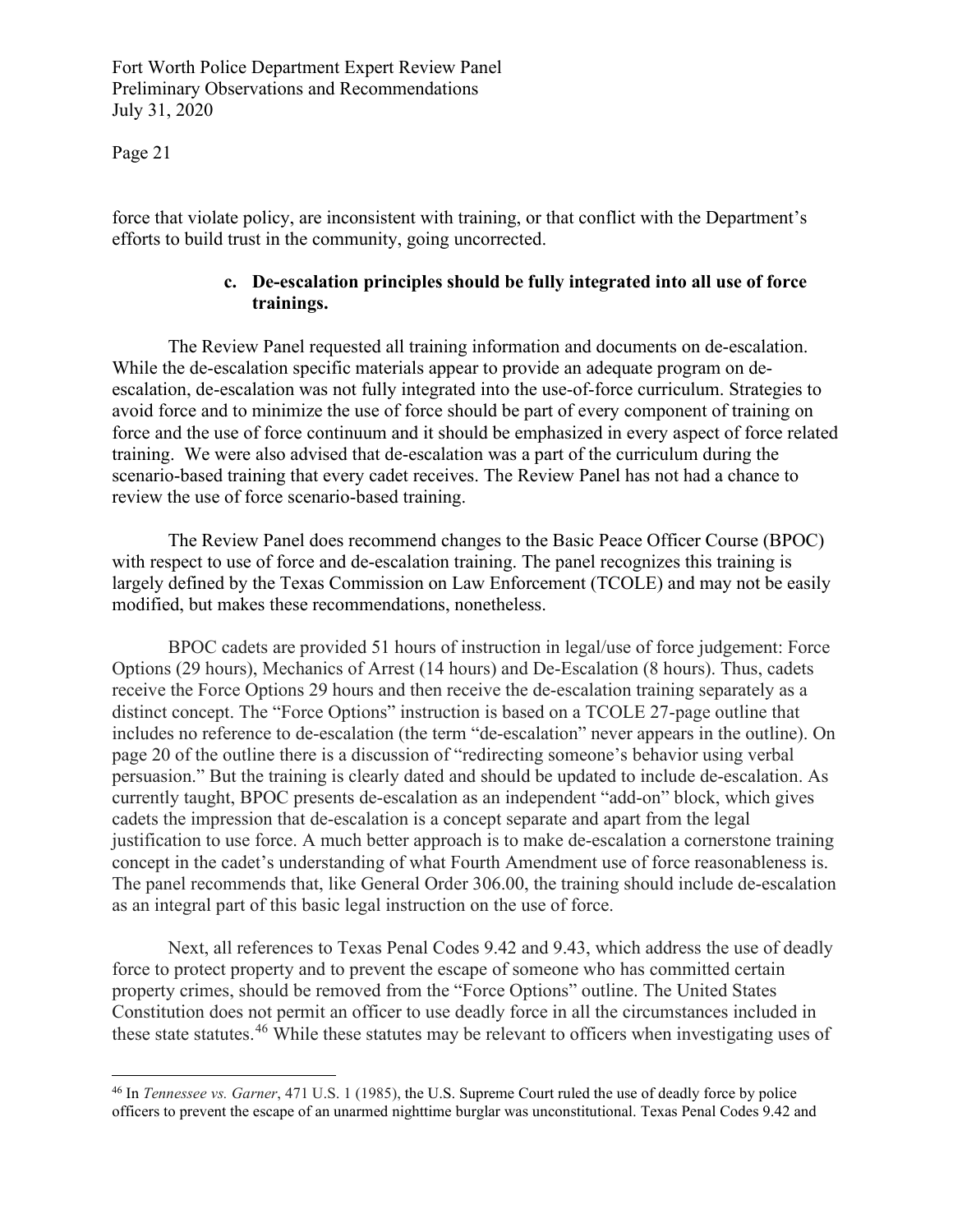Page 22

force by civilians or officers not within the scope of their employment or under color of law, they should not be part of any law enforcement use of force training.

Finally, the Department should include community members in the development of deescalation training materials and the delivery of training, especially people from the disability community, people with limited English language proficiency, and others who may respond atypically to officers' questions or commands, increasing the possibility that officers will use force to gain compliance.

#### **d. The Department should implement robust policies for use of force reporting and supervisory review.**

According to our interviews and the force files we reviewed, for most incidents of force (those reviewed only by the chain of command, as opposed to by Internal Affairs), the individual against whom force was used is never interviewed, nor are any witnesses. Officers do not provide a first-person account of the basis for the use of force or the amount of force they used. While supervisors generally respond to the scene of the use of force, their documentation of the incident consists of a summary of the incident in Blue Team. We observed that this summary does not document the investigation process, attribute statements to specific officers, or include the perspective of the individual against whom officers used force or any witnesses. The nature of this summary means that any discrepancy among accounts cannot be identified or resolved. Subsequent reviews of the use of force by supervisors higher in the chain of command relied primarily on the Blue Team report, photos of the individuals and officers, and video footage. And while the review of video footage is a critical component of adequate reviews of use of force incidents, sometimes officers did not activate their cameras or only recorded short clips of the interactions.

We observed instances in which officers did not activate his or her camera or in which the footage did not capture the entire incident and, supervisors still did not interview the person against whom officers used force. Even with camera footage, without an account of the incident from the perspective of the individual, it is impossible for supervisors to get a full picture of a use of force incident and whether it was justified. Similarly, a first-person account from each involved officer about the amount of force used and why is necessary for an accurate evaluation of the appropriateness of the use of force. Critically, the supervisors' determination of whether the force used was appropriate or should be referred to Internal Affairs for a complete investigation is based on these inadequate reviews. These incomplete investigations likely fail to uncover force that is unreasonable or against policy and leave the Department blind to the full activities of its officers. The Department should require each officer who uses or observes force

<sup>9.43</sup> expressly allows the use of deadly force to prevent a subject who is fleeing immediately after committing burglary, robbery, aggravated robbery, or theft during the nighttime from escaping with the property.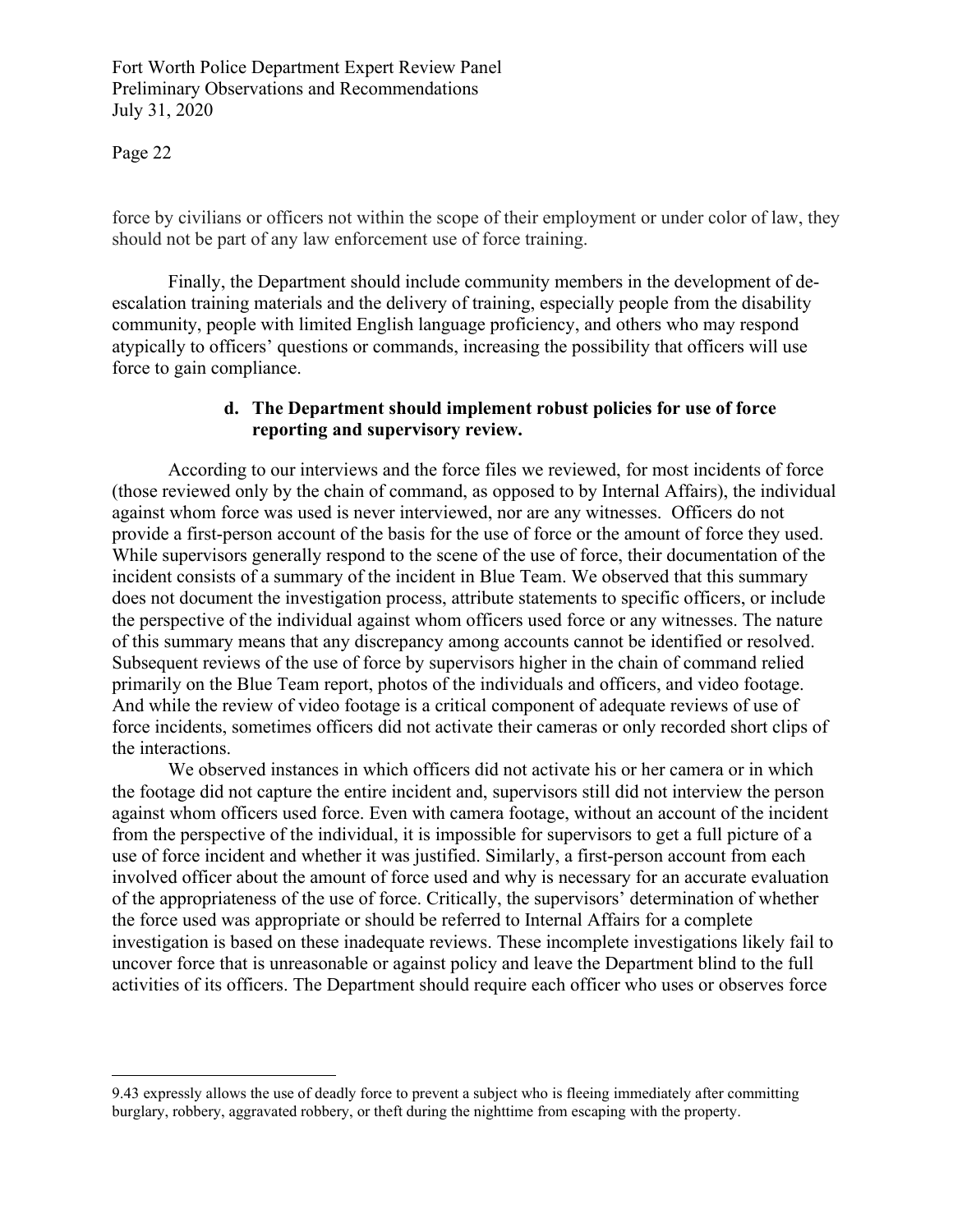Page 23

to report the level of resistance encountered and the justification for the use of force. Supervisors should be required to interview the person against whom force was used and witnesses.**[47](#page-22-0)**

# **e. Policies and training are needed to curtail officers' over-reliance on Tasers and to limit their use against.**

Taser is a painful and sometimes dangerous use of force. Moreover, displaying a Taser can escalate a confrontation when verbal interaction might more effectively achieve control of the situation. Fort Worth officers would benefit from additional policy guidance that defines the appropriate circumstances for displaying and or using a Taser in either mode of operation. It is important that policy and training focus on when a Taser should be used and displayed and not just how it is used. In addition, supervisors should routinely review body-worn camera video of incidents where Tasers were drawn and displayed to determine whether it was appropriate under policy.

 In addition, the prohibition in General Orders 306.05 D.3.g. on the use of Tasers should be broadened to include people with disabilities, people in mental health crisis, and people with substance use disorders.  $^{48}$  $^{48}$  $^{48}$  As with other high-risk populations, the dangers associated with Tasers for person with disabilities increases significantly.

# **B. Crisis Intervention**

# **1. The Department does not have an effective program to serve persons in mental health crisis.**

 One of the largest challenges facing police officers today are interactions with people in mental health crisis. These encounters are frequent and pose threats to the individual and to the officer. Police are, far too often, the first responders when a family or community member calls because a loved one is in crisis. While we have not completed a review of deadly force incidents, at least one involved a person in mental health crises.

The Department currently has a six-person Crisis Intervention Team (CIT) that often operates with fewer positions due to promotions or vacancies. The members of the team generally work from nine to five on weekdays, although they are available to assist officers on off hours by telephone. Typically, crisis intervention officers are not called to the scene

<span id="page-22-0"></span><sup>&</sup>lt;sup>47</sup> This is a common practice. See, e.g., consent decree between Newark, New Jersey and the Department of Justice at pages 28 et.seq..https://www.justice.gov/crt/file/868131/download.

<span id="page-22-1"></span><sup>48</sup> Police. Executive Research Forum & Office of Community Oriented Policing Services., Electronic Control Weapon Guidelines (2011),

[https://www.policeforum.org/assets/docs/Free\\_Online\\_Documents/Use\\_of\\_Force/electronic%20control%20weapon](https://www.policeforum.org/assets/docs/Free_Online_Documents/Use_of_Force/electronic%20control%20weapon%20guidelines%202011.pdf) [%20guidelines%202011.pdf.](https://www.policeforum.org/assets/docs/Free_Online_Documents/Use_of_Force/electronic%20control%20weapon%20guidelines%202011.pdf)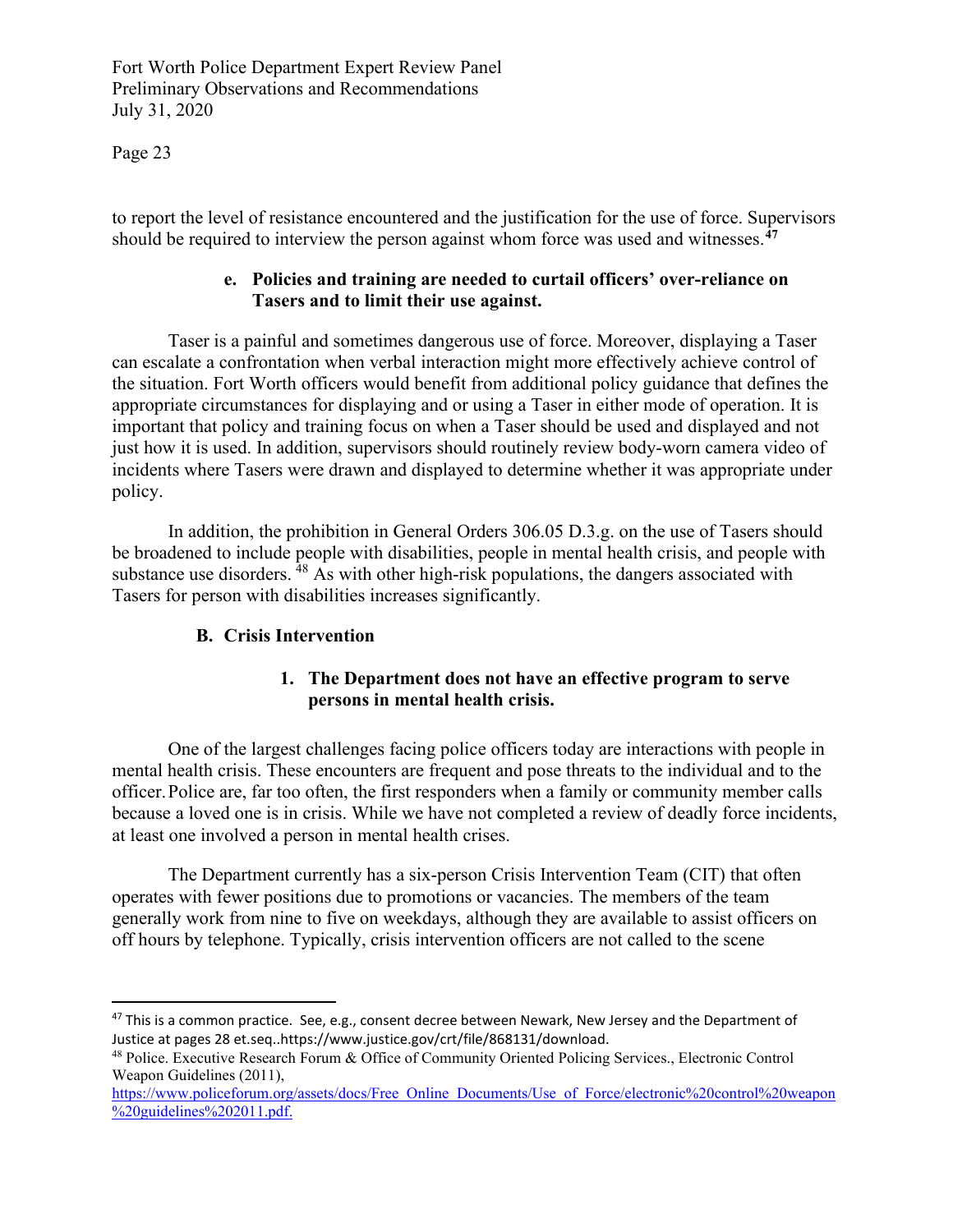Page 24

involving a person in crisis. Instead, they intervene following the interaction between the person and the responding officer.

All officers receive some training on crisis intervention and several hundred officers have been certified as Mental Health Peace Officers through TCOLE after receiving 40 hours of training. The Department maintains a record of the officers who are designated as Mental Health Peace Officers and the certification. Other than assignment to the HOPE Unit, certification plays no role in assignments or duties.

Working with people in crisis is difficult and unpredictable. Crisis intervention programs have been effective in other communities to reduce the need for force and improve outcomes. Moreover, force incidents involving persons with mental illness or other disabilities are of great concern to the community and reducing the use of force in these circumstances must be a high priority.

# **2. Recommendations regarding crisis intervention model with input from the community.**

The Fort Worth Police Department's program for responding to persons in mental health crisis is wholly inadequate. There are strong models of crisis intervention that have been implemented by departments around the country. The HOPE Unit is one such promising model. It incorporates partnerships with healthcare professionals and liaisons that ride with an officer daily to address service needs in underserved populations. The new Unit shows promise, but needs to be expanded, add additional cross-trained staff, and hours expanded for weekends, and nights.

The Review Panel urges the City and the Department to immediately engage in a process to identify and implement an effective model for Fort Worth. Any crisis intervention program adopted by the City of Fort Worth should include the following elements:

- A 911 system to send a mental health professional, rather than a police officer, to calls that involve persons in crisis; ideally, independent service providers would be charged with handling these calls and providing services to the individuals involved.
- A sufficient number of crisis intervention officers should be trained to ensure there are several officers on duty who are CIT designated for every district and every shift; even where CIT officers respond, they should have co-responders who are social workers or mental health professionals to apply a public health approach to the situation. This co-responder should be the primary person in charge.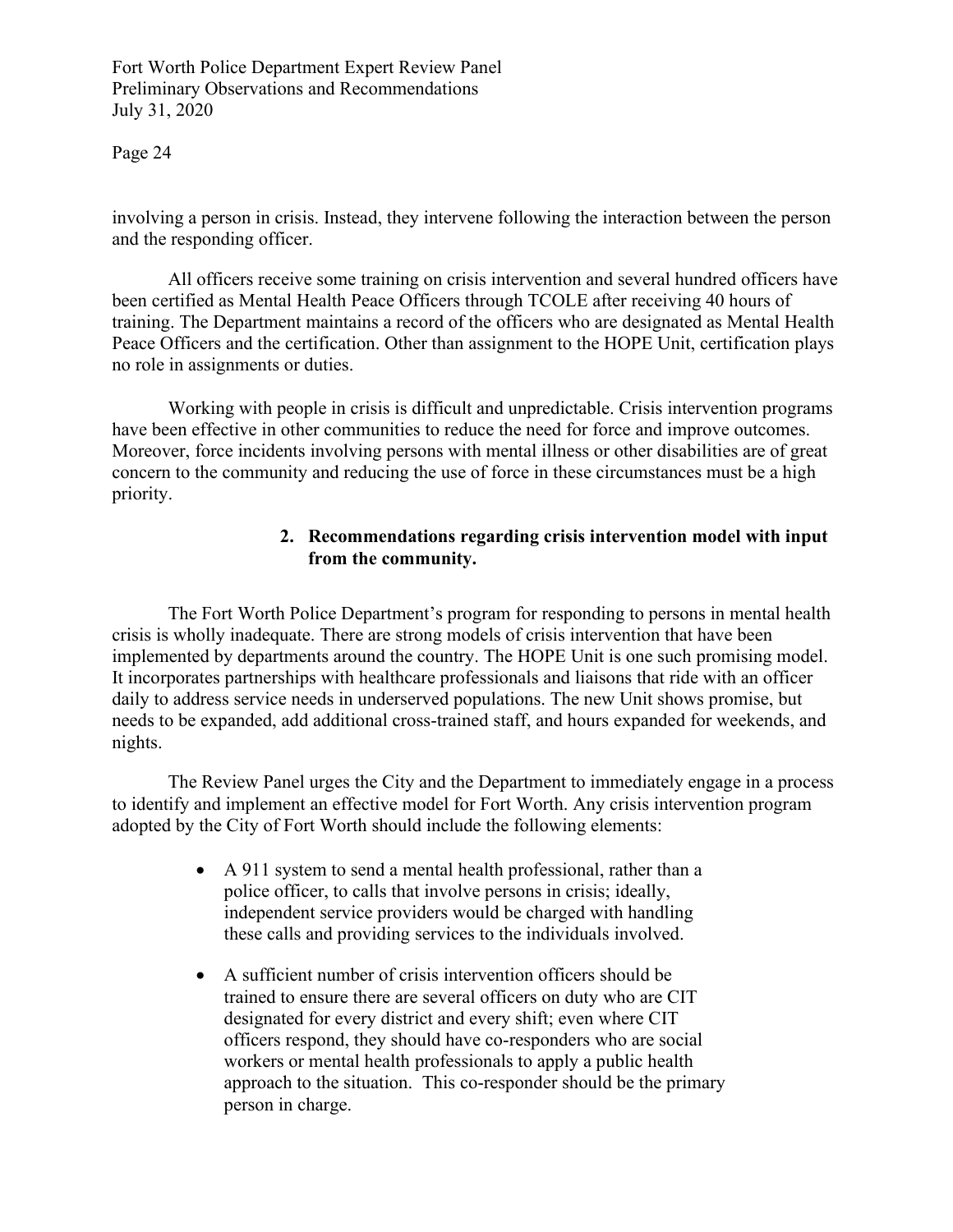Page 25

- Clear policies and training are necessary to ensure all officers and dispatch know when to send a CIT trained officer to a scene or to call a CIT officer for assistance.
- All non-CIT officers should receive training on an annual basis on basic skills for working with people in crisis; every officer will invariably encounter a person in crisis and should have the basic skills to stabilize a situation until a mental health or other professional arrives.
- Not all officers have the temperament to work with people in crisis. CIT officers should be volunteers and selected based on their skills and abilities to be effective. To encourage officers to undertake the additional training and responsibility, officers who are selected should receive additional compensation.
- Mental health consumers and providers should be an integral part of the development of the program and part of the training of CIT officers.
- The Department should track officers who have received the Mental Health Police Officer training and take that certification into account in making duty assignments.
- All incidents in which force is used against a person in mental health crisis should be reviewed after the fact to determine whether the use of force could have been avoided, including to identify training or policy deficiencies that contributed to the need to use force.

# **C. Internal Affairs**

Internal Affairs is an essential element of ensuring individual and agency accountability, ensuring compliance with department policy, promoting public confidence, and protecting the due process and procedural justice interests of officers.

The internal affairs function in the Fort Worth Police Department is spread across a broad range of entities and individuals. While we commend the Department for its recent efforts to monitor and assess uses of force and its reinvigoration of the Use of Force Review Board and the Critical Incident Review Board, these efforts are not well integrated or coordinated. The diffusion of these functions can reduce accountability, makes it more difficult to ensure consistency, and interferes with the ability of the agency to use the internal affairs, use of force,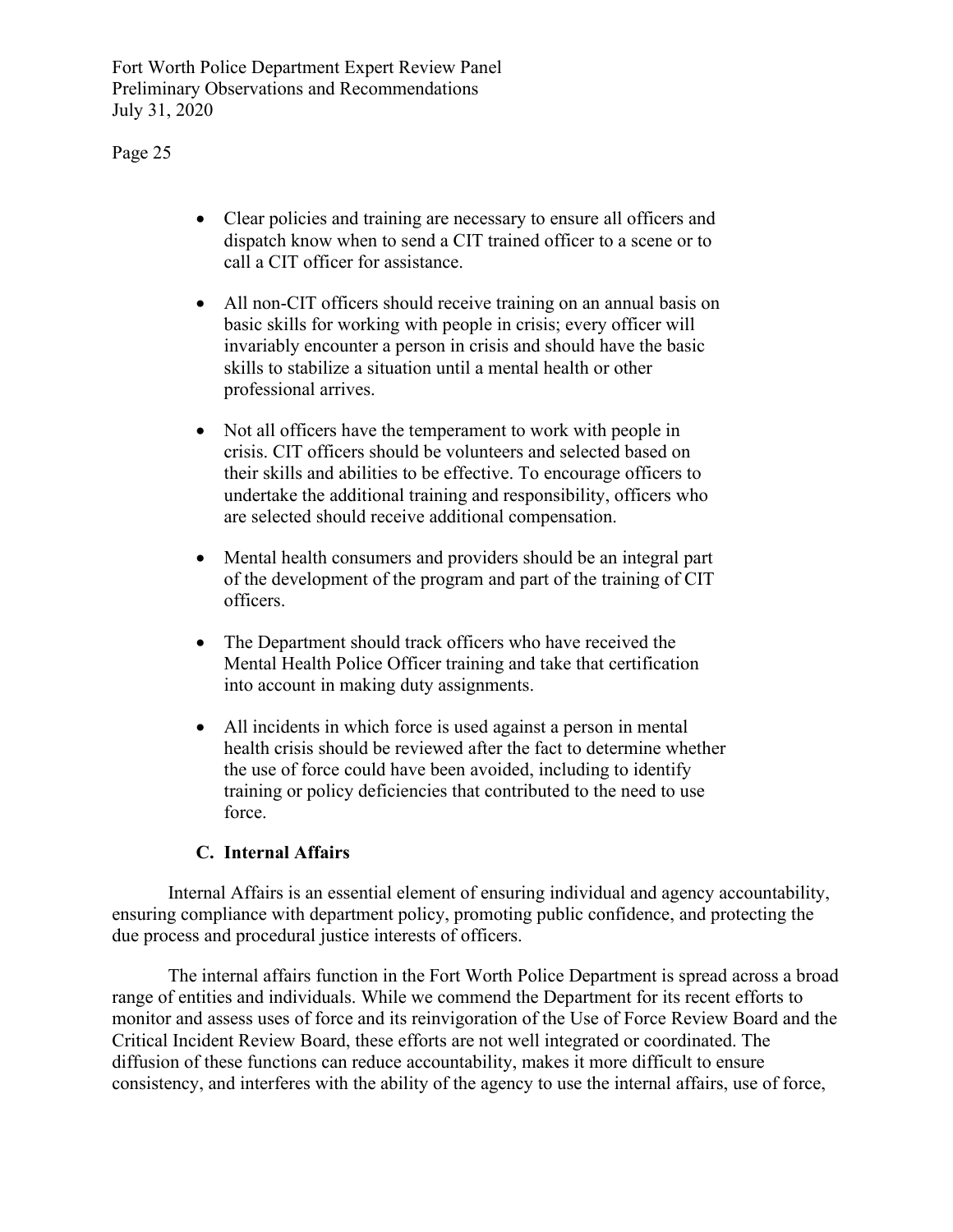Page 26

and critical incident review processes to identify needed changes in policy, training, tactics, supervision, or hiring practices.

The following individuals and entities have responsibility for Internal Affairs or accountability:

**Internal Affairs Section:** The detectives in the Internal Affairs Section are responsible for investigating allegations of serious officer misconduct, including excessive use of force, dishonesty, and racial or sexual discrimination or harassment. Regarding officer use of force, Internal Affairs only investigates incidents for which there was an external complaint, incidents that are flagged by the chain of command as possibly excessive, and critical police incidents. As noted above, the chain of command does not conduct a full investigation of uses of force before it makes its determination of excessive force. As a result, most incidents of force are never fully investigated by the Department. For incidents it does investigate, Internal Affairs conducts the administrative investigation only. The investigation of any potential criminal charges is investigated by the Special Investigations Unit (SIU), except for critical police incidents, which are investigated by the Major Case Unit. The Internal Affairs investigation is limited to findings of facts. The Section does not recommend discipline or make determinations as to whether particular actions violated policy or the law. The results of the investigation are sent to the officer's chain of command to determine whether the actions violated policy and, if so, what corrective action or discipline shall be applied.<sup>[49](#page-25-0)</sup>

**Major Case:** The Major Case Unit conducts the criminal investigation of any officer use of force that falls within the definition of "Critical Police Incident." Although detectives from Internal Affairs also respond to the scene of the use of force, Major Case leads and conducts the investigation. At the conclusion of its investigation, Major Case provides its investigation (minus the interview with the involved officer) to Internal Affairs for it to review as part of its administrative investigation of the use of force. Internal Affairs typically does not begin the administrative investigation until Major Case has completed its criminal investigation.

**Chain of Command:** The findings of Internal Affairs are reviewed by the officer's chain of command beginning with her or his immediate supervisor. Each level, up to and including the Chief in appropriate circumstances, indicates concurrence or rejection with the findings and recommends corrective action or discipline. If an unpaid day off or more is imposed, Internal Affairs is notified for the purposes of completing the paperwork for human resources. Otherwise, Internal Affairs is not advised of the outcome of the case, including whether the chain of command agreed with or rejected the findings of Internal Affairs. There is no data collection or

<span id="page-25-0"></span><sup>&</sup>lt;sup>49</sup> We were surprised to learn that Internal Affairs has a relatively small caseload. We understand that the Section handles approximately 60 investigations each year. Thirty are purely administrative and 30 are criminal. The Section also screens more than 200 complaints from members of the community. Most are not pursued or are sent to the chain of command to resolve because the Internal Affairs Detective determined that the facts as alleged did not rise to the level of seriousness necessary to conduct an investigation. We have not completed our assessment of the reasons why the number of investigations is much lower than one would expect for an agency of this size.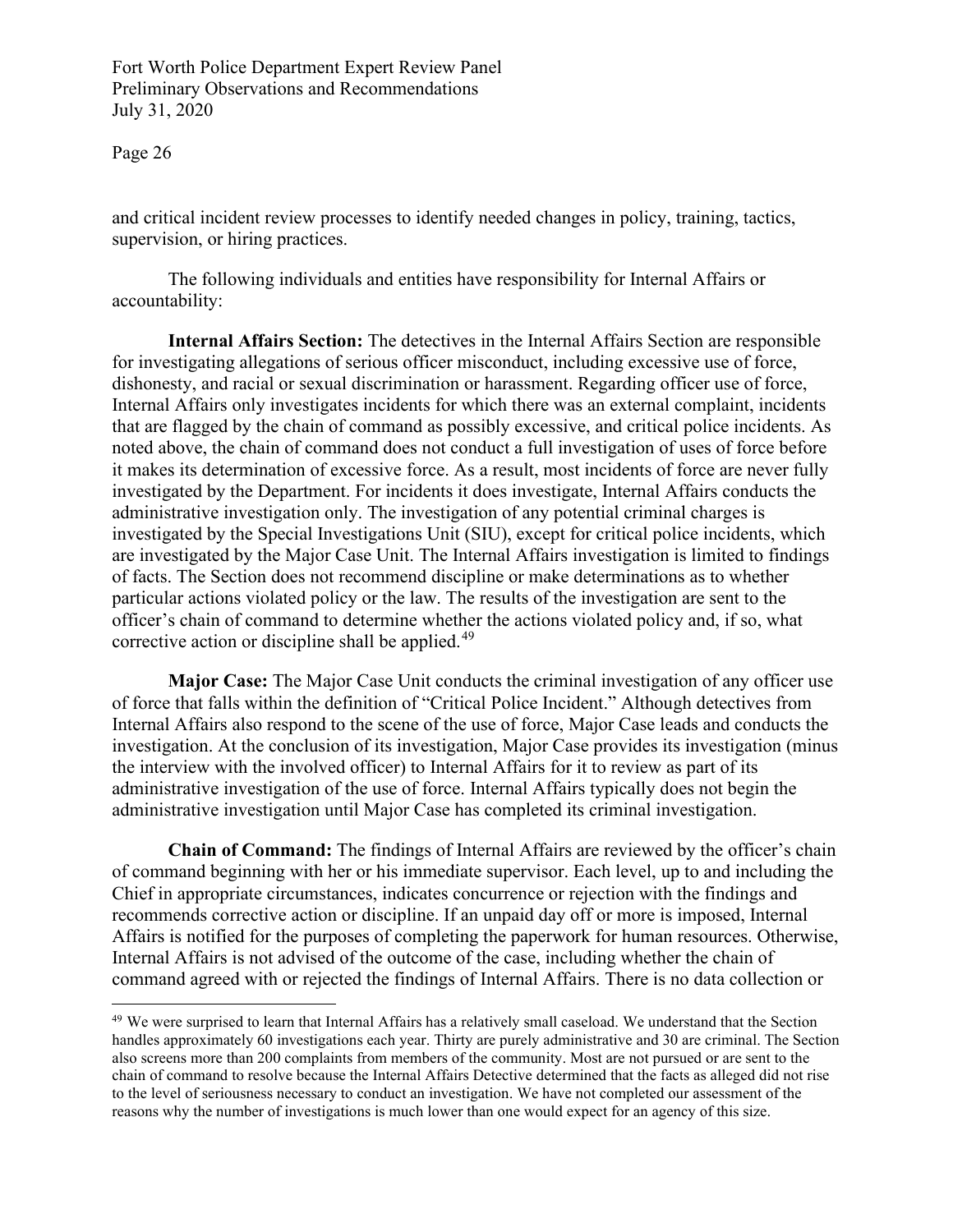Page 27

tracking of outcomes to identify whether Internal Affairs and the chain of command are viewing cases similarly, whether discipline is being applied consistently, or whether potential patterns of policy violations are localized or widespread. The chain of command also reviews each use of force of officers within the chain to determine whether the force was within policy. If a supervisor determines that it was not within policy, Internal Affairs will investigate the use of force. As noted above, this chain of command determination is based on limited information. Other than for critical police incidents, there is no automatic Internal Affairs investigation or review of any category of force.

**Special Investigation Unit (SIU):** If an officer is investigated for a potential criminal prosecution, the investigation is conducted by the SIU. Internal Affairs can conduct a parallel administrative investigation, but it typically waits until the SIU completes its work to begin interviews. Internal Affairs must complete its investigation within 180 days, but if the SIU investigation will delay the administrative investigation past that deadline, the time can be extended. SIU shares all its investigative files with Internal Affairs with the exception of the interview of the subject officer.

**Use of Force Coordinator:** The Department recently created the position of Use of Force Coordinator to monitor patterns of force used by officers and make recommendations concerning changes to policy and training. The Use of Force Coordinator issues annual reports, chairs the Use of Force Review Board and sits on the Critical Incident Review Board. In addition, the Use of Force Coordinator reviews most or all use of force investigations conducted by Internal Affairs detectives and, consults with the Training Division. The Coordinator is considered the in-house expert on force.

**Critical Incident Review Board:** The Critical Incident Review Board meets to discuss the most serious incidents for policy, training, supervision, and tactical recommendations. The Board is not involved in corrective action or discipline. The Board was on hiatus for several years and recently began meeting again. Its membership includes most major divisions, although, significantly, the Training Division did not participate in the last Board meeting, despite that it was defined as an integral part of the Board.

**Use of Force Review Board:** The Use of Force review Board reviews force incidents identified by the Use of Force Coordinator for policy, training, supervision, and tactical recommendations. The Board is relatively new and has started meeting within the last year.

#### **1. Recommendations Regarding Internal Affairs**

#### **a. Strengthen departmental accountability mechanisms.**

The Department has in place many elements of strong and effective Internal Affairs and accountability systems. The Department has implemented good automated data collection systems and leadership throughout the Department are engaged in accountability functions. A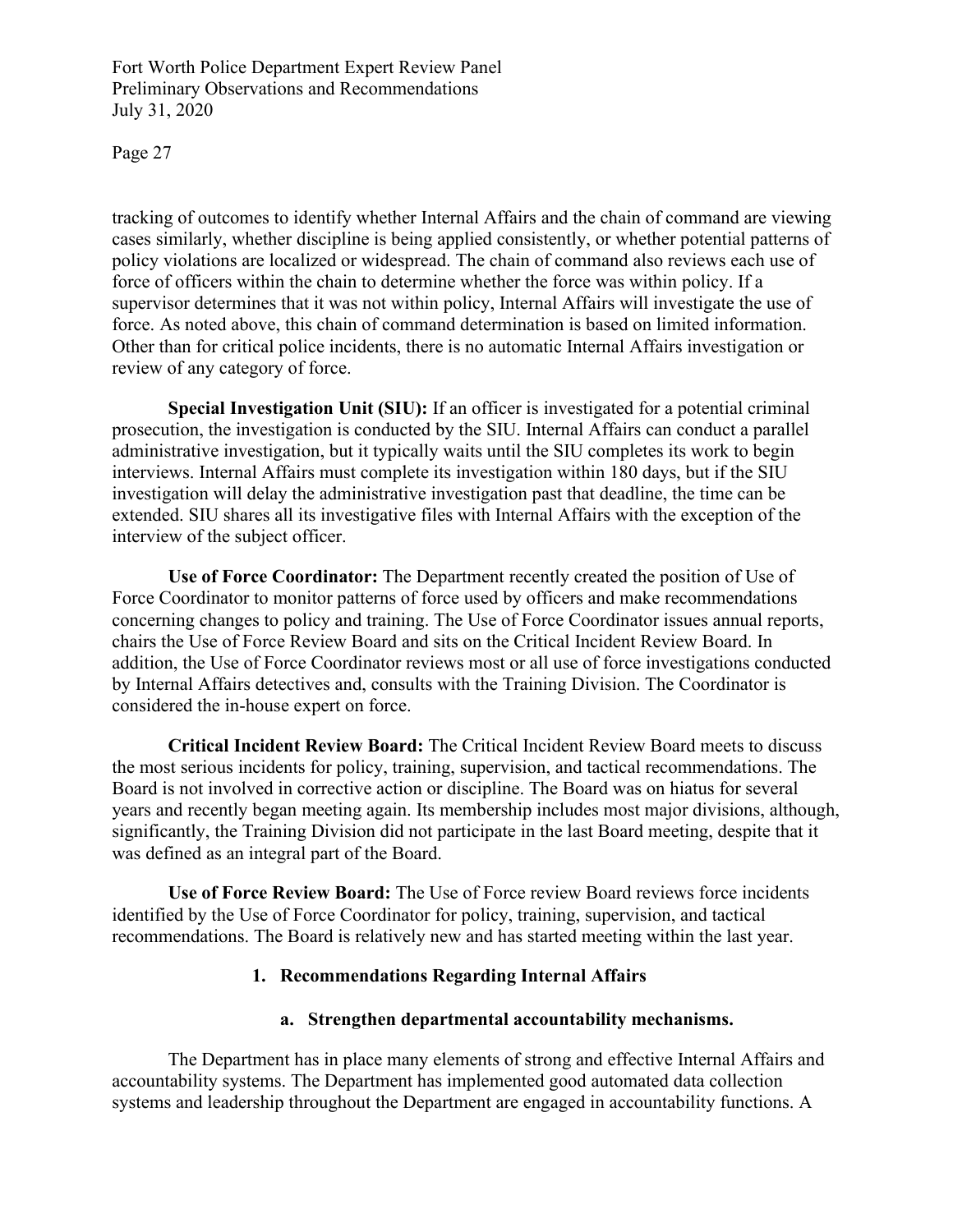Page 28

few policy changes and increased coordination would, however, significantly improve the ability of the Department to ensure that officers are acting within policy and that systemic concerns are identified and appropriately and addressed in a timely manner.

There is no single individual or entity that coordinates the Department's accountability functions. Data collection is inconsistent, information sharing informal, and there are no structures to ensure that policy recommendations are considered or implemented. The Review Panel recommends centralized and coordinated leadership of these functions under a single Deputy Chief. The Deputy Chief would be responsible to ensure the effectiveness and consistency of discipline throughout the Department and that needed changes to policy, training, or supervision that are identified as individual instances of conduct are reviewed and implemented.

The outcome of all cases is entered into the data-base IAPRO. Although this information is available to the Department, no individual is responsible analyze the information to ensure effectiveness and consistency. The Department should establish a mechanism for reporting and analysis of the outcome of Internal Affairs cases and the corrective action or discipline imposed by the chain of command. It should be reviewed periodically by members of the command staff to determine alignment between Internal Affairs and the chain of command, consistency, proportionality of corrective action or discipline, and other patterns and greater authority over the discipline process given to the Assistant Chief responsible for personnel actions.

In addition, the Internal Affairs Division should have greater independence within the Department. This includes reduced dependence on the chain of command to identify incidents for review and increased capacity to initiate investigations. Moreover, in addition to referrals from supervisors, Internal Affairs should review all intermediate uses of force incidents, including Taser.

Finally, SWAT officers are frequently involved in use of force incidents and their force use is highly visible to the community. SWAT's absence from the Use of Force Review Board diminishes the Board's effectiveness and the overall accountability structure of the Department.

# **b. Require the Special Investigation Unit to share the interviews of officers under investigation with Internal Affairs.**

When an officer is being investigated for potential criminal conduct, the criminal and administrative investigations are appropriately kept separate. Internal Affairs conducts the administrative investigation and the SIU or Major Case Unit investigates the potential crime. To ensure that the administrative investigation does not contaminate the work of the SIU/Major Case Unit or interfere with the constitutional rights of the officer under investigation, none of the information collected by Internal Affairs is shared with SIU or Major Case Unit. However, SIU/Major Case Unit, upon completion of its investigation, will provide the entire record of its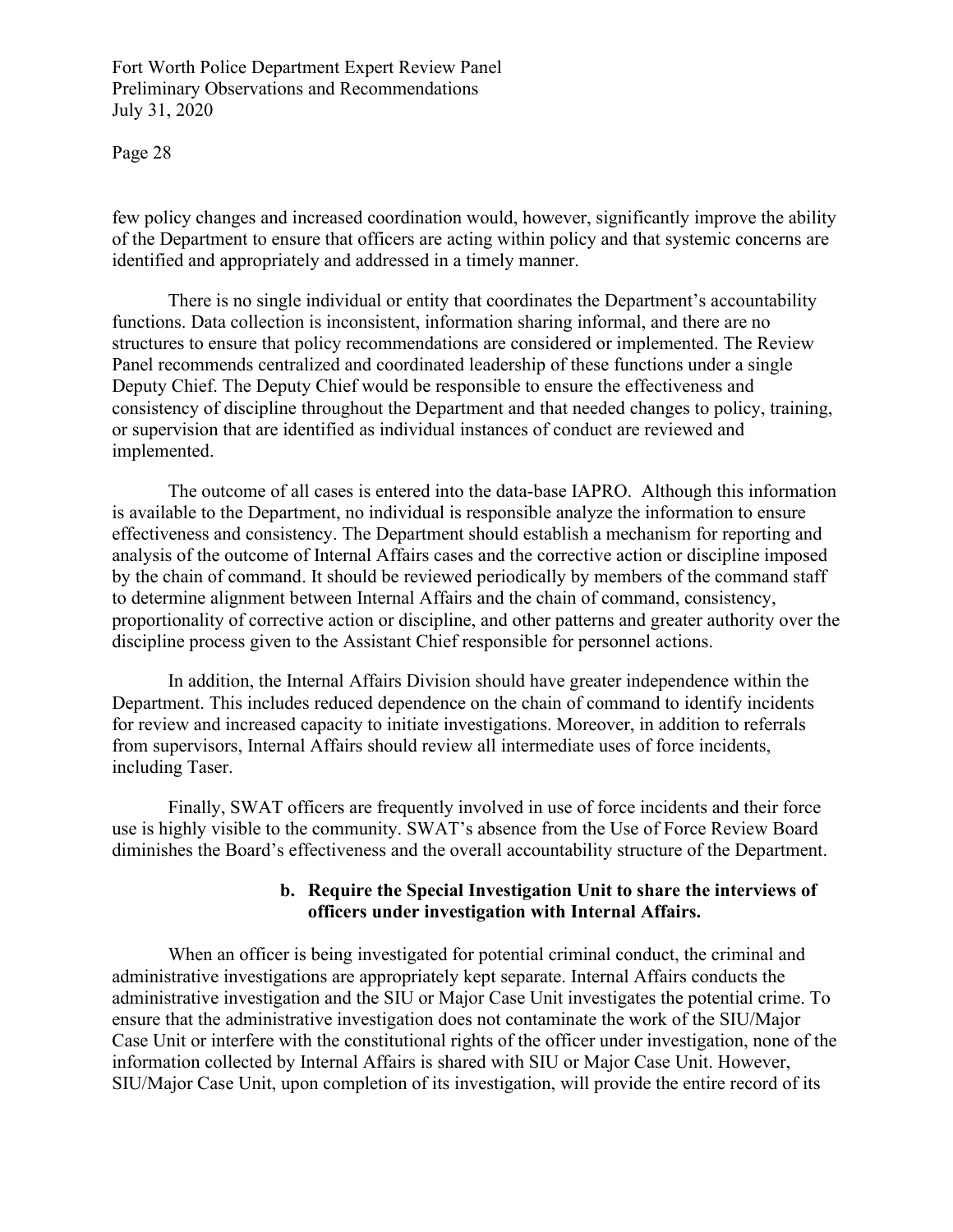Page 29

investigation to Internal Affairs with the exception of any statement provided by the suspect officer.

As a result, if the officer investigated provides a different description of the incident or explanation of her or his conduct to Internal Affairs and to SIU/Major Case Unit, those statements will never be compared and the potential false statement never discovered. This creates several potential problems:

First, a review by Internal Affairs of all prior statements by the officer before they are interviewed will make the interview more effective and more likely to get to the truth. Under no other circumstances would a police investigator not use prior statements as part of an interrogation.

Second, the provision of a false statement is a serious policy violation and calls into question the officer's suitability. This structure functions to conceal circumstances where an officer might have lied.

Third, if the Department has information that an officer has been dishonest, it has an obligation to disclose that information to criminal defendants in cases in which the officer is a witness. See *Brady v. Maryland*, 373 U.S. 83 (1963); *Giglio v. United States*, 405 U.S. 150 (1972) (dishonesty of officer must be disclosed). By keeping the statements apart, the City may be failing to meet its *Brady* obligations.

The City will need to work with the officer's union to address the concerns over the investigative processes in the Meet and Confer Labor Agreement.<sup>[50](#page-28-0)</sup>

# **c. Reduce the over-reliance on Use of Force Coordinator's assessment of use of force incidents.**

We recognize the Department's renewed focus on the use of force by its officers. The Department recently created the position of Use of Force Coordinator and charged the Coordinator to monitor force used by officers, identify deficiencies in policy, and coordinate the Department's response. In addition, the Use of Force Coordinator collects and analyzes data, which is provided to Department leadership to facilitate effective planning and policymaking. The Coordinator also engages in community outreach and other public facing activities, which

<span id="page-28-0"></span><sup>&</sup>lt;sup>50</sup> Personnel Rules and Regulations for Commissioned Police Officers[, https://fortworthtexas.gov/hr/prr/prr](https://fortworthtexas.gov/hr/prr/prr-police.pdf)[police.pdf;](https://fortworthtexas.gov/hr/prr/prr-police.pdf) Meet And Confer Labor Agreement Between City Of Fort Worth, Texas And Fort Worth Police Officers Association,

[https://www.google.com/url?sa=t&rct=j&q=&esrc=s&source=web&cd=&cad=rja&uact=8&ved=2ahUKEwjlnvW1r](https://www.google.com/url?sa=t&rct=j&q=&esrc=s&source=web&cd=&cad=rja&uact=8&ved=2ahUKEwjlnvW1rP_pAhVsaDABHRDLDeoQFjAAegQIAxAB&url=https%3A%2F%2Fapps.fortworthtexas.gov%2Fcouncil_packet%2Frender_file.asp%3Ffilename%3D24652%2FMCA%2B2017%252D2020%2BChanges%2BMade%2B2%2Bwith%2BSalary%2BSchedule%252Epdf&usg=AOvVaw3aOj2HW2sNtx0anSAv-9li) P\_pAhVsaDABHRDLDeoOFjAAegOIAxAB&url=https%3A%2F%2Fapps.fortworthtexas.gov%2Fcouncil\_packet [%2Frender\\_file.asp%3Ffilename%3D24652%2FMCA%2B2017%252D2020%2BChanges%2BMade%2B2%2Bwit](https://www.google.com/url?sa=t&rct=j&q=&esrc=s&source=web&cd=&cad=rja&uact=8&ved=2ahUKEwjlnvW1rP_pAhVsaDABHRDLDeoQFjAAegQIAxAB&url=https%3A%2F%2Fapps.fortworthtexas.gov%2Fcouncil_packet%2Frender_file.asp%3Ffilename%3D24652%2FMCA%2B2017%252D2020%2BChanges%2BMade%2B2%2Bwith%2BSalary%2BSchedule%252Epdf&usg=AOvVaw3aOj2HW2sNtx0anSAv-9li) [h%2BSalary%2BSchedule%252Epdf&usg=AOvVaw3aOj2HW2sNtx0anSAv-9li.](https://www.google.com/url?sa=t&rct=j&q=&esrc=s&source=web&cd=&cad=rja&uact=8&ved=2ahUKEwjlnvW1rP_pAhVsaDABHRDLDeoQFjAAegQIAxAB&url=https%3A%2F%2Fapps.fortworthtexas.gov%2Fcouncil_packet%2Frender_file.asp%3Ffilename%3D24652%2FMCA%2B2017%252D2020%2BChanges%2BMade%2B2%2Bwith%2BSalary%2BSchedule%252Epdf&usg=AOvVaw3aOj2HW2sNtx0anSAv-9li)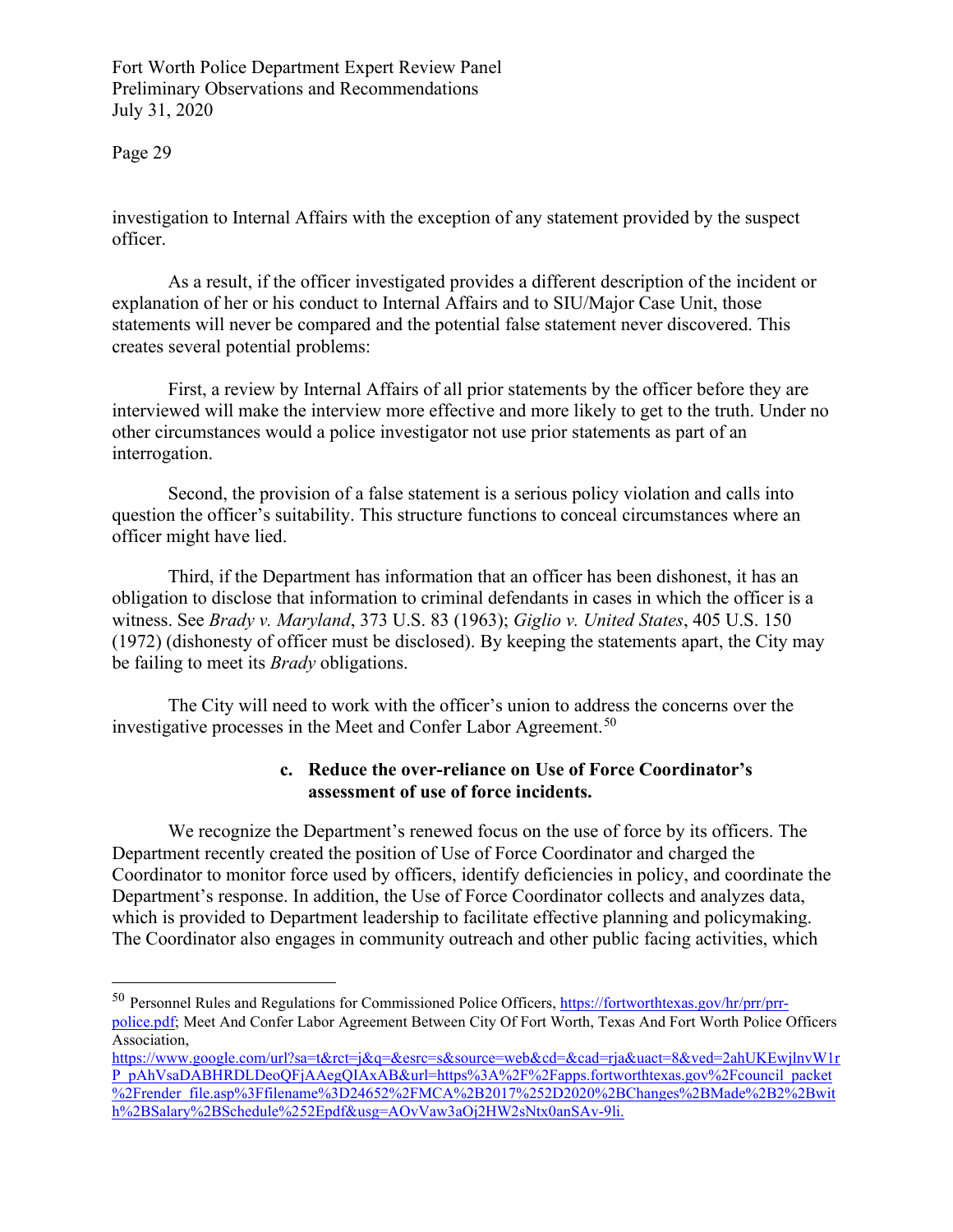Page 30

[ps-p164-pub.pdf](https://static1.squarespace.com/static/5498b74ce4b01fe317ef2575/t/54affb83e4b066a5a28ad527/1420819331714/cops-p164-pub.pdf)

are important to ensure that the public understands the Departments policies and practices. Significantly, the position was given the rank of lieutenant to ensure sufficient authority to carry out its functions.

While not part of the Internal Affairs Section, the Use of Force Coordinator plays a very large role in the investigation of allegations of the excessive use of force. We were advised that the Use of Force Coordinator is asked to provide an opinion on most or all use of force cases. Internal Affairs detectives give the Use of Force Coordinator's opinion great deference and follow the Coordinator's recommendation in every case, even if prior to their consultation, the detective had a concern about the use of force. Every Internal Affairs employee we spoke with, including the Lieutenant who oversees the unit, told us that they will almost always defer to the Use of Force Coordinator where there is any question of the propriety of the use of force. Based on the Review Panel's interviews, we learned that the focus of the Use of Force Coordinator's review was on the legality of the force, not on its compliance with policy.

This amount of influence by a single Lieutenant, especially one outside the Internal Affairs Section, is inappropriate and an impediment to accountability. The decision whether a policy violation has occurred should rest with the Internal Affairs detectives and their supervisors. Complete deference to a single in-house expert discourages dialogue and risks undermining the kind of critical inquiry that a fact-finding process can bring. This is not a comment on the performance of the current coordinator, however, the dialogue and interactions of a range of Department leadership on these issues is an important part of any use of force review. As the United States Department of Justice noted in guidance:

> A serious use of force rigorously and candidly examined as a confidential self-critical analysis can be viewed as a research project with the aim of determining agency best practices throughout its systems, policies, and personnel by studying successes and failures in their real-world implementation. A serious use of force is a realworld test not only of that agency's organizational rules and systems, but can be a test of the theories and principles underlying them. There are few opportunities like officers' serious uses of force where so much can be learned from the exhaustive investigations typically conducted and expected.<sup>51</sup>

<span id="page-29-0"></span><sup>51</sup> United States Department of Justice, Community Oriented Policing Service, Standards and Guidelines for Internal Affairs: Recommendation from a Community of Practice 41, [https://static1.squarespace.com/static/5498b74ce4b01fe317ef2575/t/54affb83e4b066a5a28ad527/1420819331714/co](https://static1.squarespace.com/static/5498b74ce4b01fe317ef2575/t/54affb83e4b066a5a28ad527/1420819331714/cops-p164-pub.pdf)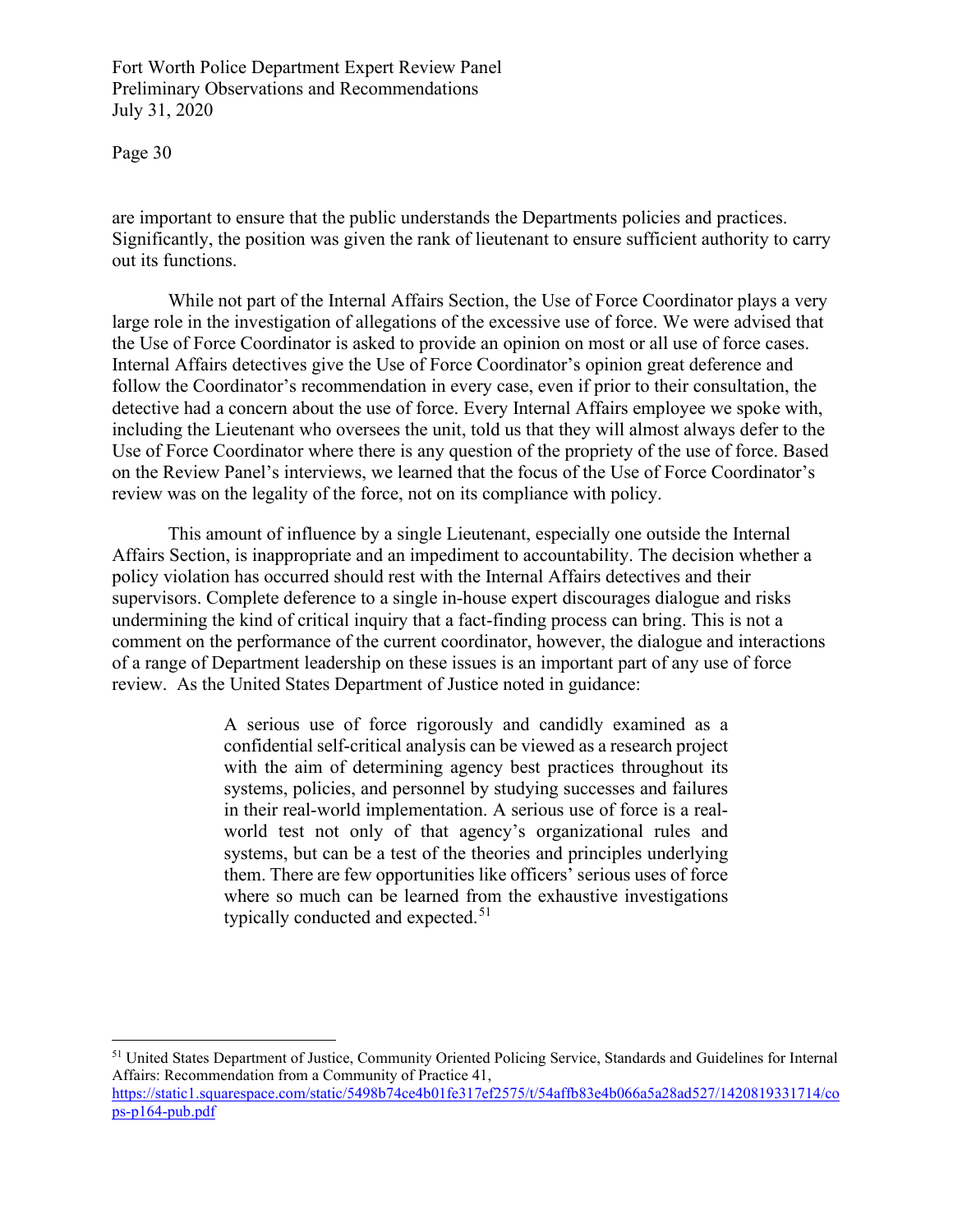Page 31

# **d. Provide specialized training for Internal Affairs detectives.**

Detectives receive on the job training when they first join internal affairs. They are assigned to shadow another detective until they personally believe that they can undertake their duties and responsibilities on their own. We were told that this on-the-job training lasts between days and months depending on the officer. In addition, when available, the Department sends internal affairs detectives to training offered by an external provider. We were advised by internal affairs detectives that this training is optional.

The Department seeks experienced detectives for Internal Affairs and the detectives we met had significant and relevant investigative experience prior to joining the Section. However, Internal Affairs has, in many ways, a unique function in any department and specialized training should be required.

The lack of training was apparent in our interviews with Internal Affairs detectives. Two examples are illustrative. First, we asked two detectives what standard of review they apply to determine whether there has been a policy violation. One officer told us that they use a preponderance of the evidence standard. The other told us that they apply a reasonable doubt standard.

Additionally, Internal Affairs detectives reported that they have received no specialized training on laws effecting civil rights or discrimination in the workplace. This raises concerns because Internal Affairs is principally responsible for the investigation claims of race or gender discrimination in the workplace or by police in the course of their work. These are complex and specialized areas of the law that officers would not ordinarily be expected to know absent targeted training.

# **e. Eliminate the use of contact numbers or "CON" and require that all external complaints be investigated.**

When a person contacts Internal Affairs, the matter is screened for whether the allegations are serious enough to warrant an investigation by an Internal Affairs detective. This determination is at the reviewer's discretion; they do not conduct any investigation beyond a cursory review of the complaint. Less serious allegations are given a contact or "con" number and referred to the officer's supervisor to handle. No further tracking of these complaints is done.

All external complaints from community members should receive some investigation and the complaint, investigation, and outcome should be tracked and made public. This is essential to monitor whether there is a pattern of complaints related to an individual officer that would suggest some form of early intervention warranted. Tracking the complaints could also be used to identify whether there is a pattern of conduct across the Department that should be addressed by leadership.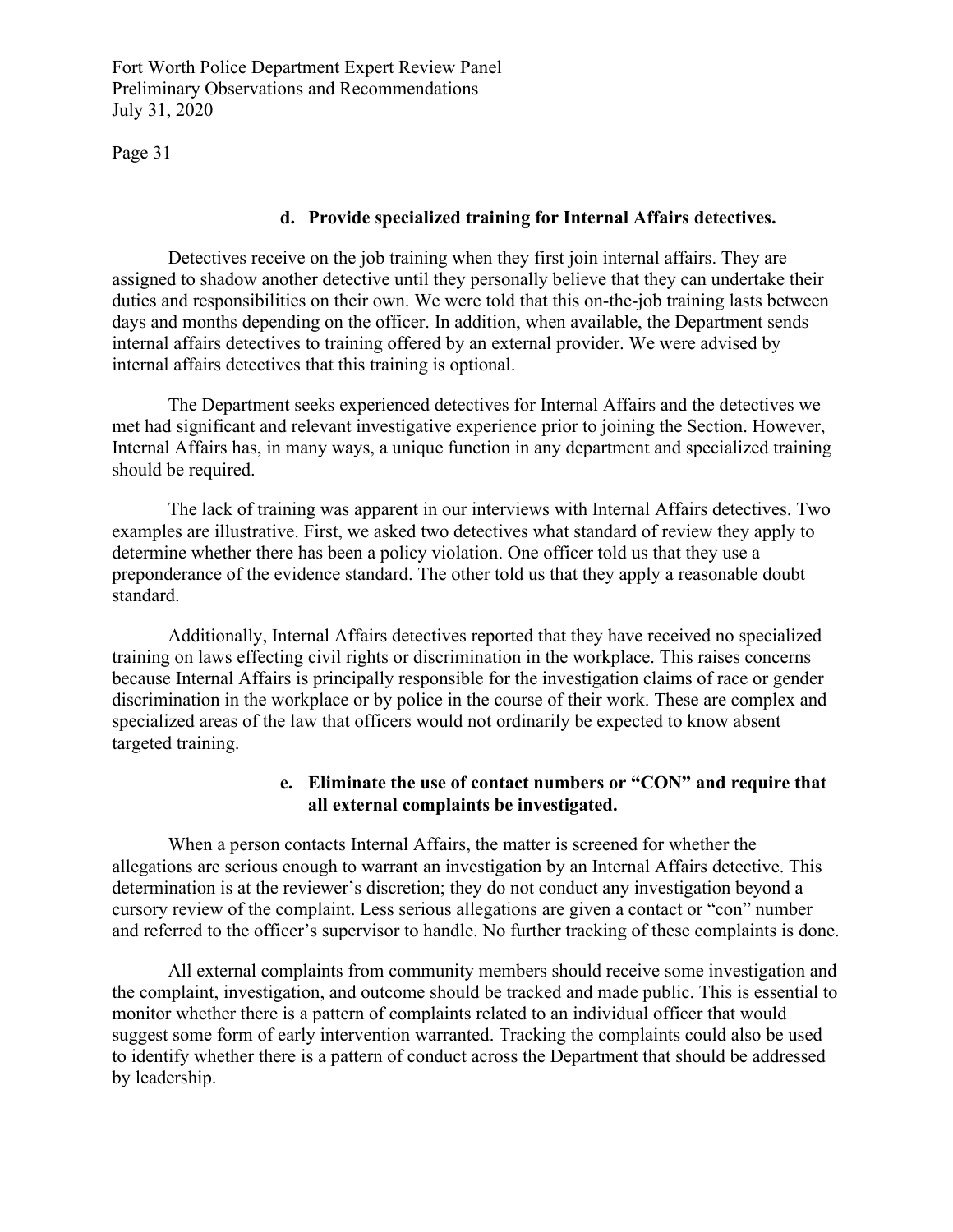Page 32

#### **f. End the over-use of** *Garrity* **warnings.**

Internal Affairs Section detectives issue a *Garrity*<sup>[52](#page-31-0)</sup> warning to every officer interviewed, whether the officer is a subject or witness, and whether there is a potential for criminal prosecution or that potential is nonexistent or remote. This over-use of *Garrity* warnings is unnecessary and may interfere with the investigative process. We recommend that the Department limit its *Garrity* advisements to those cases in which a criminal prosecution is contemplated and only to the subject officer and never to witnesses.

Law enforcement officers do not lose their constitutional rights when they join the force, including the right against self-incrimination and the right to due process. Given the importance of the interests at stake, a law enforcement agency cannot put an officer "between a rock and a whirlpool," id. at 498., by forcing the officer to choose whether to make an incriminating statement or be terminated from his or her job for invoking the Fifth Amendment. *United States v. Cook,* 526 F. Supp. 2d 1, 6-7 (D.D.C. 2007). Nor can an officer be terminated solely for failing to waive her or his right against self-incrimination. *Gardner v. Broderick*, 329 U.S. 273 (1968).

To accommodate these important interests in the context of a law enforcement agency's interest in public safety and in officer accountability, the United States Supreme Court fashioned a delicately balanced regime. The *Garrity* Court held that an incriminating statement made by a police officer is inadmissible against the officer in a criminal trial if the officer made the statement under the threat that the officer would lose her or his job for invoking the constitutional right to remain silent. The Court concluded that, under those narrow circumstances, the statement would be considered coerced because the threat of job loss for failing to give a statement deprived the officer of any meaningful opportunity to assert her or his Fifth Amendment rights against self-incrimination. *Id*. at 499-500.

Not every required statement made by an officer, however, is protected by *Garrity.* A critical component of the job of a police officer is to observe, report, and testify. Requiring officers to comply with these essential job functions does not, except in very narrow circumstances, create a constitutional concern.

Critical to the *Garrity* analysis is the threat of criminal prosecution: "public employees, subject themselves to dismissal if they refuse to account for their performance of their public trust, after proper proceedings, which do not involve an attempt to coerce them to waive their constitutional rights." *Uniform Sanitation Men Ass'n v. Commissioner of Sanitation,* 392 U.S. 280*,* 285 (1968); *see also, Lefkowitz v Turley*, 414 U.S. 70, 78-79 (1973). Officers may be compelled to provide a statement if it will not to be used in a subsequent criminal proceeding. *Gardner* at 275. The Fifth Amendment privilege should only apply where "the claimant is

<span id="page-31-0"></span><sup>52</sup> *Garrity v. New Jersey*, 385 U.S. 49 (1967).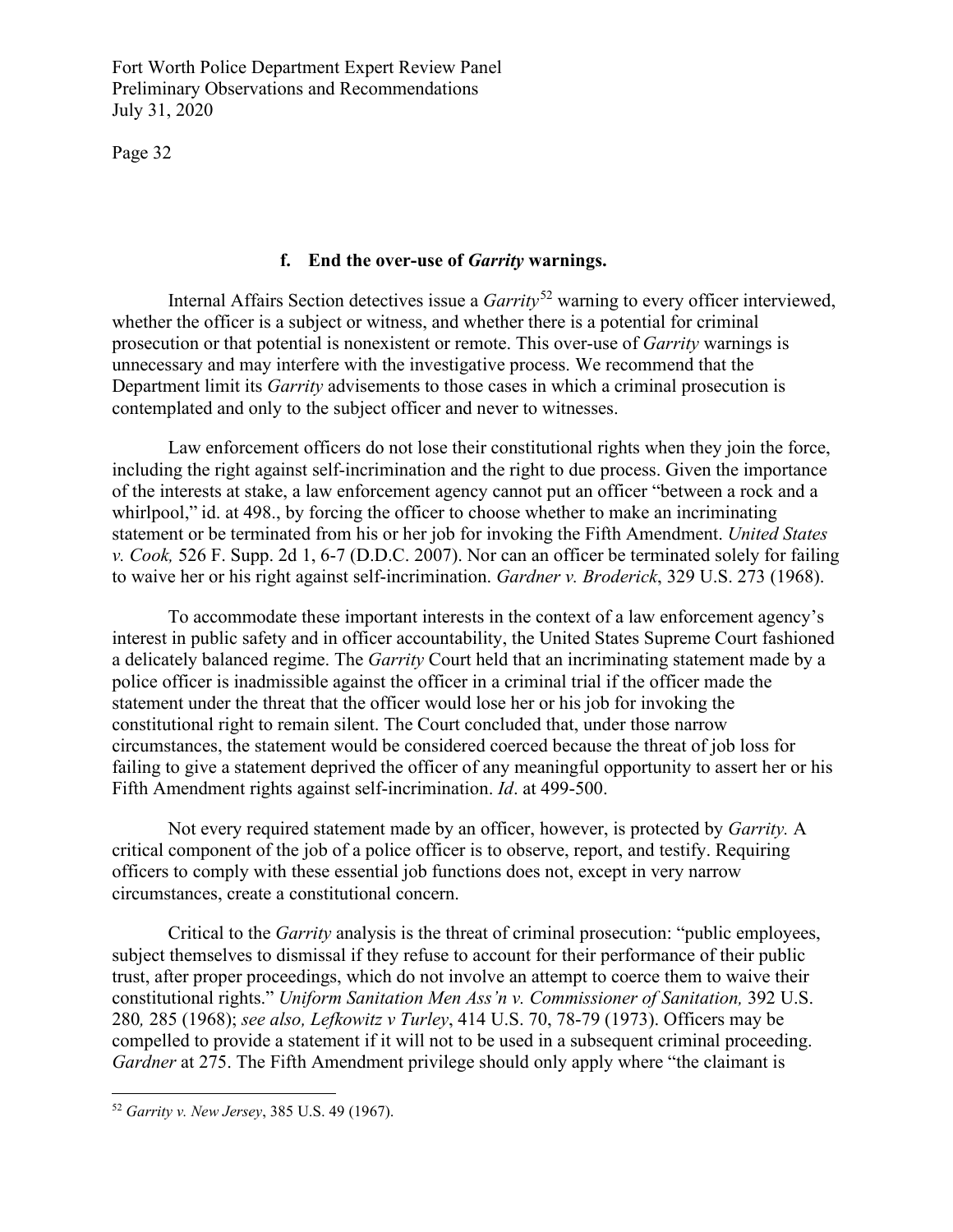Page 33

confronted by substantial and 'real,' and not merely trifling or imaginary, hazards of incrimination." *Marchetti v. United States*, 390 U.S. 39, 53 (1968); *see also Hiibel v. Sixth Judicial District Court of Nevada, Humboldt County*. 542 U.S. 177, 190 (2004) (defendant may invoke the Fifth Amendment privilege where there is "reasonable cause to apprehend danger from a direct answer").

Witnesses need never be given a *Garrity* warning. The duty to provide a statement about what they observed in another officer's conduct is a routine part of their job. *United States v. Camacho*, 739 F. Supp. 1504, 1516 (S.D. Fla. 1990) (declining to find that "the mere existence of a departmental policy of disciplining those officers who refuse to give statements always operates as a matter of law to render officer statements involuntary"); *United States v. Tsou*, 1993 WL 14872, at \*4-5 (5th Cir. Jan. 18, 1993) (unpublished) (holding that an FBI agent's statement was not compelled, despite an FBI policy requiring agents to cooperate with any administrative investigation).

# **D. Community Engagement and Civilian Oversight**

# **1. Office of Police Monitor and Civilian Oversight Board**

The City recently established the Office of the Independent Police Monitor and is in the process of determining the most appropriate Civilian Oversight Model to implement. The Police Monitor and Civilian Oversight were key recommendations of the Fort Worth Task Force on Race and Culture.

For these entities to be effective and to give the City the kind of benefit it seeks, it is important that these bodies have credibility within the Department, among elected officials, and within the community. The City should be commended for its efforts to be transparent in the selection process of the Monitor. The City is continuing to define the role of the Monitor and its authority..

Civilian oversight will be a critical part of addressing the issues in the Department and to strengthening its relationship with certain communities. The following are key threshold questions that the City needs to address:

# **a. The Police Monitor's** *authority* **should be clearly set out.**

The authority of the Police Monitor is unclear. Can they compel the production of records and witnesses? Can they give *Garrity* warnings? Do they issue public reports, or does the work of the office remain internal to the Department or City officials? Can they talk to the press and under what circumstances? Here again, the City should engage community members to structure the authority and responsibilities of the monitor.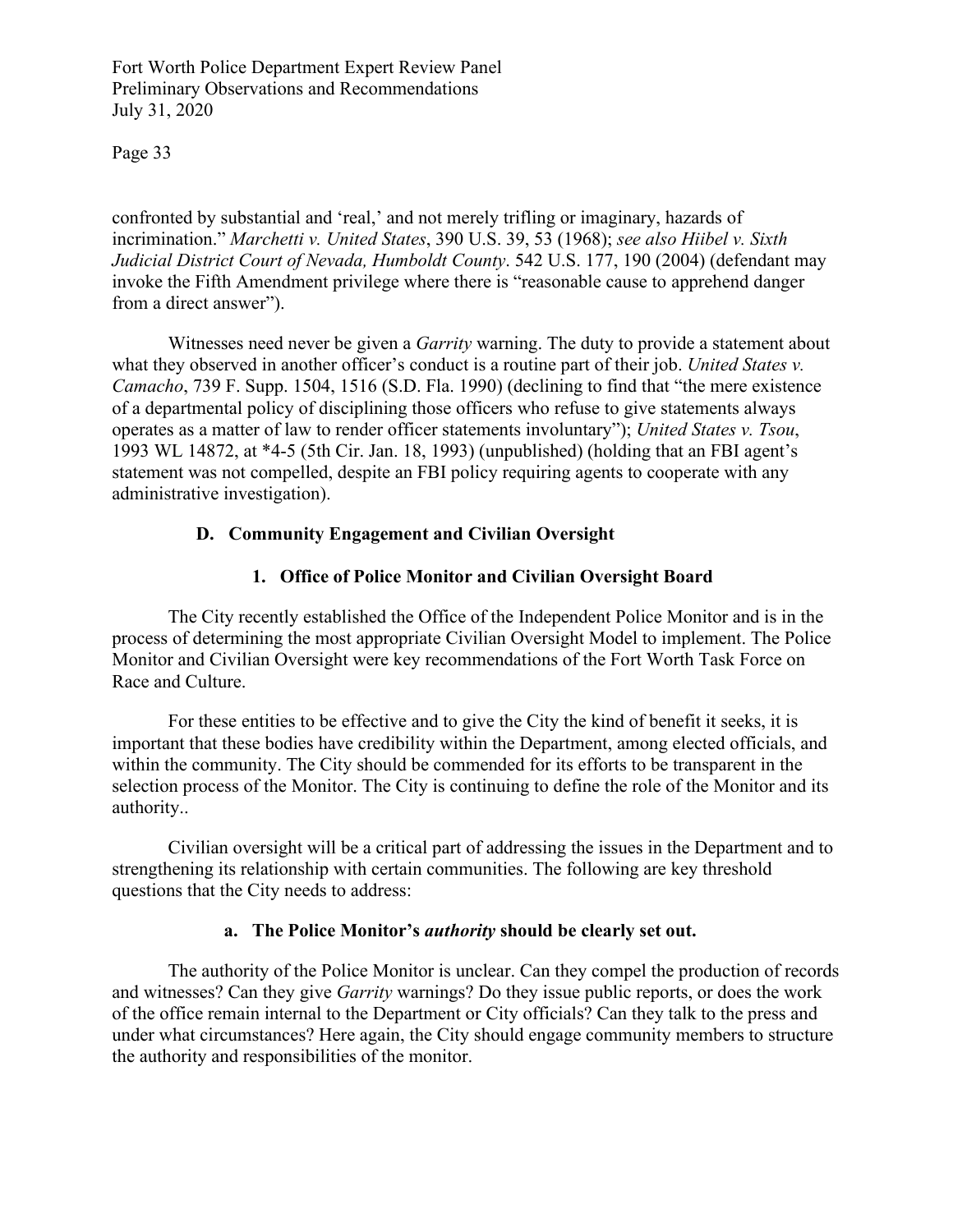Page 34

#### **b. Confidentiality and other concerns should be clearly addressed.**

The Police Monitor will have access to a great deal of confidential information about officers and complainants. In addition, they may learn about police procedures or practices that the Department legitimately might want to keep secret (e.g., certain investigative procedures, the identity of confidential informants, etc.) There needs to be clarity about how this information is handled in order to protect privacy interests but also to have clarity as to what may be made public.

#### **c. Independence should be assured.**

The job description clearly indicates that the Police Monitor will be independent, but there is nothing that describes how independence will be assured. It is important that the Police Monitor have both actual independence and the appearance of independence. To assure that the public understands that the Monitor is acting without political interference, guard rails on the ability of the Assistant City Manager, the Chief or others to interfere with the work of the Police Monitor or to influence the results of that work should be explicitly established and made known to the public. Independence can take many forms and will be guided, to some degree, but the decisions the City makes regarding the scope and authority of the Monitor.<sup>[53](#page-33-0)</sup>

#### **d. The Police Monitor should serve a term or be removed only for cause.**

One of the best ways to ensure independence is to provide the Police Monitor with job security. Other jurisdictions have addressed the issue by giving Monitor's a specific term – for example five years – or severely limiting the circumstances under which a Police Monitor can be terminated or replaced.

# **e. The Budget for the Police Monitor Should be Sufficient for Its Function needs an adequate budget.**

The budget for the Police Monitor should be adequate for the tasks assigned. Once the duties and responsibilities are clarified, the City should review the funds allocated to the office. Based on our interviews with the Police Monitor, the Review Panel understands that the budget for the Office is limited to the salary for the Police Monitor, the Assistant Monitor and a person to provide administrative support. Our experience with reviews of independent police monitors in other jurisdiction suggests that additional staff may be required to meet its mandate. To serve the interests of the community, the City should evaluate Department spending to identify areas from which money can be reallocated to fund the Police Monitor's office.

<span id="page-33-0"></span><sup>53</sup> Examples can be found at the web page of the National Association for Civilian Oversight of Law Enforcement offers examples[. https://www.nacole.org/police\\_oversight\\_by\\_jurisdiction\\_usa.](https://www.nacole.org/police_oversight_by_jurisdiction_usa)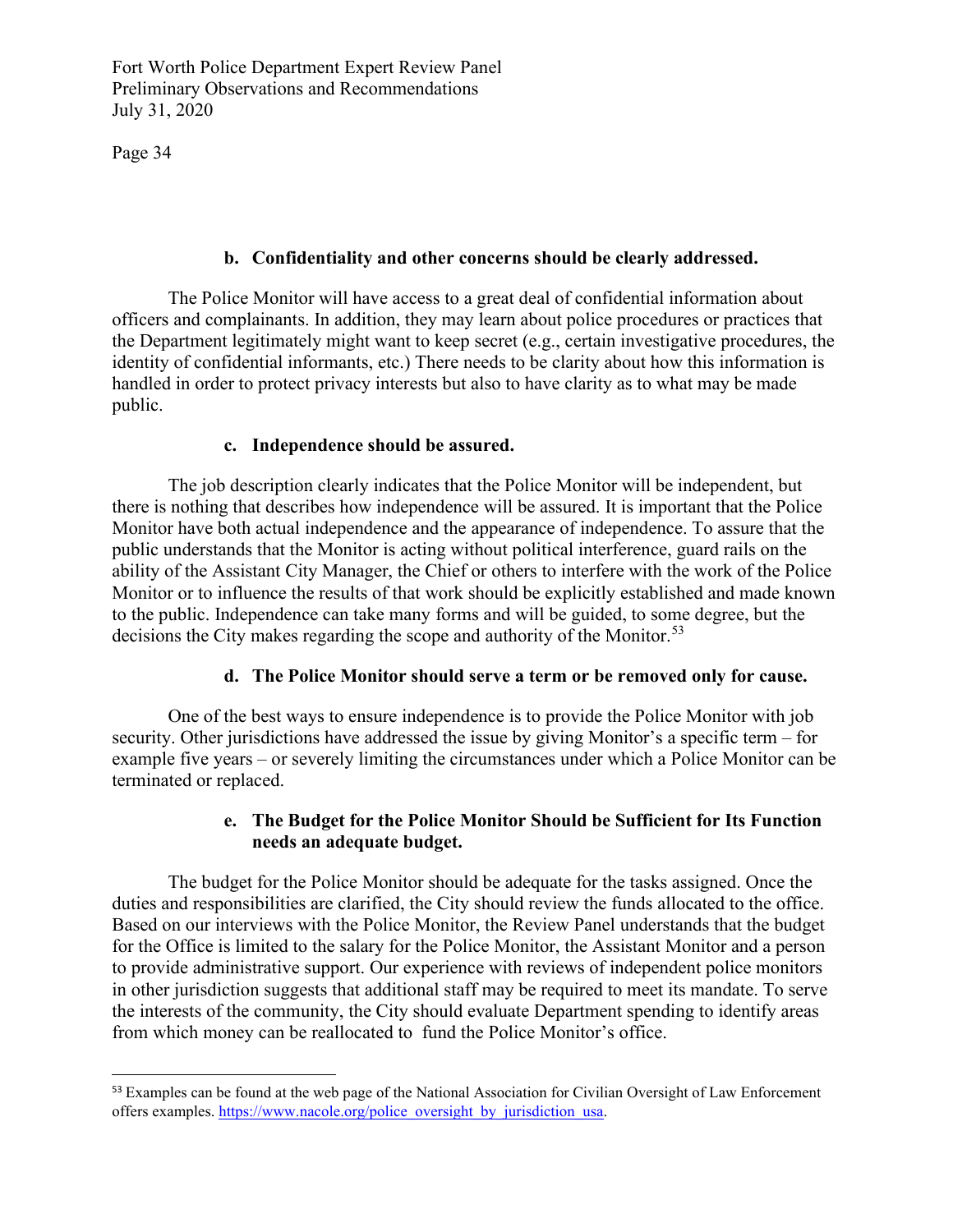Page 35

#### **E. Community Engagement**

The Department lacks a meaningful plan for community engagement. As discussed at the outset, in 2015, Fort Worth was selected to participate in the National Initiative for Building Community Trust and Justice.<sup>[54](#page-34-0)</sup> The United States Department of Justice funded the project. Through the National Initiative, the Department engaged in extensive community outreach, convened internal focus groups, and developed the Office of Procedural Justice. After the project ended, the Department disbanded the Procedural Justice Unit that was developed during that time and the staff were reassigned. Currently, one officer within the academy is solely responsible for training of the Procedural Justice curriculum.

 Community engagement is a two-way street. The Department should use engagement strategies to provide residents of the City with information about its policies and practices. But it is also essential for the Department to learn from individuals and leaders throughout the City about their experiences with police officers, their values for their communities and for the Department, and effective approaches to co-producing public safety. Community members should be engaged in the development of policy – especially critical policies like use of force and de-escalation – and engaged in the development and implementation of training. We are aware of larger community meetings that the Department had held at the beginning of the year. We recommend that the Department consider location and whether it is accessible by public ransport; whether it is physically accessible for people with disabilities; going to places in the diverse communities of Fort Worth; and holding meetings at different times and days of the week to accommodate for school, work, or caregiving obligations. We would also recommend that officers and leaders attend community meetings out of uniform, in plain clothes. The meetings should be an effort to connect directly with communities the Department serves. For many of their members, uniforms can be symbols of negative experiences they may have had with law enforcement.

In 2016, the Department embarked on an effort to create a comprehensive strategic plan<sup>[55](#page-34-1)</sup> that projected and planned community engagement and implementation of other programs to promote diversity and inclusion and other strategic initiatives for community outreach and internal improvements. Many of those initiatives as written reflect concepts the Review Panel would encourage, and as the review continues, those initiatives will be validated and assessed to determine if any of the objectives were completed and what, if any of those are still viable from that strategic plan. Aside from the existence of the comprehensive plan, it appears that community engagement is now conducted largely through Neighborhood Police Officers

<span id="page-34-0"></span><sup>54</sup> Fort Worth Police Department, National Initiative, [https://police.fortworthtexas.gov/About/national-initiative.](https://police.fortworthtexas.gov/About/national-initiative)

<span id="page-34-1"></span><sup>&</sup>lt;sup>55</sup> Fort Worth Police Department Five Year Strategic Plan FY17 – FY21.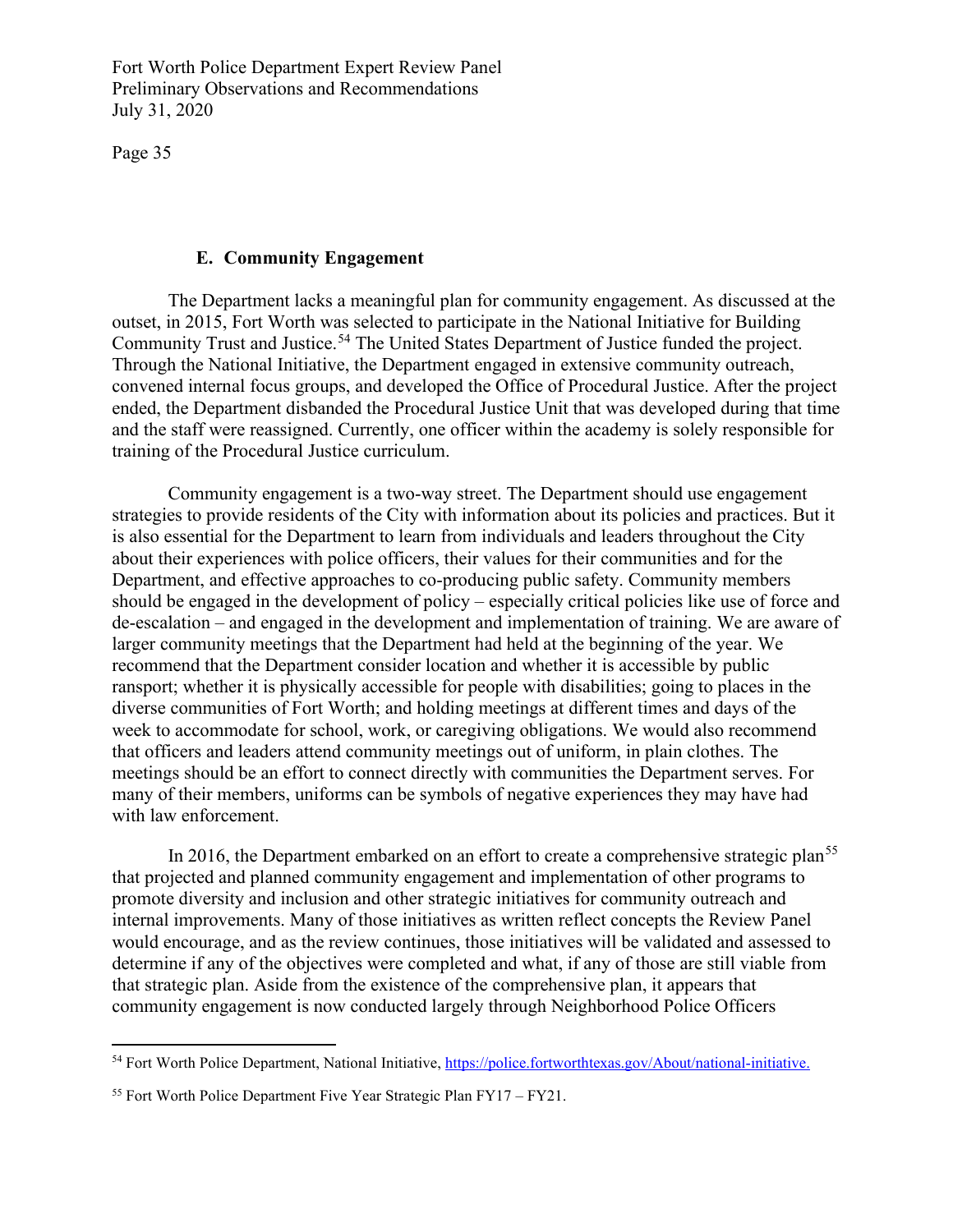Page 36

(NPOs). NPOs are assigned to each division and serve as the liaison between the community and Department. There is no Department-wide policy on what is expected from NPOs; no uniform training on how they are supposed to operate; and no centralized tracking of NPO activities or accomplishments. Each engages the community in their own unique ways.

During interviews, the Review Panel observed that some NPOs are skilled and thoughtful in their approach to community engagement and take the role seriously. Their efforts to community engagement can be nuanced and flexible. Others seem to lack strategy or focus and have inadequate guidance.

Moreover, the NPO program is not well integrated with the rest of the force. The learning from the community and relationships with community members and leaders stay with the NPO and do not appear to influence command decisions or individual officer conduct. This disconnect is a lost opportunity to build trust and legitimacy.

Finally, concerns were raised to the Review Panel about the criteria for the selection of NPOs. Focus should be given to identify officers with the skills and temperament for the position as well as diversity.

The Review Panel recommends that the Department engage in an assessment of the NPO program to ensure that it has clear goals and objectives, that NPOs have appropriate guidance and training, and that the Department is capturing data to measure its success. The assessment should include a review of:

- whether the Department has an adequate number of NPOs;
- training needs;
- selection process and the diversity of the NPOs and alignment with the communities they serve;
- guidance to create uniformity in purpose, roles, and output measures for successful community engagement; and
- enhanced work within the community to include outreach to schools and youth.

Furthermore, the Department should consider adopting a policing philosophy that commits every district officer and detective to co-produce public safety, community engagement, and to know the unique characteristics of their districts.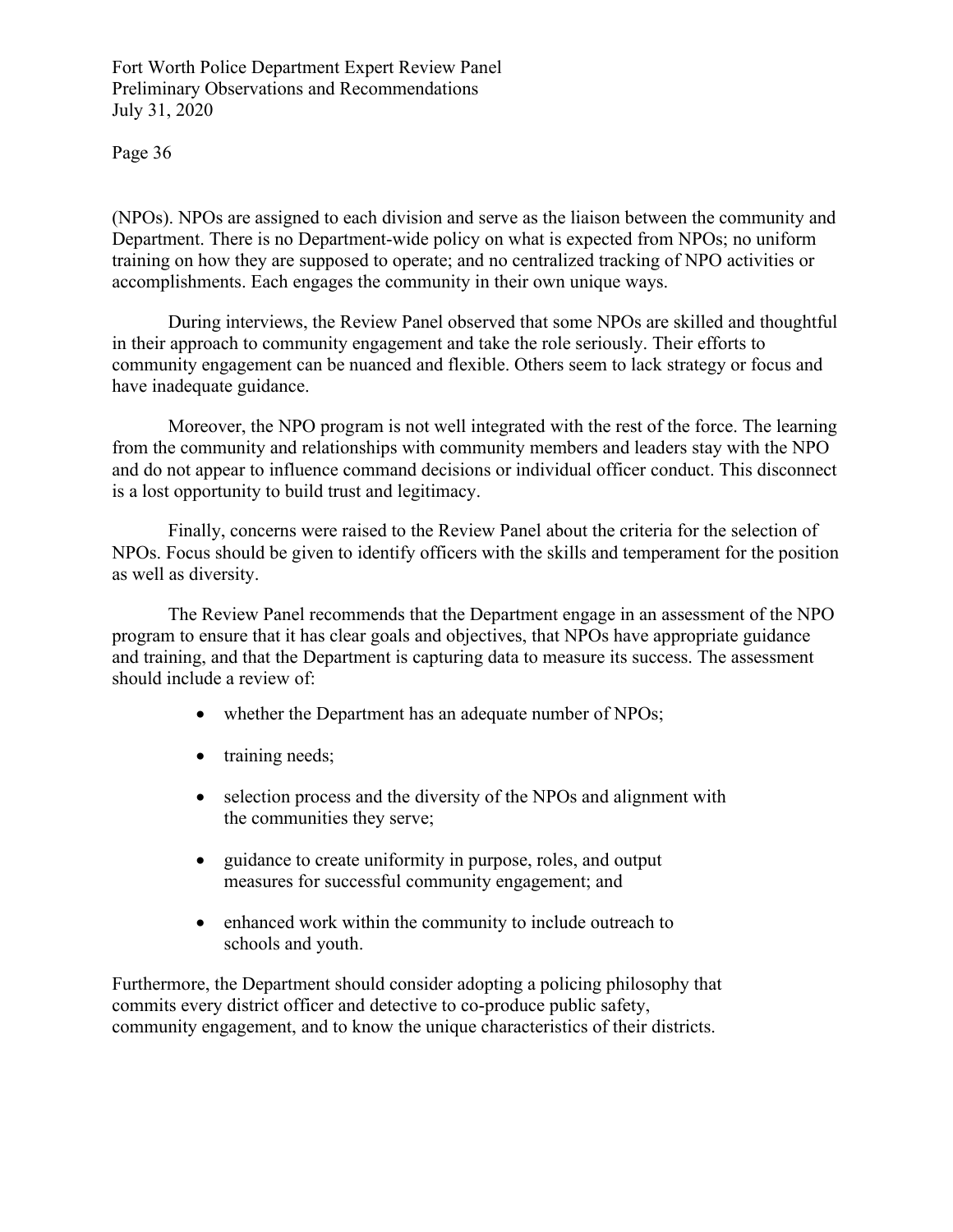Page 37

# **F. Recruitment and Training**

Recruiting and hiring are essential to sustaining a force that can effectively deliver police services to the community of Fort Worth. Not everyone is suitable for the very difficult job of policing and departments across the country are facing challenges in hiring and retaining officers. As was noted by the 21<sup>st</sup> Century Expert Review Panel on Policing:

> To build a police force capable of dealing with the complexity of the 21st century, it is imperative that agencies place value on both educational achievements and socialization skills when making hiring decisions. Hiring officers who reflect the community they serve is important not only to external relations, but also to increasing understanding within the agency.**[56](#page-36-0)**

 While the City has invested heavily in its training program and created a modern and new training facility, its investment in recruitment is lagging. There is only one officer assigned full time to the recruitment function. Given the importance and complexity of the project, additional resources will be critical.

# **1. Improve diversity in the Department.**

The need for greater diversity in the Fort Worth Police Department has been a significant community concern.[57](#page-36-1) Of the more than 1700 members of the Department, 60 percent are white, 23 percent Latinx, and 12 percent African American compared to a city population that is 40 percent white, 35 percent Latinx and 20 percent African American.<sup>58</sup> In addition, officers of color are under-represented in specialized units and command positions. The Review Panel recognizes that this issue is a priority for the City and the Department, however, more resources need to be invested in effective recruitment. The concern for diversity in the Department is not a new phenomenon. There previously was an investigation conducted because of several allegations of race-based harassment that impacted promotions and created a hostile work environment. [59](#page-36-3) That report made several findings to mitigate and minimize the impact of racebased harassment. We have not completed our assessment to determine if all the

<span id="page-36-0"></span><sup>56</sup> Final Report of The President's Task Force on 21st Century Policing (May 2015), [https://cops.usdoj.gov/pdf/taskforce/taskforce\\_finalreport.pdf.](https://cops.usdoj.gov/pdf/taskforce/taskforce_finalreport.pdf)

<span id="page-36-1"></span><sup>57</sup> See, e.g., Fort Worth Task Force on Race and Culture.

<span id="page-36-2"></span><sup>58</sup> Fort Worth Police Department, FWPD Demographics/Diversity Report, [https://police.fortworthtexas.gov/Public/fwpd-demographics-diversity-report.](https://police.fortworthtexas.gov/Public/fwpd-demographics-diversity-report)

<span id="page-36-3"></span> $59$  Coleman and Associates Investigative Report (City of Fort Worth Police Department: Report of Findings  $\&$ Recommendations, Complaint Investigations) conducted in September 2014.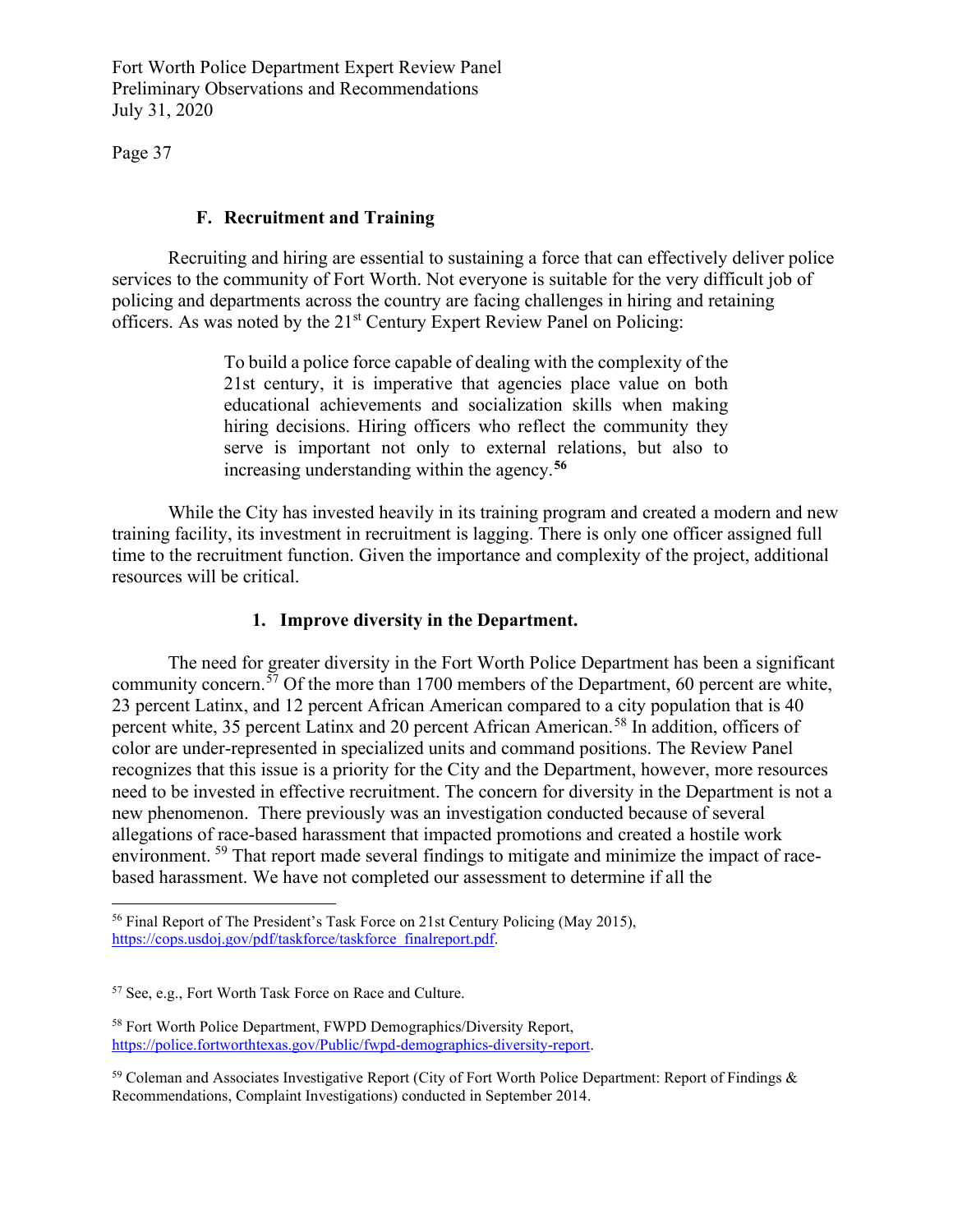Page 38

recommendations were implemented and sustained. In addition, we have not completed our review of equity in promotion and discipline practices and may have further recommendations in our final report.

#### **2. Correct deficiencies in background checks/screening/hiring.**

 Background screening is an essential part of the hiring process and not only to identify derogatory or disqualifying information. "Police agencies need to use the hiring process to do more than simply disqualify the negative. Agencies need to use that process to proactively identify and hire the positive—the candidates who possess the values, character traits, and capabilities that agencies are looking for in their employees."<sup>[60](#page-37-0)</sup>

The Review Panel's investigation has revealed several concerns with the Department's recruiting process:

First, the recruitment process needs to be expanded and there is no overall strategy for recruitment. There has been targeted recruitment in the past. However, there are differing opinions on what approach the Department should take: state-wide or national recruiting and which schools should be approached for partnerships and creating a pipeline. The Department mentioned that Latinx recruitment had increased but noted a deficit of African American recruits in the last few classes and historically.

 Second, deficiencies in the background checking process were reported in several interviews. Multiple parties discussed how the entire process had been neglected for at least two prior classes. The new commander over the division undertook a review of the background files of the previous two recruit classes and found several candidates who ultimately were hired would have not been eligible for hire if properly checked. The Commander has made significant changes in all the areas under his command to include personnel changes and process changes to ensure that the immediate areas are addressed particularly the area of background checks.

 Third, despite a large limited English proficient, Spanish-speaking community, there is no mechanism to assign Spanish-speaking officers to the beats in which they are most likely to use their language skills. Moreover, the Department should have the capability to serve all language communities in Fort Worth, including the deaf community. This includes the legally required interpreter and translation services necessary to adequately communicate with all of residents. All new officers receive training in working with deaf and hard of hearing residents and 19 hours of basic communication in Spanish.

<span id="page-37-0"></span><sup>60</sup> Hiring for the 21st Century Law Enforcement Officer Challenges, Opportunities, and Strategies for Success, available at <https://cops.usdoj.gov/RIC/Publications/cops-w0831-pub.pdf>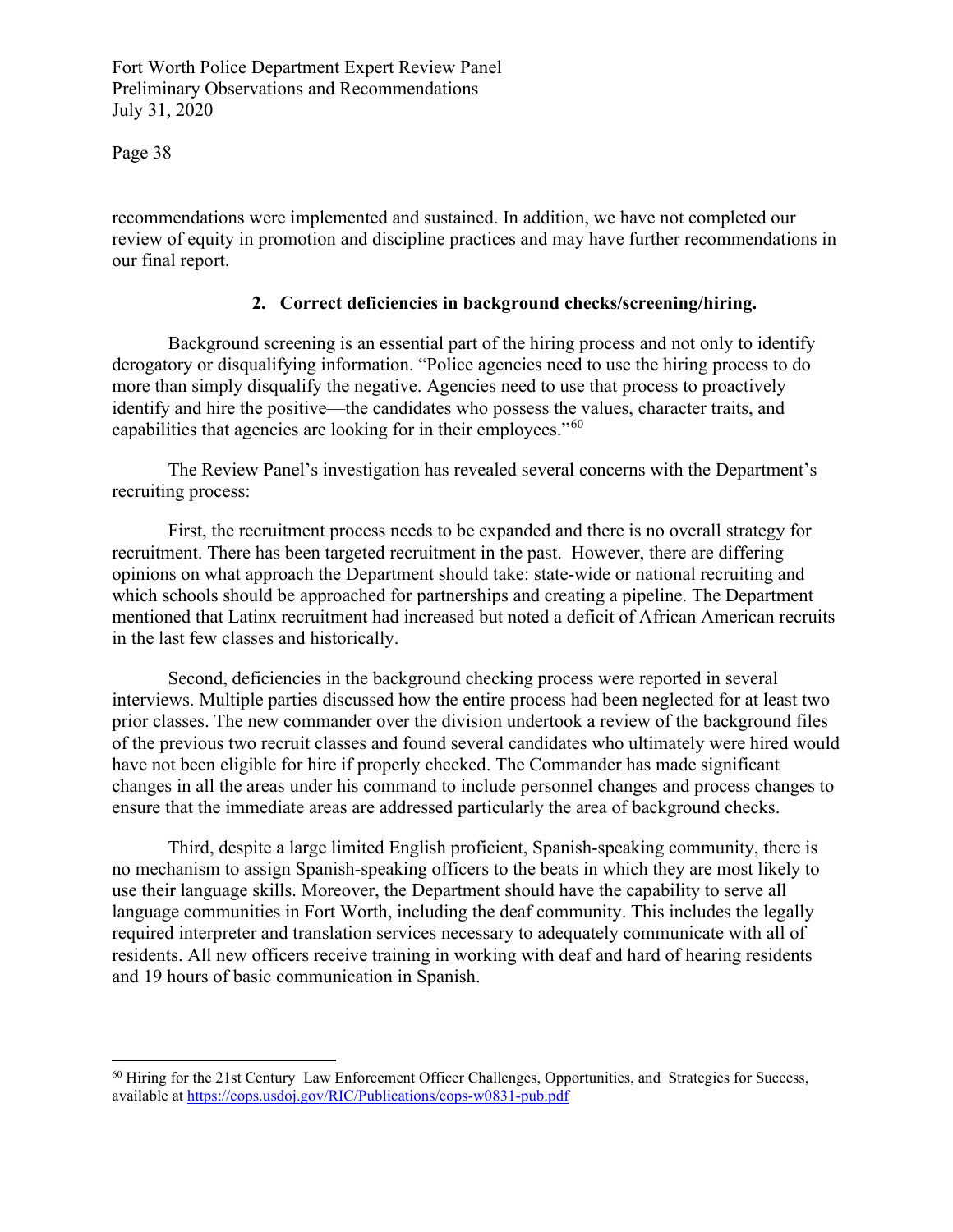Page 39

 Finally, it is critical that the Department focus on the range of diversity that will make the Department reflect the community it serves. In addition to race and ethnicity, special efforts should be made to recruit women, LGBTQ persons, and persons of all faiths and backgrounds.

#### **G. Implement an Early Intervention System.**

 Although the Department was working to implement an early intervention system (EIS) in 2018,  $61$  it has yet to adopt one. The Department has represented that it is in the process of developing an early intervention system. An early intervention system is essential to identify conduct by officers that may be an indicator of a training deficiency, a pattern of uncorrected misconduct, or a personal issue that might impact the ability of the officer to perform her or his duties.<sup>[62](#page-38-1)</sup> The identification of risky and problematic trends in officer behavior before a serious incident occurs can prevent harm to community members, avoid erosion of community trust, and protect the Department from liability. An early intervention system is a tool used to track officer activities, including uses of force, external community member complaints, stops, and arrests, domestic violence allegations, missed court appearances and other conduct. While the system is not designed to impose discipline, it can often identify training needs or the need for other interventions, including to promote officer wellness.

The implementation of the early intervention system should be amongst the Department's highest priorities.

#### **V. Conclusion**

 The Fort Worth Police Department's practices and policies have been under public scrutiny for several years because of highly visible critical incidents. This scrutiny heightened after the death of Ms. Jefferson and has again increased as the nation's attention turns to equity public safety and policing. The recommendations in the report are designed to help the Department take steps that will increase confidence and legitimacy within the community. While critical, many of the recommendations are first steps in a long process of building trust, improving internal accountability, and ensuring that police services are delivered in a manner that reflects the community's values.

Increasing trust and accountability will improve the ability of Fort Worth police to work with residents to produce public safety, will reduce the use of force and will make the job of

<span id="page-38-0"></span><sup>&</sup>lt;sup>61</sup> Center for Policing Equity, National Justice Database, Policy Review 9 (July 8, 2018).

<span id="page-38-1"></span><sup>&</sup>lt;sup>62</sup> Best Practices in Early Intervention Systems, available at [https://www.policefoundation.org/publication/best](https://www.policefoundation.org/publication/best-practices-in-early-intervention-system-implementation-and-use-in-law-enforcement-agencies/)[practices-in-early-intervention-system-implementation-and-use-in-law-enforcement-agencies/.](https://www.policefoundation.org/publication/best-practices-in-early-intervention-system-implementation-and-use-in-law-enforcement-agencies/)